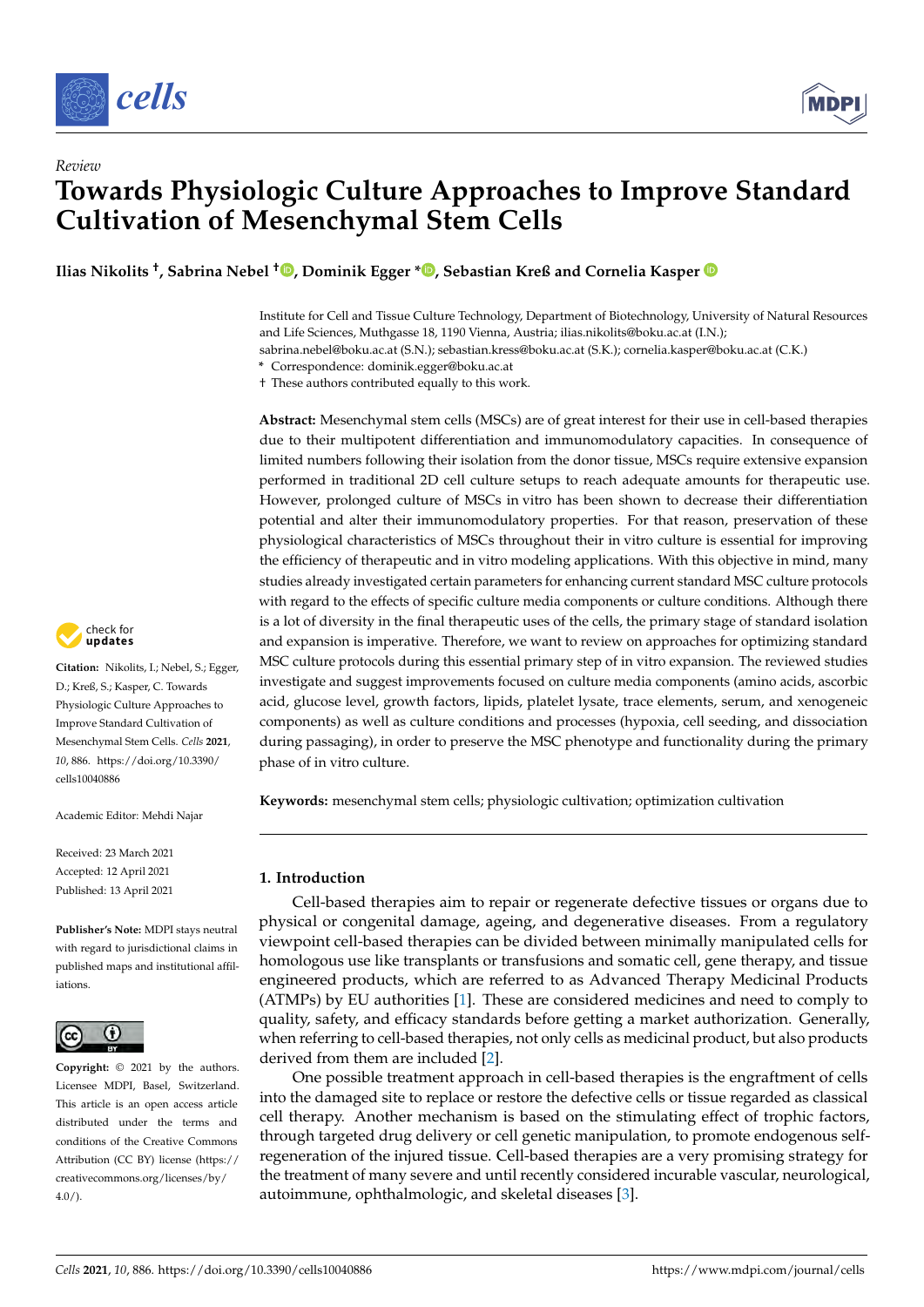Among the different cell types tested for their therapeutic potential, stem cells are the most prominent, considering their intrinsic self-renewal and differentiation capacities [\[4\]](#page-23-3). Particularly, mesenchymal stem cells (MSCs) are of great interest for their use in cell-based therapies. MSCs are highly proliferative multipotent stromal cells that can differentiate into the mesodermal cell lineage [\[5\]](#page-23-4). Due to the therapeutic potential of MSCs, many studies focus on their characterization and identification. According to the International Society for Cellular Therapy (ISCT), MSCs must be plastic-adherent and differentiate into osteoblasts, chondroblasts, and adipocytes when cultured in vitro. In addition, they should express CD90, CD73, and CD105 surface markers and should not express CD34, CD45, CD14 or CD11b, CD19 or CD79A and HLA-DR surface molecules [\[6\]](#page-23-5). MSCs can be derived from various tissue sources such as the bone marrow [\[7\]](#page-23-6), adipose tissue [\[8\]](#page-23-7), umbilical cord [\[9\]](#page-24-0), peripheral blood [\[10\]](#page-24-1), and dental pulp [\[11\]](#page-24-2), but the number of primary MSCs isolated from a donor tissue is rather limited [\[5\]](#page-23-4) and source-dependent [\[12\]](#page-24-3).

With the introduction of cell culture techniques, traditional two-dimensional (2D) cell culture has been for decades the backbone method for medical and biological research and drug development due to its simplicity and robustness. However, the static and planar conditions of 2D culture fail to simulate the physiological environment of the cells. For that reason, during the last years, concerns over the biological relevance and reproducibility of in vitro culture techniques have led to the development of advanced three-dimensional (3D) and dynamic cell culture methods. These methods serve as better models for the representation of in vivo physiological conditions [\[13](#page-24-4)[,14\]](#page-24-5), as well as platforms for upscaling production of cells for clinical applications [\[15](#page-24-6)[,16\]](#page-24-7). As a result, several 3D cell culture techniques now exist, from multicellular spheroids/organoids [\[17](#page-24-8)[,18\]](#page-24-9) and cellladen biomaterials [\[19](#page-24-10)[–22\]](#page-24-11), to dynamic bioreactor systems [\[23](#page-24-12)[–26\]](#page-24-13) and organ/body on a chip systems [\[27–](#page-24-14)[29\]](#page-24-15). It has been shown that such 3D culture systems preserve many characteristics and properties that resembled MSC behavior and differentiation in vivo [\[30](#page-24-16)[–32\]](#page-24-17). Therefore, the gained results are more relevant for the translation into clinical applicability. However, these 3D advanced cell cultures require high numbers of cells [\[16\]](#page-24-7), are more complex to establish and maintain, and are therefore more laborious.

Due to the fact that MSCs are a very limited adult tissue population [\[33](#page-24-18)[,34\]](#page-24-19), following their isolation from donor tissue, harvested primary MSCs should be expanded first in 2D culture setups, to reach adequate numbers for use in various in vitro modelling and therapeutic applications [\[5\]](#page-23-4). However, prolonged culture of MSCs in vitro in 2D systems has shown to decrease their differentiation potential [\[35,](#page-24-20)[36\]](#page-25-0) and alter their phenotype [\[37\]](#page-25-1) and immunomodulatory properties [\[38\]](#page-25-2). In order to improve the relevance of in vitro modelling and efficiency of therapeutic applications, it is essential to preserve the physiological properties and characteristics of MSCs throughout their in vitro culture.

In view of this, there is a considerable research focus on the optimization of culture conditions and protocols for MSCs. Since there is yet no medium that is as close to natural in vivo fluids to support physiological MSC culture, specialized culture media are composed based on the cell type, type of culture, and focus of analysis. Additional focus is put on the effects of other cell culture variables, including physiochemical conditions and subculture protocols. As a result, between different cell culture laboratories, there is divergence on these culture variables. Therefore, it is necessary to define what constitutes an "optimal practice" for maintaining the physiological status of MSCs, during their primary step of in vitro 2D expansion. Further, during optimization of cultivation procedures considerations on other markers of success next to population growth should be considered to circumvent potentially highly proliferative, but severely altered cell populations. In a recent position statement, the ISCT underlines that MSCs often lose their functional properties during in vitro expansion, and it is suggested to verify relevant functionalities of MSCs by applying a matrix of functional assays based on the later therapeutic use [\[39\]](#page-25-3). Therefore, we want to review on optimizing approaches for standard 2D in vitro expansion of human MSCs, focusing on culture media components (amino acids, ascorbic acid, glucose level, growth factors, lipids and fatty acids, platelet lysate, trace elements, serum,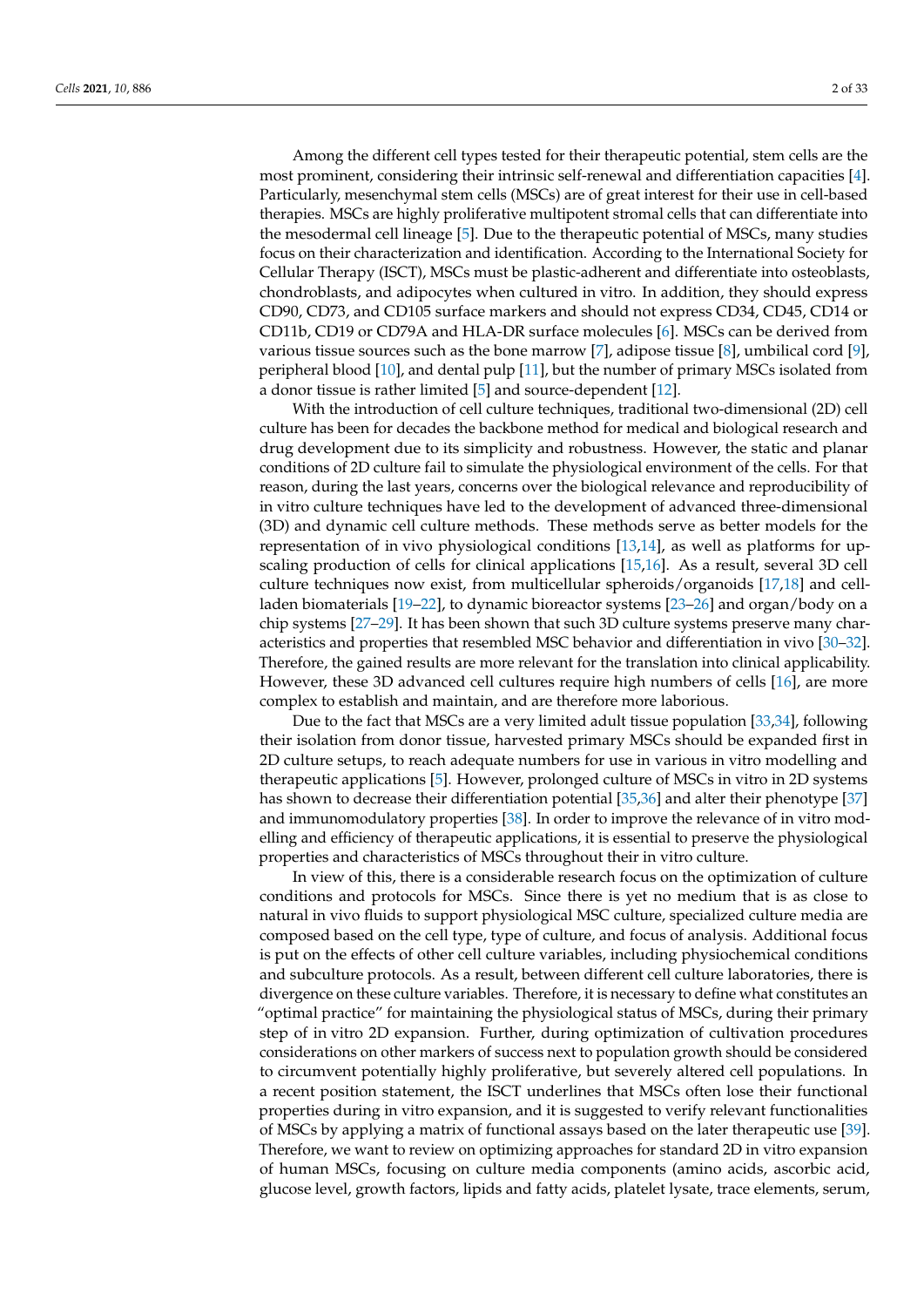and xenogeneic components) as well as culture conditions and processes (hypoxia, seeding density and cell dissociation during passaging).

# **2. Basal Media for Isolation and Expansion**

In vitro culture of MSCs is performed using a defined basal medium. Several basal media with different formulations are commercially available for culture of human MSCs, and the choice of basal media used varies between different laboratories. These media primarily contain glucose, amino acids, and trace elements which are necessary for cellular growth and survival. Regarding the selection of basal medium for optimal expansion MSCs, Sotiropoulou et al., cultured primary bone marrow mononuclear cells and passaged bone marrow MSCs (BM-MSCs) in the presence of different media (see Table [1\)](#page-2-0). According to their results, cultures of primary and passaged MSCs in aMEM/GL and aMEM/L-G media generated the highest number of cells, with minor differences in their phenotype over subsequent passages [\[40\]](#page-25-4). In another study comparing 4 different basal media, adipose tissue MSCs showed increased proliferation when aMEM, but also DMEM/LG, were used as basal media, without changes in their morphology and viability during subsequent passages [\[41\]](#page-25-5). In a similar study comparing different culture media, a variation of "Verfaillie" medium with DMEM/HG/L-G yielded higher number of adherent MSCs from primary mononuclear bone marrow cell populations and higher proliferation rate of BM-MSCs at early passages, compared to other media formulations, including aMEM/L-G and DMEM/LG/L-G based media [\[42\]](#page-25-6). In addition, studies comparing different types of media with BM-MSCs reported significant changes in their phenotypic expression profile [\[42](#page-25-6)[,43\]](#page-25-7), in contrast with a study using adipose-derived MSCs where different basal media did not alter the MSC specific marker expression after multiple passages [\[41\]](#page-25-5). As indicated by the literature, the optimal choice of basal media can vary, depending on the type and of MSCs cultured, although in general, aMEM based media have been indicated as the most suitable for isolation and expansion of MSCs. Furthermore, evaluation of the optimal choice of basal media should not only depend on its effect on the proliferative capacity of MSCs, but also on the preservation of their intrinsic characteristics. Researches should test and consider both aspects regarding their choice of basal media for their MSC cultures.

<span id="page-2-0"></span>**Table 1.** Different types of basal media.

| <b>Media Name</b> | Description                                                      |  |  |  |  |
|-------------------|------------------------------------------------------------------|--|--|--|--|
| <b>DMEM</b>       | Dulbecco's modified Eagle's medium (MEM)                         |  |  |  |  |
| $DMEM/LG/L-G$     | Dulbecco's MEM (DMEM) with 1000 mg/mL<br>glucose and L-glutamine |  |  |  |  |
| $DMEM/HG/L-G$     | DMEM with 4500 mg/mL glucose and<br>L-glutamine                  |  |  |  |  |
| DMEM/HG/GL        | DMEM with 4500 mg/mL glucose and<br>Glutamax                     |  |  |  |  |
| <b>IMDM</b>       | Iscove's modified Dulbecco's medium with<br>L-glutamine          |  |  |  |  |
| aMEM              | MEM alpha                                                        |  |  |  |  |
| $aMEM/L-G$        | MEM alpha with L-glutamine                                       |  |  |  |  |
| aMEM/GL           | MEM alpha with Glutamax                                          |  |  |  |  |

#### **3. Glucose**

Glucose is a basic source of energy for the cells and is involved in the synthesis of proteins and lipids. In vivo, plasma glucose concentration for healthy people ranges between 700–1000 mg/L throughout the day, and it does not exceed 1600 mg/L after meals. Glucose plays an essential role in survival, metabolism, and physiological function of MSCs. In cell culture media formulations glucose concentration ranges from 1000 mg/L to resemble physiological in vivo conditions, up to 10,000 mg/L. Culture media formulations with glucose concentrations higher than 1000 mg/L simulate in vivo diabetic conditions [\[44\]](#page-25-8).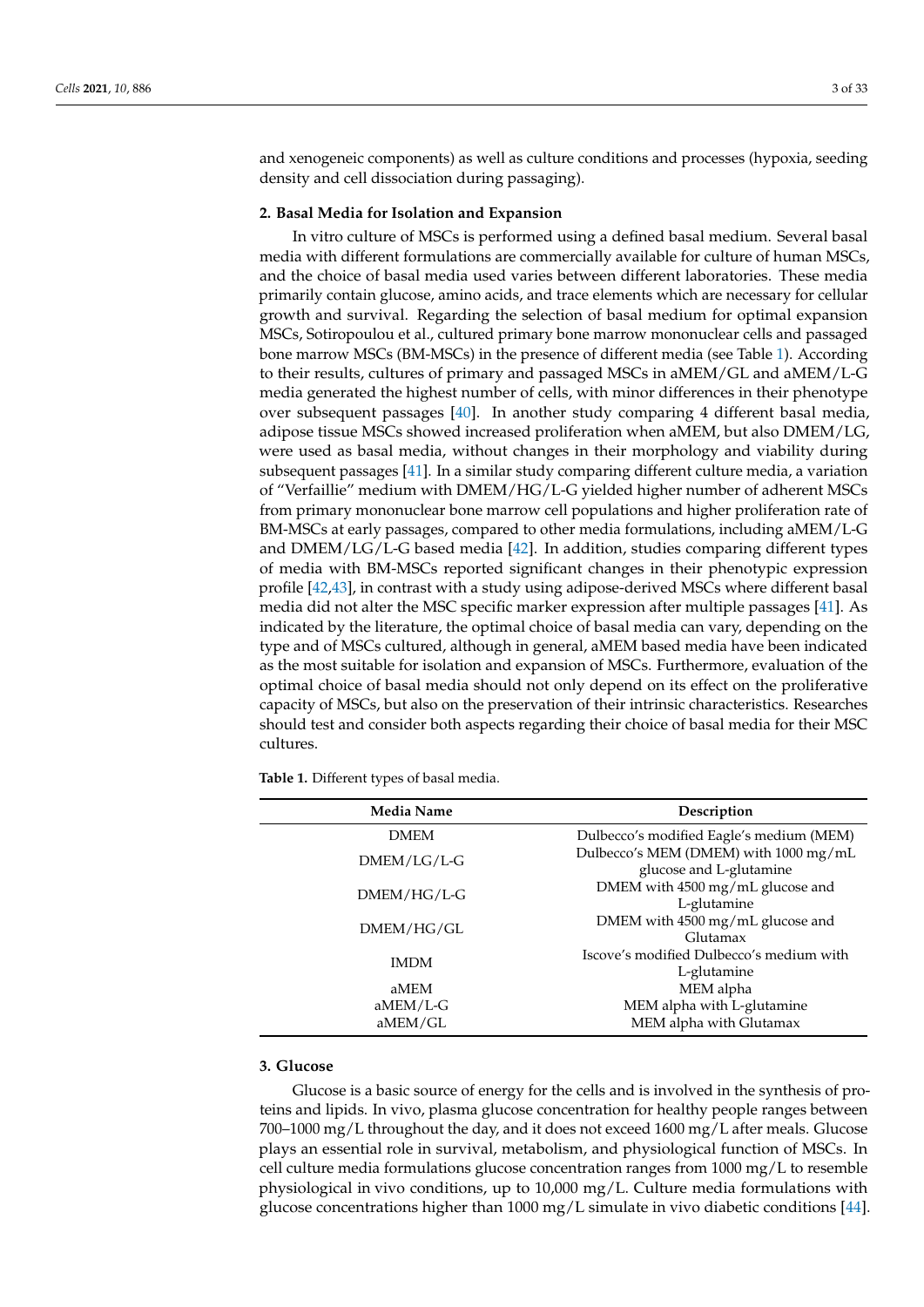Due to the highly glycolytic phenotype of MSCs, glucose is more rapidly consumed and its depletion has stronger effects on the cells compared to other nutrients and serum [\[45\]](#page-25-9). According to the literature however, the effects of the amount glucose on MSC cultures are diverse, depending on the metabolic activity and the type of MSCs. Most studies under normoxic culture conditions support that high glucose concentration  $(5000 \text{ mg/L})$  in the culture media can suppress proliferation of bone marrow [\[46](#page-25-10)[–48\]](#page-25-11), Bichat's buccal fat pad [\[49\]](#page-25-12) and nucleus pulposus MSCs [\[50\]](#page-25-13), reduce their colony forming ability [\[50\]](#page-25-13), induce cellular senescence [\[47,](#page-25-14)[50](#page-25-13)[,51\]](#page-25-15), alter MSC spindle-shape morphology [\[47\]](#page-25-14), and upregulate autophagy [\[50,](#page-25-13)[51\]](#page-25-15), compared with low glucose (1000 mg/L) media concentration. In addition, MSCs cultured in low glucose media have been shown to maintain their differentiation capacities and stemness [\[46,](#page-25-10)[47,](#page-25-14)[50\]](#page-25-13), and increase antioxidant enzyme expression and mitochondrial respiration [\[47\]](#page-25-14). In contrast with these results, a few studies have reported that high glucose does not have an effect on the apoptosis and proliferation rates of adiposederived [\[52\]](#page-25-16) and primary BM-MSCs [\[53\]](#page-25-17), while it can significantly enhance proliferation of telomerase-immortalized MSCs. While it is known that under hypoxic culture conditions the metabolic activity of MSCs is enhanced [\[54\]](#page-25-18), Deschepper et al., observed that under continuous hypoxic culture, excess of glucose provided by high glucose concentration media prevents glucose shortage during culture, thus preserving the proliferative capacity, morphology, and viability of BM-MSCs [\[55\]](#page-25-19).

# **4. Amino Acids**

Already in the first days of cell culture, it became clear that for cultivation ex vivo essential nutrients have to be supplied to cells, one of the most prominent categories being amino acids. Well known in the field of cell culture are Dulbecco and Eagle, who pioneered basal medium for cell culture that is still in use today, known as DMEM (Dulbecco's modified eagle's medium), usually supplemented with fetal bovine serum (FBS) [\[56\]](#page-25-20). With the aspiration to get rid of ill-defined xenogeneic supplements and to transition to chemically defined media, understanding and optimizing amino acid formulations is becoming even more important. In the past amino acid concentrations in culture medium have been chosen according to the consumption by the cells. However, degree of availability of an amino acid can have influence on the cellular metabolism therefore refined studies on their cellular metabolic properties are called for. Other parameters like solubility, stability, and transport into the cells also determine availability and further consumption of amino acids [\[57\]](#page-25-21). In the last years, it also became obvious that different mammalian cell types have completely different amino acid requirements and that medium optimization in terms of amino acid metabolism have to be fitted to the individual culture [\[58](#page-25-22)[,59\]](#page-25-23).

Of the 20 naturally occurring amino acids l-Arginine, l-Cysteine, l-Glutamine, l-Histidine, l-Isoleucine, l-Leucine, l-Lysine, l-Methionine, l-Phenylalanine, l-Threonine, l-Tryptophan, l-Tyrosine, and l-Valine are regarded as essential and Glycine, l-Alanine l-Asparagine, l-Aspartic, l-Glutamic, l-Proline, and l-Serine as non-essential, thus generally supplied with the basal media are the essential ones, as non-essential ones can be synthesized by the cells [\[60\]](#page-25-24). In a 2007 paper by Choi et al. [\[61\]](#page-25-25), six different medium compositions with essential amino acids (EAAs) and non-essential amino-acids (NEAAs) were tested for their efficacy to promote proliferation of BM-MSCs. Their basal media were DMEM (basically containing EAAs) and IMDM (Iscove's modified Dulbecco's Medium) (basically containing EAAs and NEAAs), where either essential or non-essential amino acids or both were additionally added. They could see that oversupply with essential AAs as well as supplementation with non-essential AAs improved proliferation, whereas oversupply of NEAAs resulted in lowered proliferation. In none of the medium conditions did a change in stemness markers occur. Although this study did not perform design of experiment to tune each amino acid concentration individually it is one step in the direction of establishing improved culture conditions. Another approach to determine the nutritional requirements of MSCs in particular is the analysis of metabolic patterns, in detail which and in what concentration are amino acids consumed or secreted. They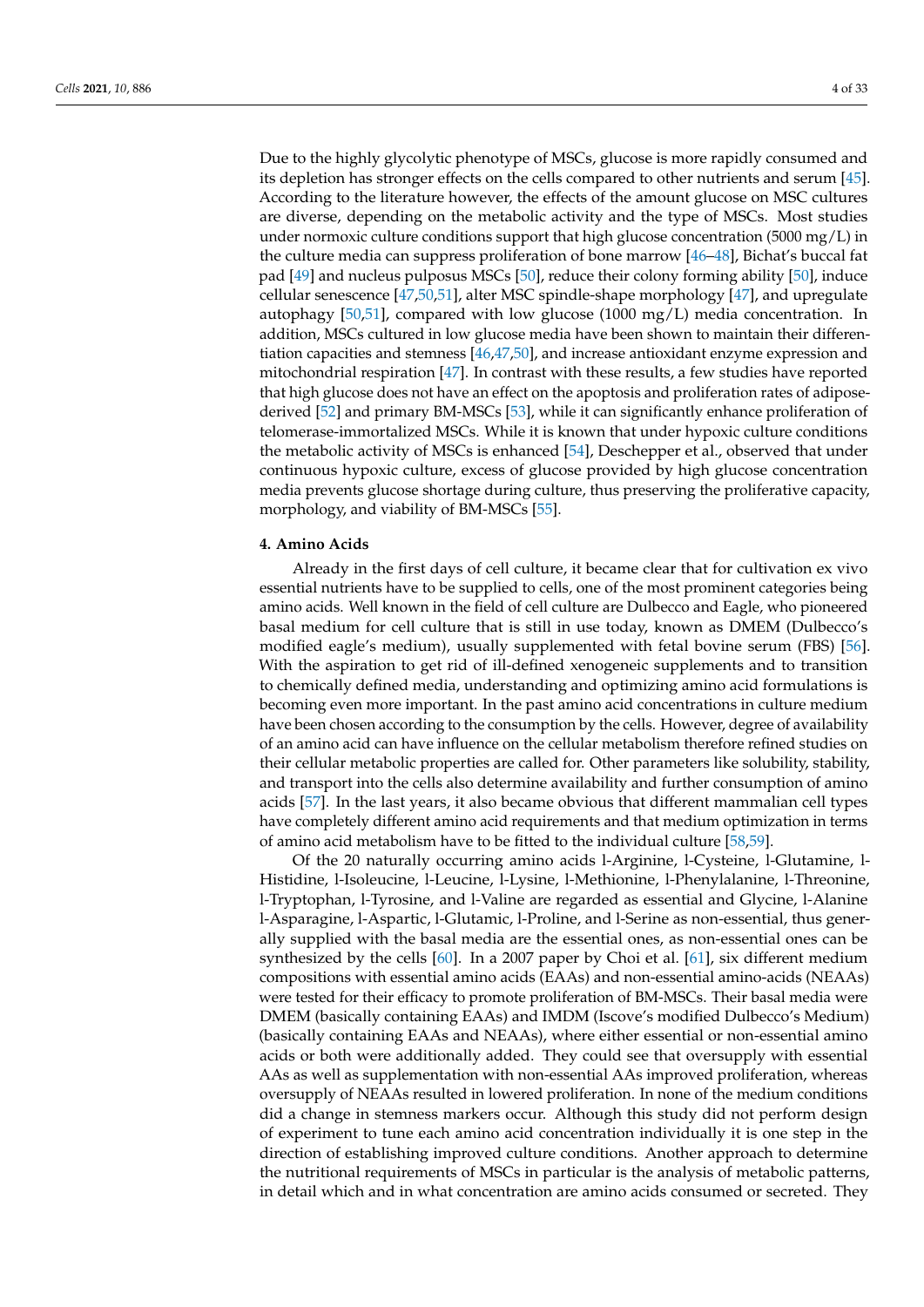also tested whether this was consistent in 2D monolayer culture compared to dynamic culture on microcarriers. EAAs were consumed in both set ups as expected, but NEAAs were differently metabolized. MSCs consumed cysteine and proline in dynamic culture, but secreted them in static culture. However, results of static and dynamic agree on alanine, glutamate, glycine, and ornithine being produced, and arginine, asparagine, aspartate, glutamine, serine, and tyrosine being consumed by the cells. This consumption was not seen in other cell types before and might be unique to stem cells [\[62\]](#page-26-0). The difference of amino acid metabolism from static to dynamic culture indicates that the mechanisms are even more complex than thought, and optimizing medium composition is also influenced by cultivation techniques. Regarding one specific amino acid, already Eagle, et al. [\[63\]](#page-26-1) describe the importance of glutamine for mammalian cell proliferation. Specifically for BM-MSCs, both dos Santos, et al. [\[64\]](#page-26-2) and Zhou, et al. [\[65\]](#page-26-3) report improved proliferation and very importantly maintenance of stemness. Additionally, oversupply of branched chain AAs (BCAAs), valine, leucine, and isoleucine increased S/G2/M cell cycle phases of a murine MSC lineage and could also improve the immunomodulatory capacity of the cells [\[66\]](#page-26-4). Although the minimal supply of amino acids is provided by the basal medium, these results show oversupply of certain amino acids can improve MSC proliferation, stemness, or immunomodulatory effects. The choice of AAs to be supplemented has to be made according to the intended application of the cells as well as the culture method.

#### **5. Lipids**

Lipids are next to amino acids, sugars, and nucleic acids as one of the major classes of biomolecules that play important roles in the cell's membrane structure, metabolism, and signaling. During the last decades, it has become obvious that disturbances in the lipid homeostasis are involved in the development of diseases like diabetes, cardiovascular disorders, autoimmune diseases, and even cancer development [\[67\]](#page-26-5). Not only understanding the lipidomics in vivo is of utter importance, but also the mechanisms of lipid metabolism in vitro are important to improve cell-based treatment strategies of those disorders. The most common forms of lipids in the cell are phosphatidylcholine (PC), phosphatidylserine (PS), phosphatidylinositol (PI), phosphatidylethanolamine (PE) [\[68\]](#page-26-6), and cholesterol, which make up the outer cell membrane and the membrane of different organelles [\[60\]](#page-25-24). Next to this, triglycerides serve as energy storage within reservoirs (lipid droplets). The triglycerides can be broken down to fatty acids and used to produce ATP if needed. Lipids can also bind to proteins, making them useable as signaling molecules for extra- or intracellular messaging [\[60](#page-25-24)[,69\]](#page-26-7). Almost all lipids necessary for basic cellular functions in mammalian cells can be produced by themselves, only two are regarded as "essential": Linoleic and linolenic acid. However, in a lot of cases, even media without them allowed cells to proliferate, whereas addition drastically improved the results, suggesting differentiation between minimal requirement and optimal performance [\[70\]](#page-26-8). Requirements needed for substantial cellular proliferation, were traditionally met by the excess of lipids in the supplemented FBS. With the increasing interest to omit animal products (discussed in detail in "human platelet lysate" and "Serum-, xeno-free- and chemically defined media"), other delivery strategies have to be found. The hydrophobic nature of lipids needs different strategies to disperse lipids, allow cellular uptake, and remain stable in the medium. Three approaches have been described: (1) Adsorption to a soluble carrier molecule, (2) self-assembly to the required size, and (3) dispersion [\[71\]](#page-26-9). The mechanism in FBS is the adsorption to the serum proteins, especially to the bovine serum albumin (BSA), a strategy that can be used also in chemically defined media that are supplemented with some form of serum albumin (human or bovine, natural or recombinant origin). Dispersion techniques include liposomes, emulsion, and microemulsions and have the advantage that they can be used in animal component free and even protein free medium (see "Serum-, xeno-free- and chemically defined media"). These requirements are true for mammalian cell lines in general, yet better understanding of the exact lipidomics especially within stem cells is necessary to understand possible alterations during long term ex vivo maintenance and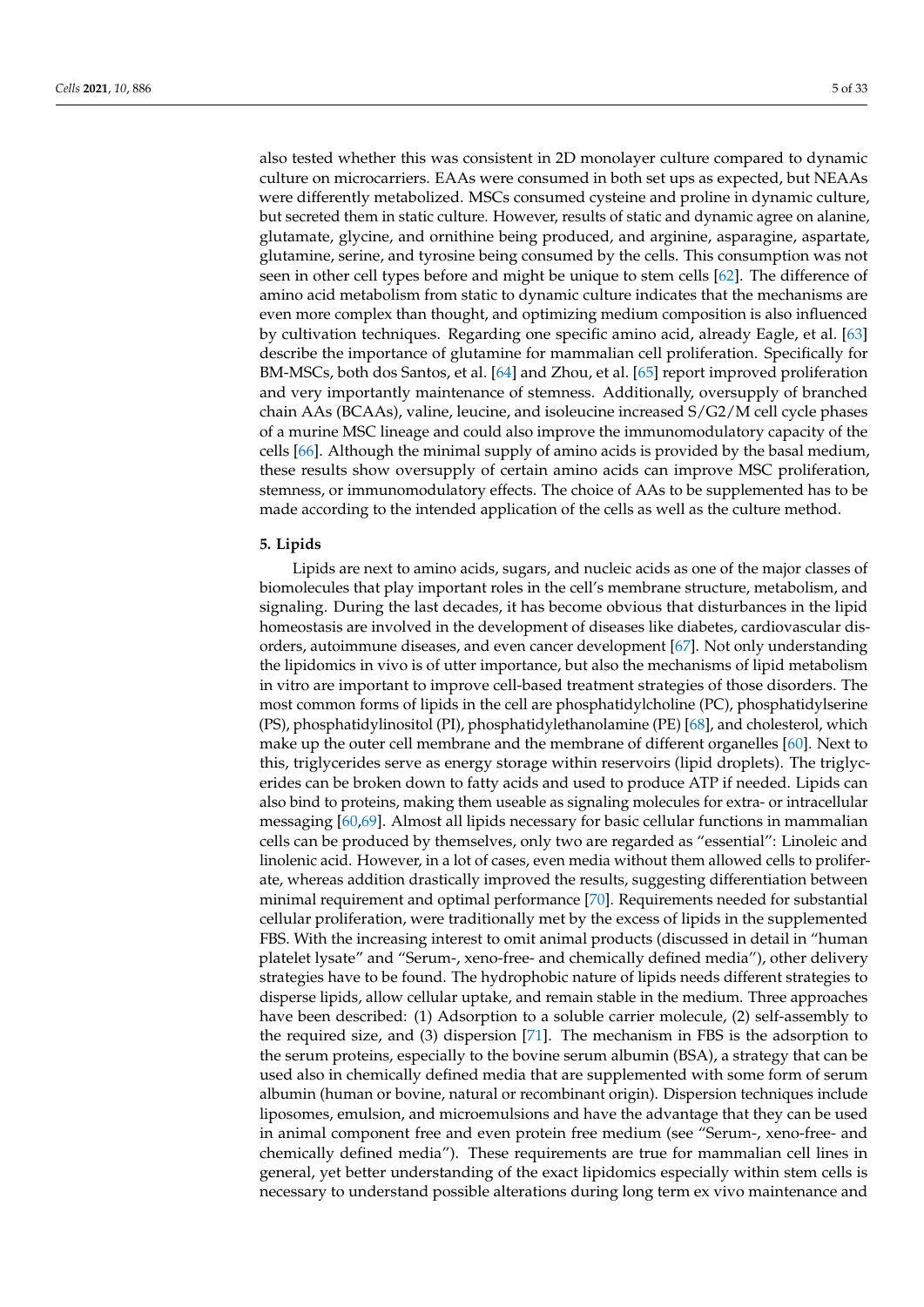lead to establishment of improved cultivation environments [\[72\]](#page-26-10). For example, in a 2017 paper by Chatgilialoglu et al., they showed that the fatty acid composition of the membrane of primary human fetal membrane-derived MSCs changed in 2D culture over time [\[73\]](#page-26-11). The amount of omega-6 fatty acids decreased, whereas monounsaturated fatty acids (MUFA) and omega-3 fatty acids increased. Additionally, Kilpinen et al., showed changes in membrane composition of BM-MSCs [\[74\]](#page-26-12). In order to decrease the effect of prolonged culture on the cell membranes, Chatgilialoglu et al., developed a cell medium supplement. Refeed<sup>®</sup> supplement is a completely defined combination of lipids and lipophilic antioxidants in ethanol. The supplementation was able to increase cellular proliferation compared to the control, without changes in surface marker composition [\[73\]](#page-26-11). With the advances in the field of omics, more complex interactions can be monitored. For example, differences in whole lipidomics of early and late passage cells were investigated using ultraperformance liquid chromatography coupled to mass spectrometry (UPLC–MS) and multivariate analysis. Global analysis revealed that changes in lipid significance and alterations during BM-MSC aging could be mostly contributed to chain length alterations and level of unsaturation [\[75\]](#page-26-13). An important aspect to consider was taken up by Fillmore et al. [\[76\]](#page-26-14), who cultured BM-MSCs in physiological levels of fatty acids and serum albumin, which are higher than in standard cultivation conditions, to have a look on energy metabolism and survival. They could show that the addition of physiological levels of palmitate, a saturated fatty acid, significantly decreased BM-MSC viability in a time and concentration dependent manner. They could rescue this decrease in survival with the addition of equal amounts of oleate, an unsaturated fatty acid. By investigation of the metabolic activities, they conclude that decreasing fatty acid oxidation may be the source of cell death. These results are important to understand limited efficacy of cell-based therapies at the moment. Decreasing the amount of circulating saturated fatty acids in the patient during treatment might overcome current limitations in cell homing and survival after implantation [\[76\]](#page-26-14). With novel lipidomic tools, like, e.g., tandem MS-based, high mass accuracy-based, or multi-dimensional MS-based shotgun lipidomics [\[77\]](#page-26-15) and improved analysis software [\[78,](#page-26-16)[79\]](#page-26-17), more insight is gained into the impact of lipids and fatty acids on MSCs ex vivo, which is the first step towards finding solutions to prevent unwanted alterations. As a general rule, media supplemented with FBS grants the cells a sufficient fatty acid supply, whereas human platelet lysate supplemented media might (depending on the manufacturing method) and serum/xeno-free medium need ancillary supply with lipids. Available are enriched forms or extracts from natural sources like palm oil, wool, serum, or fish [\[80\]](#page-26-18), however for xeno-free culture synthetic alternatives to animal-derived supplements need to be used.

#### **6. Growth Factors**

Over the last decades, different growth factors have been widely studied for their role of improving ex vivo expansion of human MSCs. Due to the pleiotropic behavior of these factors, they can affect multiple biological behaviors like proliferation, morphology, immunophenotype, survival, and differentiation capacity of MSCs. Selection of which growth factor or combination of factors can promote physiological culture of MSCs in vitro, is still under investigation. Many different growth factors have been investigated for their potential effects on expanding MSCs. From them, fibroblast growth factors-2 and -4 (FGF-2, FGF-4), platelet derived growth factor-BB (PDGF-BB), and epidermal growth factor (EGF) have been reported to influence human MSC proliferation and survival in vitro [\[81\]](#page-26-19).

#### *6.1. Fibroblast Growth Factor-2 and -4*

FGFs is involved in tissue repair and cell growth. FGF-2 used in many culture studies can enhance the proliferative [\[40,](#page-25-4)[82–](#page-26-20)[87\]](#page-26-21) and colony-forming capacity [\[88\]](#page-27-0) of MSCs, suppress cellular senescence [\[87](#page-26-21)[,89\]](#page-27-1), reduce trypsinization time [\[84\]](#page-26-22), and preserve the thin spindle-shape morphology of MSCs [\[84](#page-26-22)[,90\]](#page-27-2). In a study by Battula et al., primary bone marrow and placental MSCs cultured in gelatin-coated flasks with serum-free medium supplemented with FGF-2 demonstrated significantly higher proliferation rates than con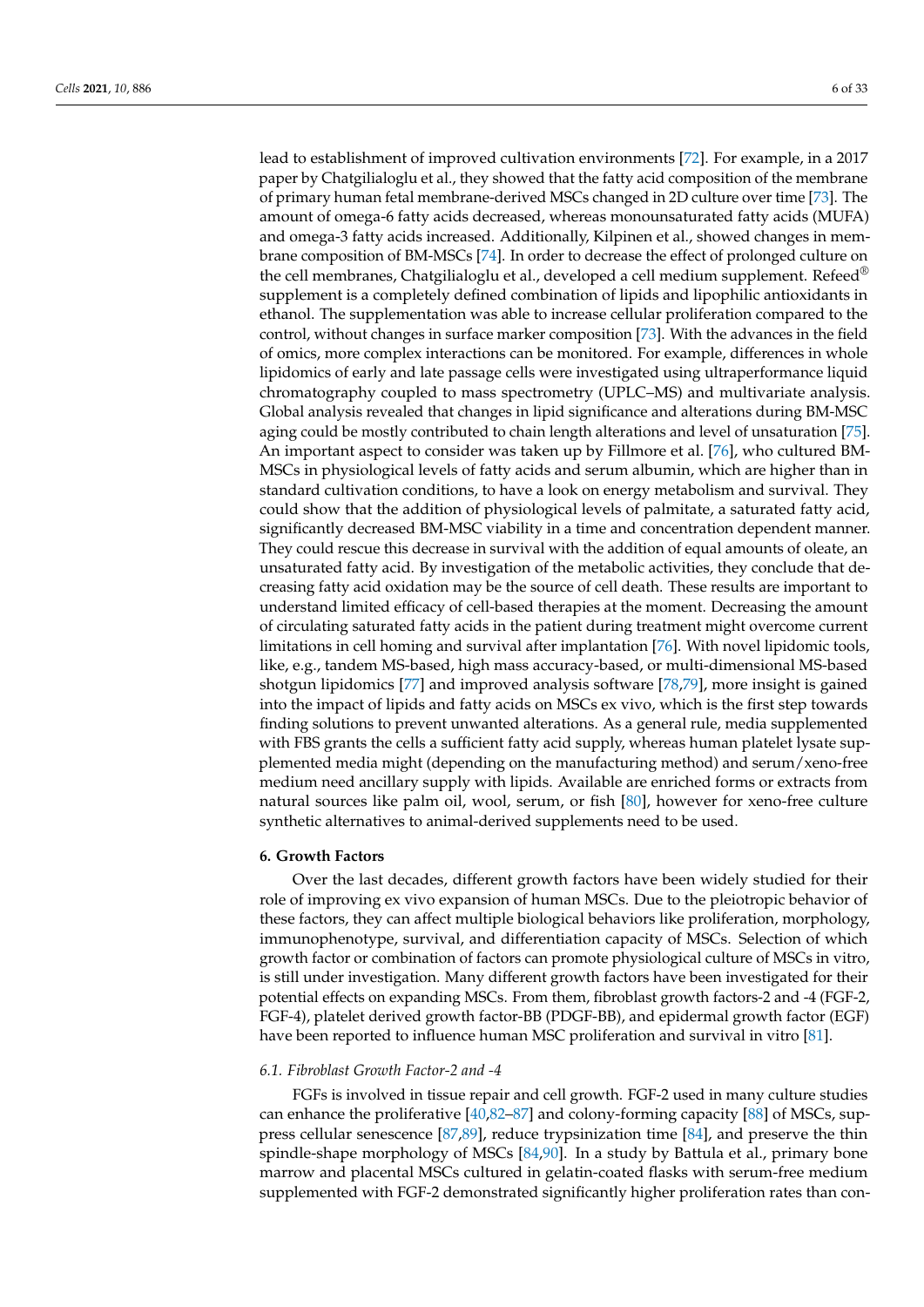trol cultures with serum containing media in uncoated flasks. Combination of FGF-2 with platelet derived growth factor-BB (PDGF) and/or transforming growth factor-β (TGF-β) in the culture media was also reported to increase the proliferation of human MSCs [\[83,](#page-26-23)[88,](#page-27-0)[90\]](#page-27-2) and preserve the spindle-shaped morphology of MSCs in serum-free media conditions [\[90\]](#page-27-2). However, some studies have reported that FGF-2 supplement in human MSC cultures can affect the phenotype and intrinsic properties of the cells [\[40](#page-25-4)[,83\]](#page-26-23). FGF-4, similarly to FGF-2, has been reported to increase proliferation, reduce autophagy, and delay the decrease of cellular renewal capacity of human MSCs [\[87\]](#page-26-21).

#### *6.2. Platelet Derived Growth Factor-BB*

PDGF-BB is a known regulatory factor of cellular growth and division. It has been noted that when PDGF-BB is supplement alone [\[88,](#page-27-0)[91\]](#page-27-3) or in combination with other factors [\[84](#page-26-22)[,88](#page-27-0)[,90\]](#page-27-2) in the culture media, it can highly increase human MSC proliferation, while inhibition of its receptor can significantly impair their proliferative capacity [\[92\]](#page-27-4). Regardless, reports have indicated that it can also decrease colony forming efficiency [\[88\]](#page-27-0) and osteogenic differentiation potential of cultured MSCs [\[91\]](#page-27-3).

#### *6.3. Epidermal Growth Factor*

EGF and Heparin-Binding Epidermal Growth Factor (HB-EGF) have been shown to play a role in promoting wound healing and cell growth. Human BM-MSC cultures supplemented with EGF have demonstrated increased proliferation similar to the effect of PDGF stimulated proliferation [\[88,](#page-27-0)[93\]](#page-27-5), but without diminishing their osteogenic potential [\[91](#page-27-3)[,93\]](#page-27-5). Krampera et al., have demonstrated that BM-MSCs cultured with HB-EGF can proliferate more rapidly without undergoing spontaneous differentiation, thus maintaining their multilineage differentiation potential during culture [\[94\]](#page-27-6).

In the study by Fraz et al., vascular endothelial growth factor (VEGF), and insulin-like growth factor (IGF) in combination with FGF-2 were reported to improve MSC proliferation. More interestingly, from the same study it was reported that high initial growth factors contents in the MSC population, or pre-incubation of the cells with growth factors, can significantly diminish their impact on the proliferative capacity of MSCs when added as supplements in the culture medium [\[82\]](#page-26-20).

Overall, the growth factors discussed above have been shown to be beneficial for MSC expansion when added to the medium and consist considerable components for standard culture media formulations. However, most studies have examined the effects of these factors when added solely to the media. That gives room to further investigation and analysis regarding the exerted effect from the combination of these growth factors during MSC culture.

# **7. Trace Elements**

Culture media apart from the organic substances, also contain inorganic elements such as Cu, Mg, Mn, Zn, Se, Ca, and Fe in trace quantities. Serum used in cell cultures usually contains many of these elements, and therefore many basal media do not include them in the formulations. These trace elements can influence important biochemical functions of the cells, but their effect and exact biological role on MSCs have not been thoroughly investigated.

Zinc is involved with nucleic acid metabolizing enzymes and stabilization of cell membranes. Serum used usually in cell cultures contain the necessary amounts of zinc for cell growth and survival. For that reason, many basal media do not contain zinc. Addition of ZnCl<sub>2</sub> in adipose tissue derived MSCs culture has been shown to highly enhance their proliferation, while zinc chelation reversed this effect. The exact mechanism of this effect has not been fully elucidated yet [\[95\]](#page-27-7).

Magnesium acts as a cofactor for many enzymatic processes and as a counter ion for nucleic acids and ATP [\[96\]](#page-27-8). Human MSCs cultured with magnesium-conditioned medium have demonstrated increased viability and proliferation. Furthermore,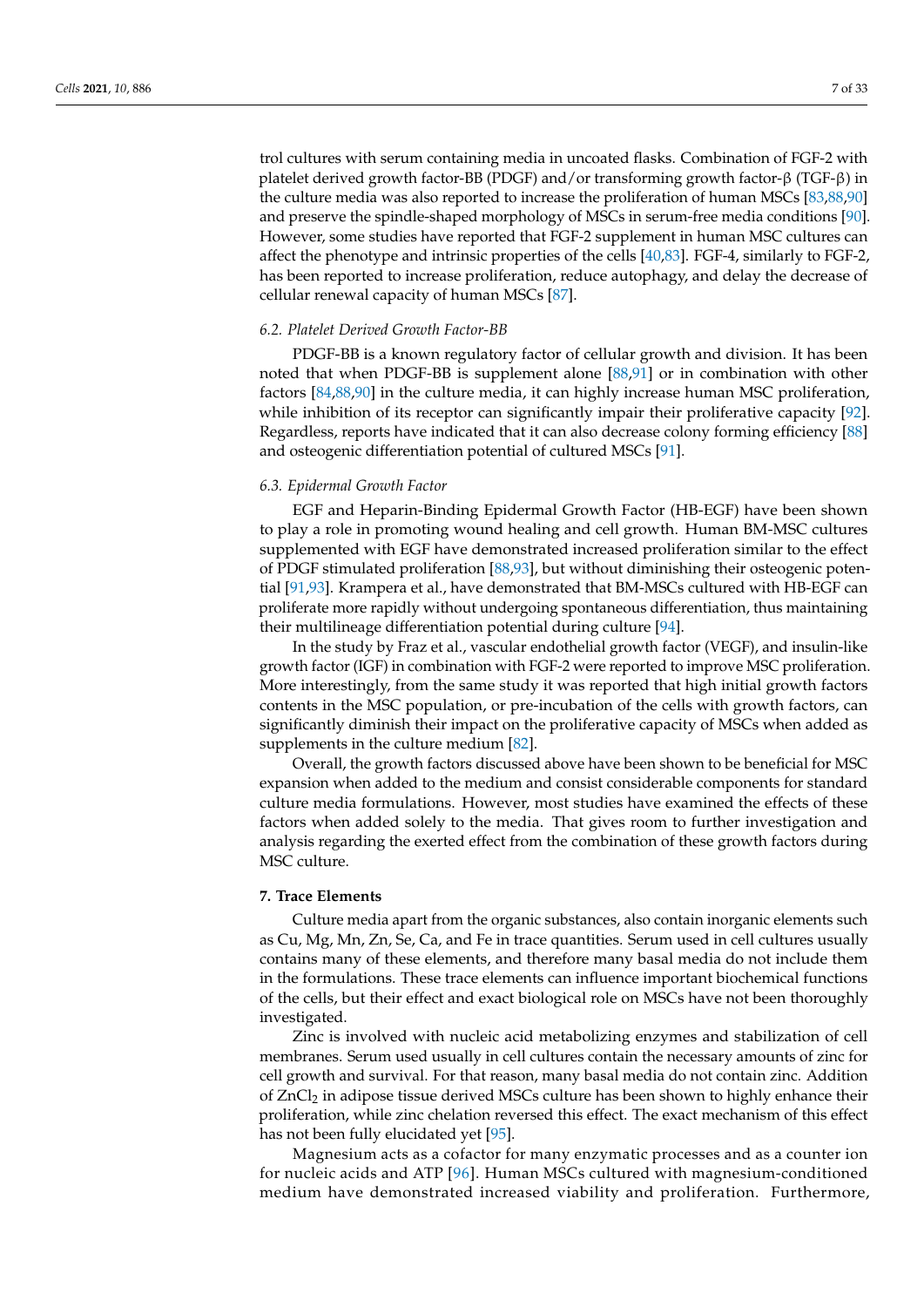magnesium-conditioned medium with Zinc and/or Manganese additions were shown to further promote human MSC proliferation and viability in the same study [\[97\]](#page-27-9).

Calcium is an important element for a variety of biological functions including cell attachment, signaling, and morphology. Studies have shown that increased concentrations of extracellular calcium ions can significantly promote proliferation of BM-MSCs cultured in serum [\[98\]](#page-27-10) and serum-free [\[99\]](#page-27-11) media conditions, compared to controls. Increased calcium supplementation in the culture medium can also induce morphological changes on MSCs, resulting in more spread out cytoskeleton arrangements, which could be an indication towards their differentiation commitment [\[98\]](#page-27-10).

Iron plays an essential role in cell metabolism and respiration. It protects cells from oxidative damage acting as an enzyme cofactor, but it can also cause toxic effects. Its delivery to the cells is controlled by transferrin, included in serum. That is why serumfree media formulations have a higher risk to cause iron toxic effects to cells. Borriello et al. have demonstrated that iron supplementation to the culture medium of primary human BM-MSCs, can greatly enhance their proliferation and initiate their S phase. Iron addition also hindered the innate osteogenic commitment of BM-MSCs, by blocking matrix calcification and preserving their undifferentiated status [\[100\]](#page-27-12).

Selenium is included in enzymes that prevent oxidative damage to the cells by reducing peroxides and other oxidative free radicals to non-harmful forms. In cell culture media is usually added as selenium, sodium selenite, or selenium dioxide. The literature results on the effects of selenium supplementation on human MSCs are quite diverse. Selenium can restore the low antioxidative capacity of primary human BM-MSCs, and prevent cellular damage [\[101\]](#page-27-13). Park et al., found out that selenium can enhance the proliferation of human amniotic fluid MSCs, while combination of selenium with FGF-2 supplementation exerts an additive effect on the proliferative capacity of the cells [\[102\]](#page-27-14). Conversely, other studies have reported that selenium reduces the colony-forming ability of human MSCs [\[88\]](#page-27-0) and does not have any significant effect on their doubling time [\[101\]](#page-27-13).

Copper is important for cell growth and development, notably of the skeleton by affecting bone turnover and metabolism. Addition of copper in different concentrations in human BM-MSC cultures has been reported to decrease their proliferation in a dose dependent manner [\[103\]](#page-27-15). Since increased copper concentrations did not affect cell viability or cell size to justify contact inhibition of proliferating cells, it was hypothesized that copper could interfere with multiple cell cycle stages to hamper MSC proliferation [\[103\]](#page-27-15).

Although studies have shown that trace elements included in the media can affect the biological behavior and characteristics of MSCs, further investigation is required on their exact roles and mechanisms. In addition, while performing cultures with serum-free media, studies should pay attention to the source or amounts of trace elements added to the MSC media.

# **8. Ascorbic Acid**

Ascorbic acid acts as an antioxidant factor in cell cultures. Although it is not so commonly added in MSC media, studies have shown that it is involved in promoting MSC growth and proliferation when supplied to the culture medium. The study of Choi et al., revealed that the addition of L-ascorbate-2-phosphate in the culture medium enhanced the proliferation rate of human BM-MSCs in a dose-dependent manner [\[104\]](#page-27-16). Addition of  $250 \mu$ M of L-ascorbate-2-phosphate induces the highest proliferation rates without any effect on cell morphology and MSC phenotype, while addition of  $500 \mu$ M hinders the proliferation [\[104\]](#page-27-16). Same results using the same concentration of ascorbic acid supplementation were observed by other studies using human MSCs [\[83\]](#page-26-23) from adipose tissue [\[105\]](#page-27-17). Another study using also human BM-MSCs showed similar results with the addition of L-ascorbate-2-phosphate up to 3 mM, but without differences between the concentrations tested [\[106\]](#page-27-18). In the same study, L-ascorbate-2-phosphate promoted MSC expansion from mononuclear cell population. These results support that ascorbic acid is a beneficial additive for MSC cultures.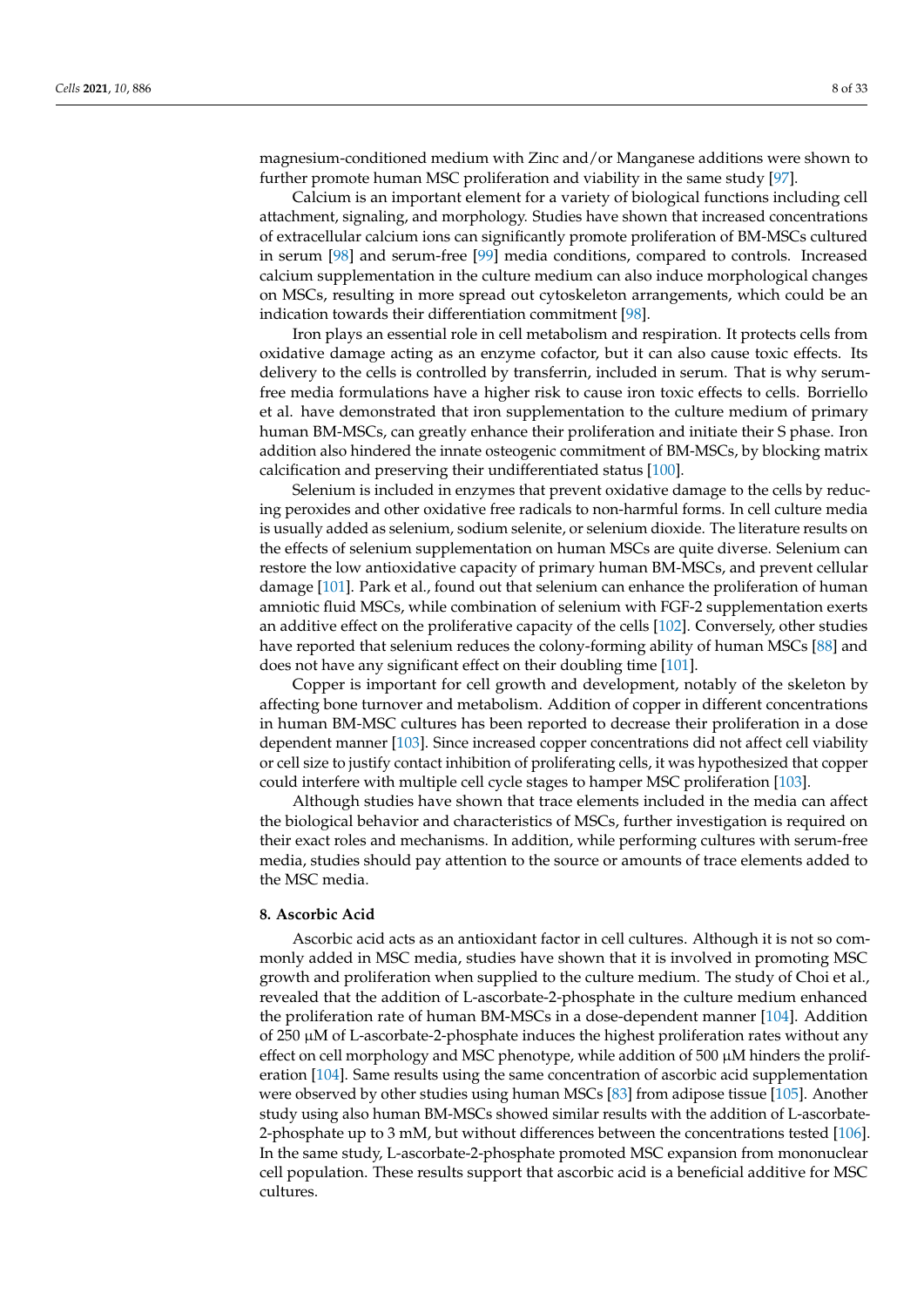# **9. Human Platelet Lysate**

As mentioned earlier, culture medium enrichment by the addition of fetal bovine (fetal calf) serum (FBS/FCS) is still a common practice in many laboratories worldwide. It is rich in hormones, vitamins, transport proteins, trace elements, spreading, and growth factors [\[107,](#page-27-19)[108\]](#page-27-20). In vivo, these are released upon blood coagulation and destined to help repair the site of injury, while in vitro, they promote cellular growth. The production raises both scientific as well as ethical concerns, in terms of xenogeneic compounds, reproducibility, and animal welfare, respectively. The whole blood needed is collected from unborn calves, which are a "by-product" of the meat producing unit. The use of fetal animals instead of adults is regarded to the low number of immunoglobulins in the calf serum. Collection is performed by harvesting the blood from the umbilical vein or more invasively directly from the heart by cardiac puncture. These procedures are performed right after the mother dams' neck has been cut to ensure fetal death by anoxia and blood loss. To prevent suffering of the calf during the whole procedure, it has to be unconscious and must not breathe air at any stage, however, such safeguards are only recommendations and not legally defined [\[109\]](#page-27-21). After coagulation the liquid serum part is separated from the solid blood clot by centrifugation and can be further processed (filtration, quality control, packaging) for sale. When considering that in vitro cell culture is supposed to reduce the need for animals and the associated painful procedures, using animal derived compounds is contradistinctive. An estimation of the amount of FBS needed per anno leads to a calculated number of 1 million fetal calves necessary to meet the global requirements [\[109\]](#page-27-21). The fact that the main production countries are situated in regions with less legal restrictions concerning animal welfare, gives rise to even more ethical concerns regarding the use of FBS. Furthermore, the dependence from global meat markets and price variations, adds even more concerns [\[110,](#page-27-22)[111\]](#page-27-23).

On another aspect, addition of such ill-defined growth factor and protein cocktails and especially xenogeneic compounds is also not in the spirit of good manufacturing practice (GMP) guidelines and hinders transition of cell-based therapies to the clinics. In a desperate search for alternatives, various derivatives of human blood have been investigated [\[112\]](#page-27-24). Due to lower levels of growth factors and nutrients, plasma and serum prepared from anti-coagulated or coagulated whole human blood, respectively, are not widely used. However, human platelet lysate (hPL) has been shown to be an adequate substitute for FBS. This blood derivative can be manufactured from platelet concentrates by induction of bioactive molecule-release from the platelets. As platelet concentrates (PCs) are of human origin, already routinely collected by blood banks for the treatment of thrombocytopenia, and can be repurposed after a short shelf life of 5–7 days for research purposes [\[113](#page-28-0)[–118\]](#page-28-1), and its use is not accompanied by ethical or animal welfare concerns. Human platelet lysate has been used in cell culture already in the 1980s and by now has even proven to be superior to FBS at the same concentration in regard to promoting cell proliferation and maintaining MSC characteristics in several studies [\[113–](#page-28-0)[117,](#page-28-2)[119](#page-28-3)[–125\]](#page-28-4). A summary from selected studies from 2005 to 2020 is listed in Table [2.](#page-11-0) Only studies that compared the performance to FBS as supplement were included. Used concentrations ranged from as low as 0.1% hPL supplementation to 10%, where in a majority of the trials, 5% hPL performed similar to 10% FBS. Stemness characteristics could be maintained or even improved, while one difference observed in some studies was a reversible change in morphology in media with one or the other supplement, with generally smaller cell sizes in hPL cultures. However, the mode of preparation may possibly influence the properties of the hPL. PCs can be prepared in 3 different ways: By the platelet rich plasma (PRP) method, from buffy coats, or by direct single donor platelet apheresis. For the PRP method whole blood is centrifuged to separate red blood cells from platelet rich plasma which is further centrifuged to reach the required concentration and material from 4–5 donors is pooled to reach the desired volume [\[126\]](#page-28-5). For the second method 4 buffy coat units from centrifuged whole blood are mixed with one plasma unit and centrifuged again, followed by separation and leukocyte depletion. The only method producing single donor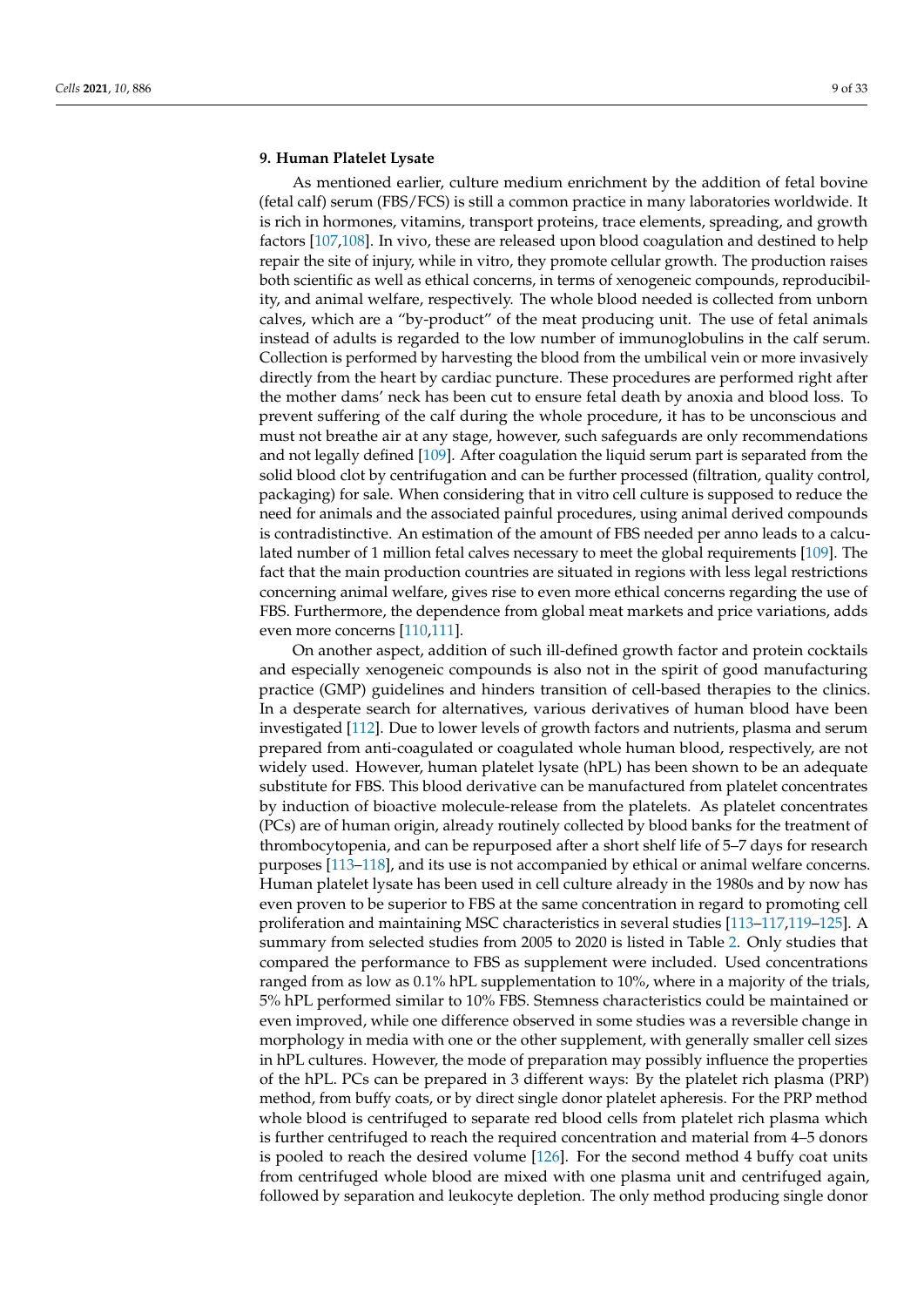PCs is by platelet apheresis. Optionally a pathogen inactivation or irradiation step is then performed. In order to produce hPL from the PCs there are again multiple options. A very common, efficient, and economical method is using single or multiple freeze/thaw cycles to lyse the platelets [\[113](#page-28-0)[,116](#page-28-6)[–118,](#page-28-1)[120,](#page-28-7)[123–](#page-28-8)[125](#page-28-4)[,127](#page-28-9)[–129\]](#page-28-10). The concentrates are usually shock frozen at either  $-30$  °C or  $-80$  °C and reheated to 37 °C. Next to that, platelets can be activated by inducing thrombin generation, thus fibrinogen polymerization to fibrin and platelet degranulation. This can be achieved by the addition of calcium salts or one step further down the cascade, recombinant thrombin. Further methods are mechanical rupture by sonication, sometimes in combination with freeze thaw cycles or solvent/detergent treatment. With this in parallel to platelet activation, lipid enveloped viruses can be inactivated. Generally, to allow for more consistency multiple hPL units are again pooled (up to 109 units [\[130\]](#page-28-11)). Lastly, any remaining fragments are removed, the pool is aliquoted and controlled before release. In recent years multiple commercial options have become available and some of them have already been under investigation in comparison to FBS (see Table [2\)](#page-11-0) [\[131–](#page-28-12)[134\]](#page-28-13). Suppliers include Sigma-Aldrich, Merck, PL Bioscience, Compass Biomedical and Stemcell Technologies. All of them offer their hPL in research grade, PL Bioscience additionally offers GMP grade and even pharmaceutical grade quality. For all hPL products in which fibrinogen is not depleted, heparin is needed to prevent medium gelation (coagulation) during culture, which can hamper cell proliferation and due to often porcine origin prevents the system from becoming fully humanized. To achieve this either recombinant human heparin or fibrinogen depleted hPL should be used in the future. In instances were only a small number of cells needs to be provided for a cell-based therapy (CBT), thus lower culture medium amounts are required autologous hPL can be used. Though in general, larger allogenic pooled hPL is regarded as the more promising alternative, due to higher availability. The downside of pooling is the increased risk of contamination with different pathogens.

All in all, hPL has proven to be equally suitable, if not an improvement over the classically supplemented FBS, represents an alternative, and its usage is one important step towards the establishment of xeno-free, humanized culture models.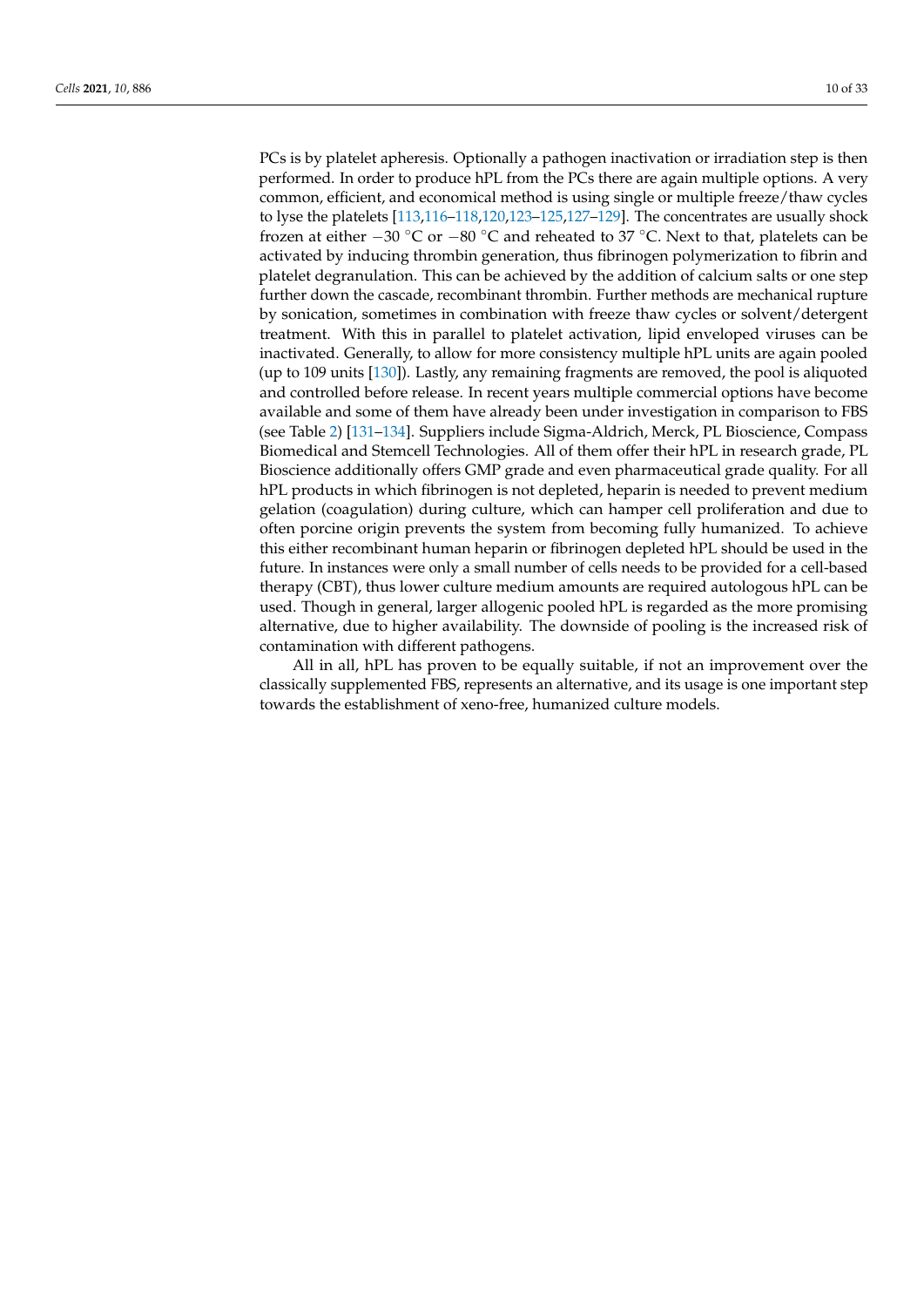| <b>Starting</b>             |          |                | <b>Platelet Counts</b>                           |                           | <b>Platelet Lysis</b>          | <b>Expanded Cells</b>       | Supplementation | Outperformed |         |
|-----------------------------|----------|----------------|--------------------------------------------------|---------------------------|--------------------------------|-----------------------------|-----------------|--------------|---------|
| Material                    | Solution | Pooled (PC)    | $(\times 10^9$ /mL)<br>(Others)<br>(Freeze/Thaw) |                           |                                |                             | FBS?            | Ref.         |         |
| Aph-PC                      | Plasma   | 10             | $\mathbf{1}$                                     | $-80 °C$                  | $\overline{\phantom{a}}$       | <b>BM-MSC</b>               | 5%              | yes          | $[120]$ |
| BC-PC                       | Plasma   | $10 - 13$      | 0.95                                             | $-30\text{ °C}$           | $\overline{\phantom{a}}$       | UCB-MSC                     | $10\%$          | yes          | $[124]$ |
| Exp Aph-PC                  | Plasma   | yes            | $\sim$                                           | $-80 °C$                  | $\overline{\phantom{a}}$       | <b>BM-MSC</b>               | 10%             | yes          | $[113]$ |
| Exp Aph-PC                  | Plasma   | $\blacksquare$ | $\sim$                                           | $-80 °C$                  | $\overline{\phantom{a}}$       | <b>BM-MSC</b>               | 5%              | no           | $[118]$ |
| Aph-PC                      | Plasma   | $\blacksquare$ |                                                  | $-80 °C$                  |                                | <b>BM-MSC</b>               | $8\%$           | no           | $[129]$ |
| Aph-PC                      | Plasma   | $\blacksquare$ | $1.0 - 1.3$                                      | $\overline{\phantom{a}}$  | S/D                            | AD-MSC                      | $10\%$          | no           | $[135]$ |
| Aph-PC                      | Plasma   | 10             | $\overline{\phantom{a}}$                         | $-80 °C$                  |                                | BM-MSC,<br>UCB-MSC          | $5 - 10\%$      | yes          | $[128]$ |
| BC-PC, leuko<br>depleted    | Plasma   |                |                                                  | $-80 °C$                  |                                | $AD-SC$                     | $5\%$           | yes          | $[123]$ |
| Aph-PC                      | Plasma   | $4-6$ don      | $\overline{\phantom{a}}$                         | $-80 °C$                  | Sonication                     | <b>BM-MSC</b>               | $10\%$          | yes          | $[119]$ |
| $BC-PC$                     | Plasma   | $\overline{2}$ |                                                  | $-30\text{ °C}$           |                                | BM-MSC,<br>AD-MSC           | $2.5 - 10%$     | yes          | $[121]$ |
| $BC-PC$                     | Plasma   | $\overline{2}$ |                                                  | $-30$ °C                  | Thrombin                       | BM-MSC,<br>AD-MSC           | $2.5 - 10%$     | yes          | $[121]$ |
| BC-PC                       | Saline   | 6              | 3.34                                             | $-80 °C$                  | $\overline{a}$                 | AD-MSC                      | $5\%$           | yes          | $[125]$ |
| BC-PC                       | Plasma   | 6              | 3.58                                             | $-80 °C$                  | $\overline{\phantom{a}}$       | AD-MSC                      | $5\%$           | yes          | $[125]$ |
| Exp Aph-PC                  | Plasma   | 5 don          | $\mathbf{1}$                                     | $-80 °C$                  | CaCl <sub>2</sub>              | <b>BM-MSC</b>               | $10\%$          | yes          | $[114]$ |
| Exp BC-PC                   | Plasma   | yes            | $\blacksquare$                                   | $-80\,^{\circ}\textrm{C}$ | $\overline{\phantom{a}}$       | <b>BM-MSC</b>               | 10%             | yes          | $[117]$ |
| BC-PC, path.<br>Inactivated | Add Sol  | 12 don         | $\mathbf{1}$                                     | $-80 °C$                  | $\overline{\phantom{a}}$       | <b>BM-MSC</b>               | 10%             | yes          | $[127]$ |
| <b>BC-PRP</b>               | Plasma   | $10 - 20$      | 10                                               | $-196$ °C                 | Lyophilization,<br>Irradiation | <b>BM-MSC</b>               | $5\%$           | yes          | $[122]$ |
| PL-Serum                    |          | 49-109         |                                                  |                           | CaCl <sub>2</sub> 20% $w/v$    | commercial<br><b>BM-MSC</b> | $10\%$          | yes          | $[130]$ |
| BC-PC                       | Plasma   | $\overline{2}$ | 2.03                                             | $-25\text{ °C}$           | $\overline{\phantom{a}}$       | AD-MSC                      | $1 - 10\%$      | yes          | $[116]$ |

**Table 2.** Human platelet lysate (hPL) as alternative to bovine serum; selected studies from 2005 to 2020 including commercially available products. Information is provided on starting material, preparation technique and culture conditions.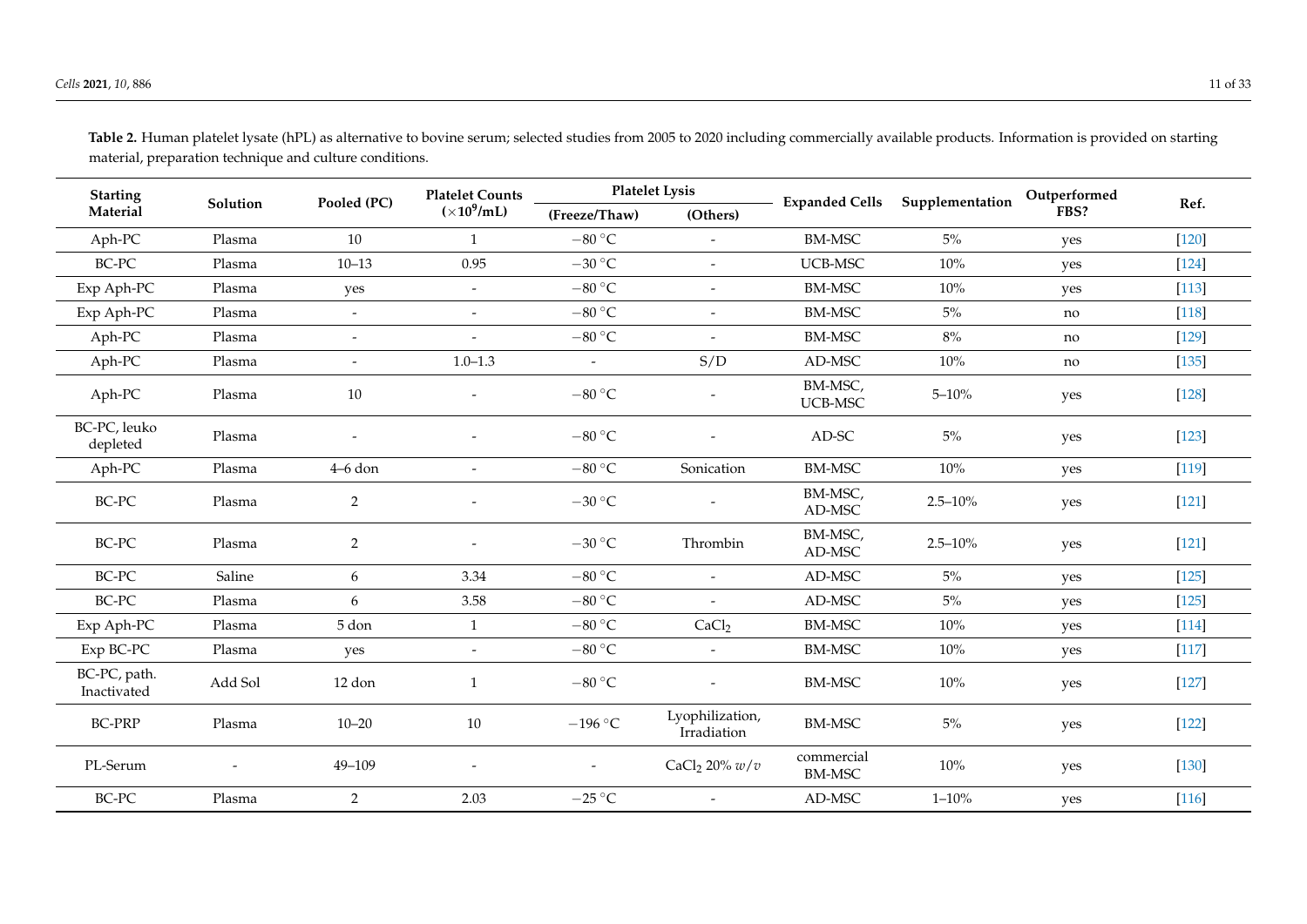| <b>Starting</b>        |                          |                | <b>Platelet Counts</b>                        | <b>Platelet Lysis</b>                  |                          | <b>Expanded Cells</b> | Supplementation | Outperformed         |            |
|------------------------|--------------------------|----------------|-----------------------------------------------|----------------------------------------|--------------------------|-----------------------|-----------------|----------------------|------------|
| Material               | Pooled (PC)<br>Solution  |                | $(\times 10^9$ /mL)                           | (Freeze/Thaw)<br>(Others)              |                          |                       |                 | FBS?                 | Ref.       |
| BC-PC                  | <b>TSOL</b>              | $\overline{2}$ | 0.91                                          | $-25\text{ °C}$                        |                          | AD-MSC                | $1 - 10\%$      | yes                  | $[116]$    |
| Exp BC-PC              | Plasma                   | 2              | 0.41                                          | $-25\text{ °C}$                        | $\overline{\phantom{0}}$ | AD-MSC                | $1 - 10\%$      | yes                  | $[116]$    |
| Exp BC-PC              | <b>TSOL</b>              | $\overline{2}$ | 0.19                                          | $-25\text{ °C}$                        |                          | AD-MSC                | $1 - 10\%$      | yes                  | $[116]$    |
| Exp Aph-PC             |                          | 3–4 don        | $\overline{\phantom{a}}$                      | $-80\degree$ C                         |                          | AD-MSC                | $0.1 - 1\%$     | yes                  | $[115]$    |
| <b>Brand Name</b>      | Supplier                 | Pooled (PC)    | <b>Platelet Counts</b><br>$(\times 10^9$ /mL) | <b>Platelet Lysis</b><br>(freeze/thaw) | (others)                 | <b>Expanded Cells</b> | Supplementation | Outperformed<br>FBS? | <b>REF</b> |
| <b>PLTMAX</b>          | Sigma Aldrich            | yes            |                                               |                                        |                          | AD-MSC                | 5%              | yes                  | $[134]$    |
| MesenCult hPL<br>media | Stemcell<br>Technologies | yes            | $\overline{\phantom{a}}$                      |                                        |                          | AD-MSC                | $10\%$          | yes                  | $[134]$    |
| PLUS™ hPL              | Compass<br>Biomedical    | yes            | $\overline{\phantom{a}}$                      | $\overline{\phantom{a}}$               | $\overline{\phantom{a}}$ | BM-MSC                | 5%              | yes                  | $[131]$    |
| PLTmax                 | <b>MERCK</b>             | yes            | $\overline{\phantom{0}}$                      |                                        |                          | AD-MSC                | $1 - 10\%$      | yes                  | $[132]$    |
| phPL                   | PL BioScience            | yes            |                                               |                                        |                          | <b>BM-MSC</b>         | $10\%$          | yes                  | $[133]$    |

**Table 2.** *Cont*.

<span id="page-11-0"></span>(Abbreviations: AD—adipose tissue derived, add sol—additive solution, Aph—apheresis, BC—buffy coat, BM—bone marrow derived, don—donor, Exp—expired, FBS—fetal bovine serum, MSC -mesenchymal stem cell, PC—platelet concentrate, PL—platelet lysate, PRP—platelet rich plasma, S/D—solvent/detergent, UC—umbilical cord derived UCB—umbilical cord blood derived).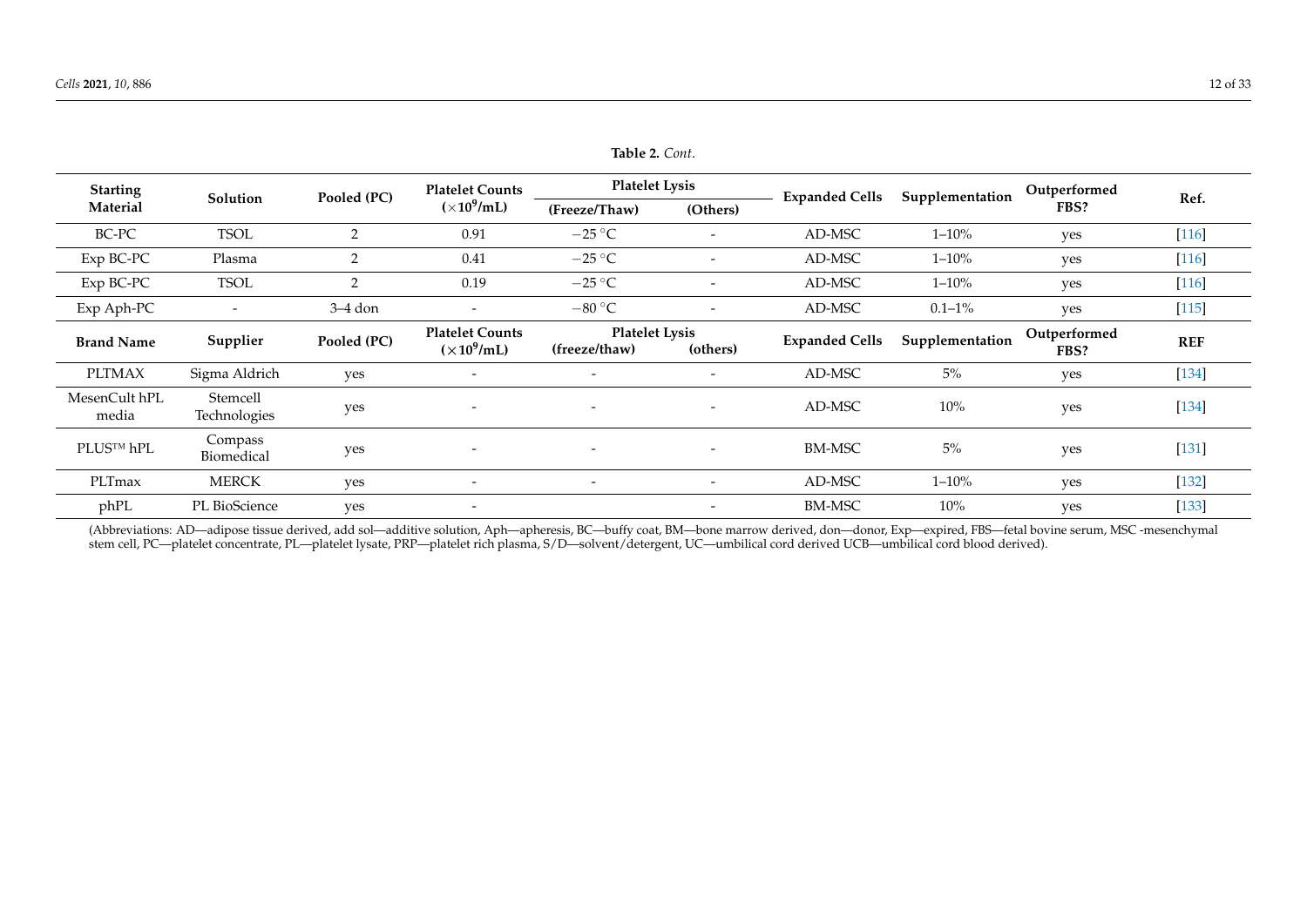# **10. Serum-, Xeno-Free-, and Chemically Defined Media**

Next to the switch from bovine or other animal-origin sera to human platelet lysate, other alternatives to fully humanize or potentially even develop chemically defined media are investigated for various reasons. Improving cell growth as well as phenotype is of great interest and specially to reduce the high variability encountered with non- or ill-defined medium components. To understand all the different approaches, firstly the various definitions used have to be examined. Chemically defined medium means that there is no supplementation with unknown composition, this includes blood derived supplements like serum, platelet lysates, but also plant hydrolysates. Highly purified components of different origin or recombinant products but with exact concentrations, can be added. As the origin can be from animals as well, chemically defined is not the same as animal-derived component free. Animal-derived component free (ADCF) stands for medium without supplements originating from animals, this usually includes humans as well. When no supplementation of serum is necessary the medium is called serum-free (SF), but may contain other protein fractions with plant or animal origin. As there could in both cases still be hydrolysates from bacteria or yeast for the ADCF media or other animal derived protein cocktails for the SF medium added, these terms not necessarily mean chemically defined. The term xeno-free is especially tricky as it depends on the origin of the to be cultured cell line. Xeno is of Greek origin and means "strange" and denotes compounds derived from a different species. Therefore, for human MSCs medium with human serum or platelet lysate is xeno-free, but the same media would not be if one would culture mouse MSCs in it [\[107\]](#page-27-19). Lastly, protein-free media are media that do not contain large proteins, but only small peptides. In this case, one can already see the limitations associated to these definitions. Where is the border to be set between protein and peptide? Further, recombinant human proteins can be produced in either bacterial or other mammal cell lines. This again raises question if they can be considered xeno-free and needs to be addressed in future media formulations [\[136\]](#page-28-36).

Considering human cells for cell-based therapies, omitting xenogeneic compounds will rule out further immune reactions of the transplanted material and especially for bovine serum, and also the risk of transmitting prion diseases such as spongiform encephalopathy. Additionally, FBS production inevitably has high lot-to-lot variations, which requires pretesting before a new lot can be used for culture of MSCs [\[137,](#page-29-0)[138\]](#page-29-1). With the transition to completely serum free chemically defined medium, further advantages arise. Bloodderived components, whether they are of animal or human origin, are heterogenous and, as already said, will inevitably have differences from batch to batch. This leads to less reproducible results and also causes a more heterogenous cell population [\[139\]](#page-29-2). With the use of serum-free medium (SFM), it can be specifically tailored for the needs of the MSC fraction, enhancing selection already during isolation. Enhanced consistency is also in the spirit of GMP regulation and thus the logical next step. There are already ready-to-use media specifically for MSCs available from different suppliers that are either serum-free, xeno-free, or both. To give a few examples, StemPro™ MSC SFM and StemPro™ MSC SFM XenoFree™ (Thermo Fisher Scientific, Waltham, MA, USA), StemXVico (R&D Systems, Minneapolis, MN, USA), PowerStem MSC1 (Pan Biotech, Aidenbach, Germany), MSC NutriStem® XF (Biological Industries, Kibbutz Beit-Haemek, Israel), PRIME-XV MSC Expansion SFM (IrvineScientific, Santa Ana, CA, USA), MesenCult™-ACF Plus (Stem Cell Technologies, Vancouver, Canada), and MSCGM-CD (Lonza, Basel, Switzerland). Other options are SFM designed, intended for culture of embryonic or induced pluripotent stem cells (iPSCs) that are adapted to suit MSC as well, e.g., mTeSR (Stem Cell Technologies). The advantage of these commercial options is that they comply to GMP regulations and undergo strict testing by the supplier, and as they are premixed, handling times and material requirements are minimized on the user side. Further, a lot-to-lot variation of the individual components can also be averted. On the downside, however, the exact formulations are not disclosed by the companies, and thus adaption and optimization to the specific cell source or intended application is not possible, and in comparison to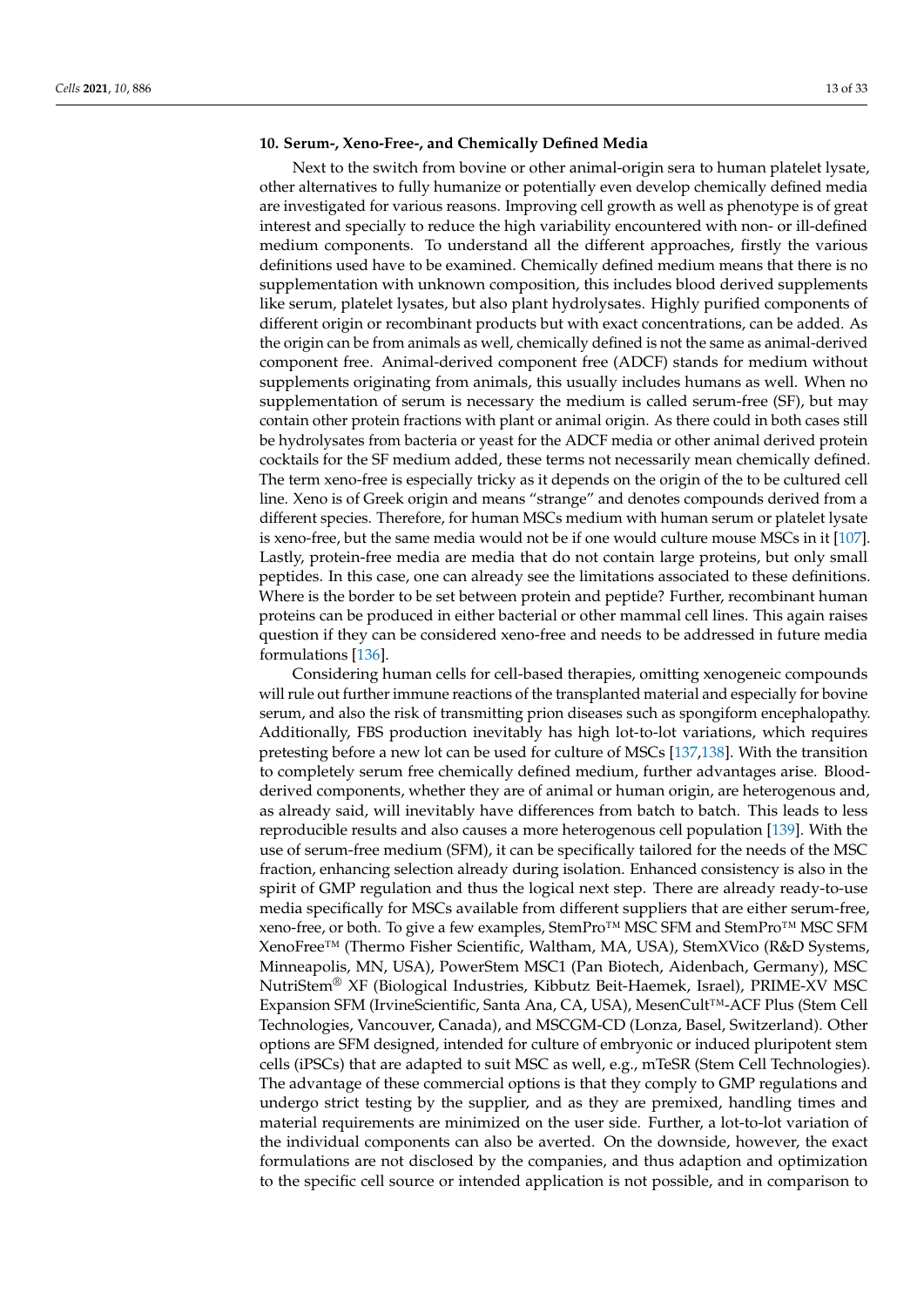other media options they are costlier. A summary of tested media including the origin of the cells they were tested on is listed in Table [4.](#page-16-0) Interestingly, in a study by Al-Saqi from 2015, bone marrow derived cells did not perform well in Mesencult XF medium compared to MSCs derived from adipose tissues. This further indicates unique needs of different MSC populations. For the generation of chemically defined medium in-house all aspects regarding medium ingredients and concentrations above are of great importance to support MSC growth; optimization of serum albumin, fatty acids, trace minerals, glucose content, and combination of growth factors.

Common supplements, next to what has been discussed before, include insulin, transferrin, and ethanolamine in combination with the trace element selenium (e.g., ITS, SITE). The role of insulin is to help cells use glucose and amino acids, transferrin serves as iron transport protein as free iron has toxic effects on cells [\[140\]](#page-29-3) and ethanolamine is necessary for phospholipid synthesis [\[141\]](#page-29-4). Exemplary compositions from different disclosed serum free media include simpler compositions of only a few ingredients: IMDM supplemented with bFGF, human albumin (most abundant protein in vertebrate plasma, important for colloidal osmotic pressure and binding of ions, fatty acids, steroids and drugs [\[142\]](#page-29-5)), hydrocortisone (steroid hormone, promotes cell growth [\[143\]](#page-29-6)), and SITE [\[144\]](#page-29-7). A more complex chemically defined medium for hMSCs was patented already in 1995 by Marshak [\[145\]](#page-29-8): IMDM supplemented with serum albumin, lipoprotein, transferrin, insulin, MEM vitamins, MEM essential amino acids, MEM nonessential amino acids, sodium pyruvate, GlutaMAX-I supplement (substitution for L-glutamine, which is more stable in culture conditions [\[146\]](#page-29-9)), folic acid (central role in one-carbon metabolism, important for growth, differentiation, and survival [\[147\]](#page-29-10)), Ascorbic acid 2-phosphate, Biotin (essential vitamin, relevant for fatty acid synthesis, amino acid, and energy metabolism [\[148\]](#page-29-11)), vitamin B12 mix, trace element mix, FeSO<sub>4</sub>, nucleoside mix, antibiotic/antimycotic, and either PDGF ββ homodimer or M 5-hydroxytryptamine (serotonin, micromolar amounts can increase cell growth [\[149\]](#page-29-12)). Both chemically defined and xeno-free is the formulation of Wu et al. [\[150\]](#page-29-13) (IMDM, l-glutamine, sodium bicarbonate, insulin, transferrin, serum albumin, β-mercaptoethanol (potent reducing agent, prevents toxic levels of oxygen radicals [\[151\]](#page-29-14)), chemically defined lipid concentrate, MEM essential amino acids solution, MEM nonessential amino acid solution, Vitamins solution, trace elements solution, hydrocortisone, l-ascorbic acid-2-phosphate, fibronectin, progesterone (hormone, enhances immunomodulatory function of MSCs [\[152\]](#page-29-15)), putrescine (non-protein nitrogen base, associated with proliferation in mammalian cells [\[153\]](#page-29-16)), serotonin, epidermal growth factor, basic fibroblast growth factor, platelet-derived growth factor, insulin-like growth factor) [\[150\]](#page-29-13). The exact compositions of each of the three examples can be found in Table [3.](#page-14-0) Another option for labs is to get a custom-made medium from a commercial vendor. Such tailormade media can be procured from Cell Culture Technologies, a Swiss biotech company [\[154\]](#page-29-17), or also larger biotech suppliers like Thermo Fisher Scientific, R&D Systems, and Biological Industries. Improvement on current animal component and undefined media compositions is the first step to improved cell culture concepts, further improvements could be made in investigation of culture media that are designed to specifically meet the needs of the cells in different "phases" of their life cycle, as current approaches do not consider such differences during culture.

Although the classical serum supplemented medium is still widely used and produces satisfying cell yields, transition away from animal-derived as well as poorly defined medium components is an essential step towards clinical relevance and further product development. Clearly, increased costs and challenges in the transition phase hinder a lot of research groups to switch to chemically defined medium. However, even small changes, one at a time, starting by omitting animal-derived products over to disposal of undefined sera and ultimately even proteins can improve the cultivation system and ensure more consistency.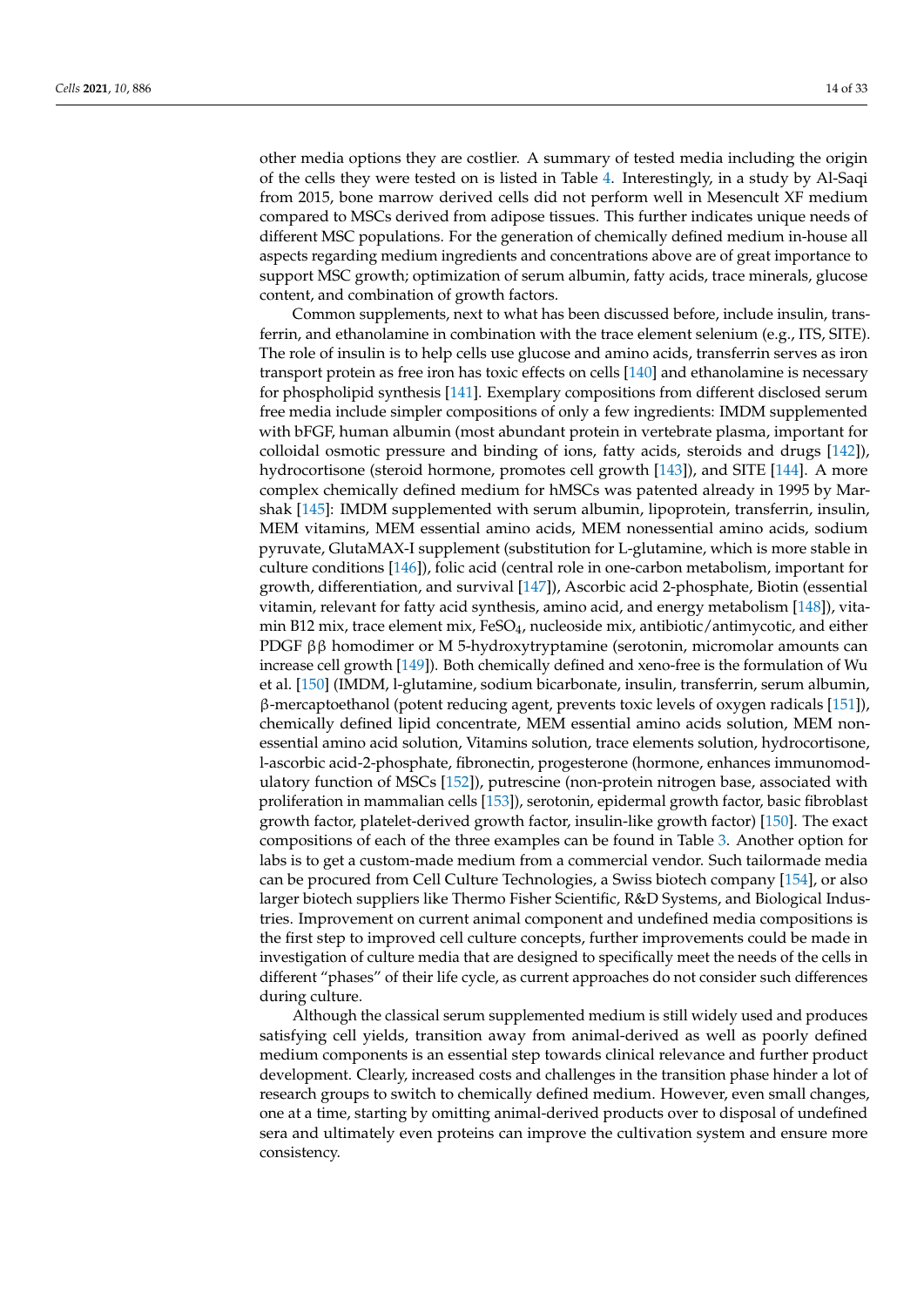<span id="page-14-0"></span>

| Ref.               | $[144]$                                                      | $[145]$                                                                | $[150]$                                      |
|--------------------|--------------------------------------------------------------|------------------------------------------------------------------------|----------------------------------------------|
| <b>Basal Media</b> | <b>IMDM</b>                                                  | <b>IMDM</b>                                                            | $17.7$ g/L IDMD                              |
|                    | 17.91 ng bovine FGF/mL                                       | 5 mg/mL human serum albumin                                            | 5 mM l-glutamine                             |
|                    | 2.80 mg/mL human albumin                                     | 100 μg/mL human Ex-Cyte lipoprotein                                    | 3.024 g/L sodium bicarbonate                 |
|                    | 27.65 µM hydrocortisone                                      | 2 µg/mL saturated human transferrin                                    | $10 \text{ mg/L}$ rh insulin                 |
|                    | 1.18% SITE                                                   | $10 \mu g/mL$ rh insulin                                               | 10 mg/L rh transferrin                       |
|                    | (S4920; containing                                           | $1.0\%$ 100 $\times$ MEM vitamins                                      | $4 g/L$ rh serum albumin                     |
|                    | $0.5 \mu g/mL$ sodium selenite,<br>1.0 mg/mL bovine insulin, | 0.89% MEM essential amino acids                                        | 55 μM β-mercaptoethanol                      |
|                    | 0.55 mg/mL human<br>transferrin, 0.2 mg/mL                   | 0.4% MEM nonessential amino acids                                      | 0.1% chemically defined lipid<br>concentrate |
| Supplemented With  | ethanolamine; 100-fold<br>concentrate)                       | 1 mM sodium pyruvate                                                   |                                              |
|                    |                                                              | 1 mM GlutaMAX-I supplement                                             | 1% MEM non-essential amino<br>acid solution  |
|                    |                                                              | 10 μg/mL folic acid                                                    | 1% Vitamins solution                         |
|                    |                                                              | 10 μM ascorbic acid 2-phosphate                                        | 0.1% trace elements solution                 |
|                    |                                                              | $1.0 \mu g/mL$ Biotin                                                  | 50 μg/L hydrocortisone                       |
|                    |                                                              | 1.36 μg/mL vitamin B12 mix                                             | 50 mg/L l-ascorbic<br>acid-2-phosphate       |
|                    |                                                              | 500fold diluted trace element mix                                      | 5 mg/L rh fibronectin                        |
|                    |                                                              | $4\times10^{-8}$ M FeSO <sub>4</sub>                                   | 5 µg/L progesterone                          |
|                    |                                                              | $10 \mu g/mL$ nucleoside mix                                           | 10 mg/L putrescine                           |
|                    |                                                              | (ribonucleosides, 2'-deoxyribo-nucleosides,<br>uridine, and thymidine) | 2 mg/L serotonin                             |
|                    |                                                              |                                                                        | 10 ng/mL rh EGF                              |
|                    |                                                              | 1.0% antibiotic/antimycotic                                            | 10 ng/mL rh basic FGF                        |
|                    |                                                              | 10-20 ng/mL rh PDGF ββ homodimer                                       | 10 ng/mL rh PDGF                             |
|                    |                                                              | or $10^{-5}$ to $10^{-6}$ M 5-hydroxytryptamine                        | 10 ng/mL rh IGF                              |

**Table 3.** Composition of three disclosed chemically defined cell culture media for MSCs.

(Abbreviations: EGF—epidermal growth factor, FGF—fibroblast growth factor, rh—recombinant human, IGF—insulin-like growth factor, IMDM—Iscove's modified Dulbecco's medium, MEM—minimum essential media, PDGF—platelet-derived growth factor).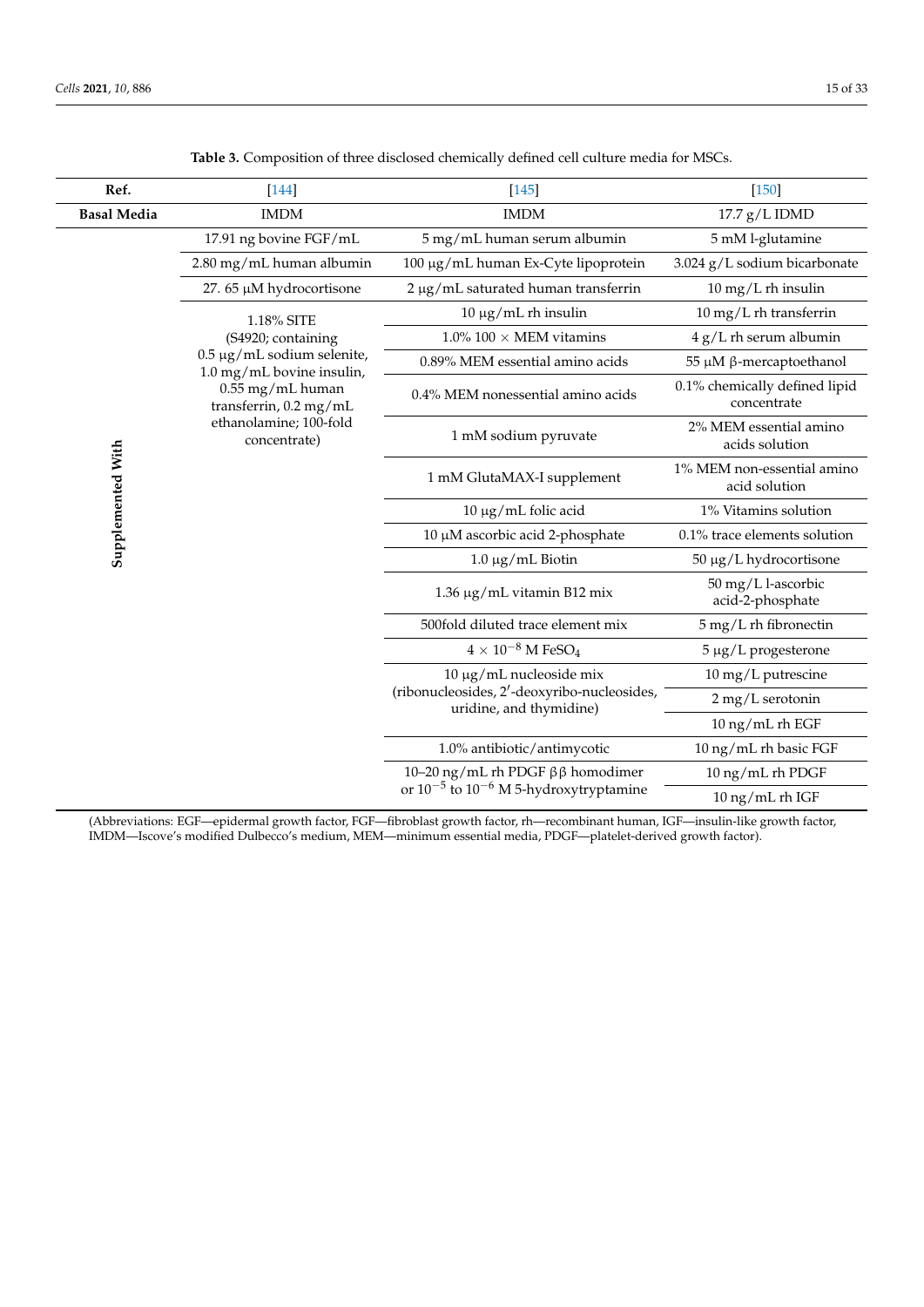|                                                                   |                          | Add.                           |                           |                         | Outperformed       |                                                 | <b>Cell Surface</b> |         |
|-------------------------------------------------------------------|--------------------------|--------------------------------|---------------------------|-------------------------|--------------------|-------------------------------------------------|---------------------|---------|
| <b>Basal Medium</b>                                               | Supplier                 | Supplements                    | Cells Expanded            | <b>Cultivation Time</b> | <b>CTL Medium?</b> | <b>Diff Capacity</b>                            | <b>Markers</b>      | Ref.    |
| MSCGM-CD                                                          | Lonza                    | $\overline{\phantom{0}}$       | UC-MSC                    | 5-7 passages            | n.t.               | unaltered                                       | unaltered           | $[38]$  |
| MesenCult                                                         | Stemcell<br>Technologies |                                | hESC-derived MSCs         |                         | yes                | n.t.                                            | unaltered           | $[155]$ |
| $Mesencult-XF^{TM}$                                               | Stemcell<br>Technologies |                                | AD-MSC, BM-MSC            |                         | yes                | improved<br>$(AD-MSC)$<br>decreased<br>(BM-MSC) | altered (BM-MSC)    | $[156]$ |
| StemPro MSC SFM<br>XenoFree™                                      | Life Technologies        |                                | <b>BM-MSC</b>             | up to p4                | no                 | n.t.                                            | n.t.                | $[139]$ |
| Mesencult-XF™                                                     | Stemcell<br>Technologies |                                | <b>BM-MSC</b>             | up to p4                | no                 | unaltered                                       | unaltered           | $[139]$ |
| <b>BD</b> Mosaic™<br>Mesenchymal Stem<br>Cell Serum-Free<br>media | <b>BD</b> Biosciences    |                                | <b>BM-MSC</b>             | up to p4                | no                 | unaltered                                       | unaltered           | $[139]$ |
| StemPro <sup>®</sup> MSC SFM<br>XenoFree, Invitrogen              | Life Technologies        | $\overline{\phantom{a}}$       | AD-MSC, BM-MSC            |                         | yes                | altered                                         | unaltered           | $[157]$ |
| StemPro MSC SFM<br>XenoFree™                                      | Life Technologies        | PDGF-BB, bFGF,<br>$TGF-61$     | ASC line, BM-MSC          | up to p9                | yes                | unaltered                                       | unaltered           | $[158]$ |
| StemPro <sup>®</sup> MSC SFM                                      | Life Technologies        | PDGF-BB, bFGF,<br>$TGF-\beta1$ | <b>BM-MSC</b>             | 8 passages              | no                 | unaltered                                       | unaltered           | $[159]$ |
| StemPro MSC SFM<br>Xenofree                                       | Life Technologies        |                                | BM-MSC, UC-MSC,<br>AD-MSC | 7 days                  | yes                | n.t.                                            | n.t.                | $[160]$ |
| <b>MSC Nutristem XF</b>                                           | Biological<br>Industries |                                | BM-MSC, UC-MSC,<br>AD-MSC | 7 days                  | yes                | n.t.                                            | n.t.                | $[160]$ |
| MesenCult-XF                                                      | Stemcell<br>Technologies |                                | BM-MSC, UC-MSC,<br>AD-MSC | 7 days                  | yes                | n.t.                                            | n.t.                | $[160]$ |

**Table 4.** Commercially available, chemically defined/serum-free/xeno-free media tested for expansion of hMSCs; including selected studies from 2010–2021. Information is given on brand name, supplier, any added supplements, the cell source, cultivation parameters, and stem cell characteristics.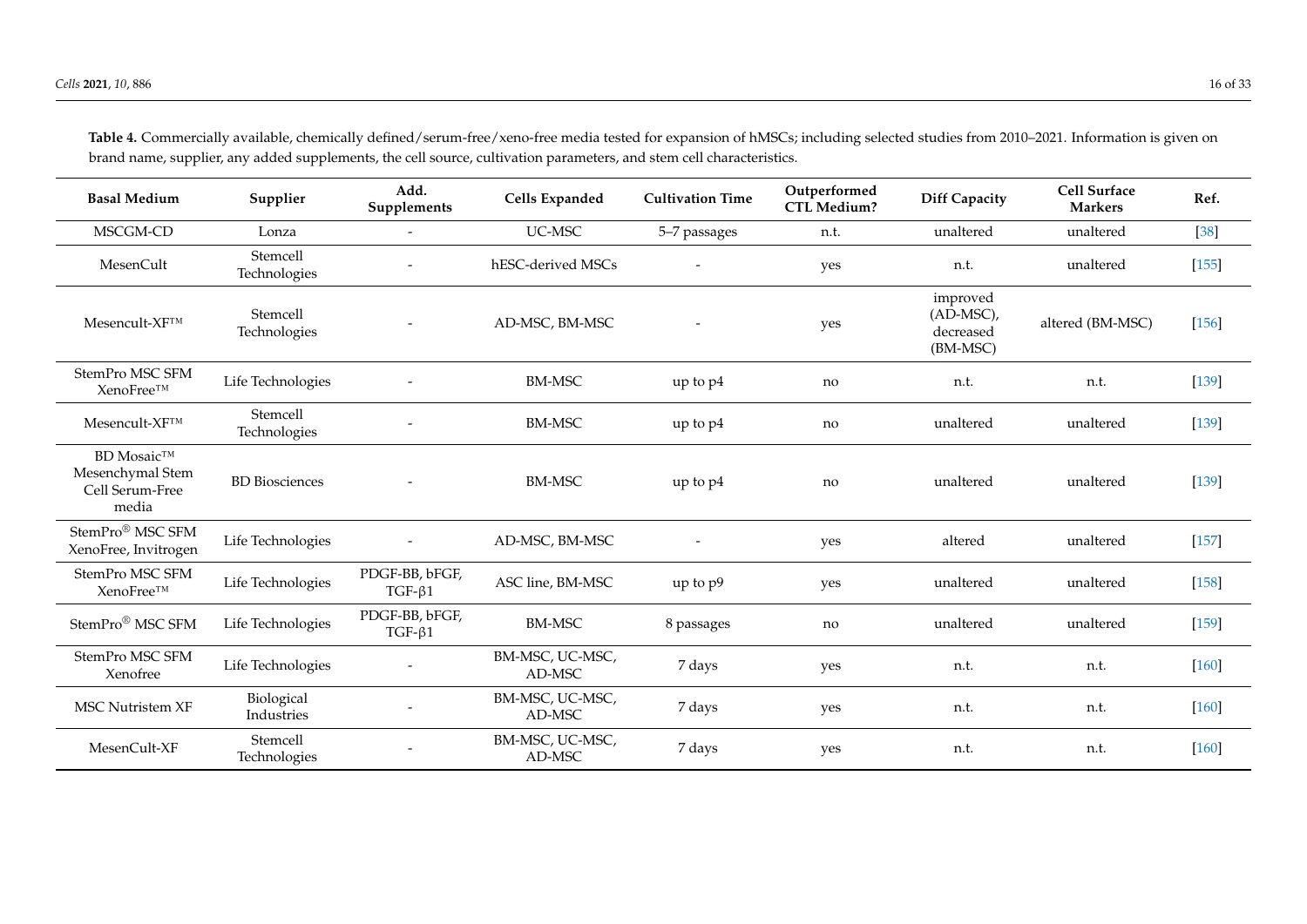|                                                       | Table 4. Cont.           |                     |                           |                         |                                    |                      |                                       |         |
|-------------------------------------------------------|--------------------------|---------------------|---------------------------|-------------------------|------------------------------------|----------------------|---------------------------------------|---------|
| <b>Basal Medium</b>                                   | Supplier                 | Add.<br>Supplements | Cells Expanded            | <b>Cultivation Time</b> | Outperformed<br><b>CTL Medium?</b> | <b>Diff Capacity</b> | <b>Cell Surface</b><br><b>Markers</b> | Ref.    |
| StemXVivo SFM<br>Human MSC<br><b>Expansion Medium</b> | R&D Systems              |                     | BM-MSC, UC-MSC,<br>AD-MSC | 7 days                  | yes                                | n.t.                 | n.t.                                  | $[160]$ |
| RoosterNourish-MSC<br>XF                              | RoosterBio, Inc.         |                     | BM-MSC                    | up to $p5$              | no                                 | unaltered            | unaltered                             | $[161]$ |
| StemMACS-MSC<br>Expansion Media Kit<br>XF             | Miltenyi Biotec          |                     | <b>BM-MSC</b>             | up to p5                | no                                 | unaltered            | unaltered                             | $[161]$ |
| MSC NutriStem XF                                      | Biological<br>Industries |                     | <b>BM-MSC</b>             | up to p5                | no                                 | unaltered            | unaltered                             | $[161]$ |
| StemXVivo SFM<br>Human MSC<br><b>Expansion Medium</b> | R&D Systems              |                     | <b>BM-MSC</b>             | up to $p5$              | no                                 | unaltered            | unaltered                             | $[161]$ |

<span id="page-16-0"></span>(Abbreviations: AD—adipose tissue derived, Add.—additional, BM—bone marrow derived, CD—chemically defined, CTL—control, diff—differentiation, hPL - human platelet lysate, MSC—mesenchymal stem cell, n.t.—not tested, p—passage, SFM—serum free medium, UC—umbilical cord derived, XF—xeno-free).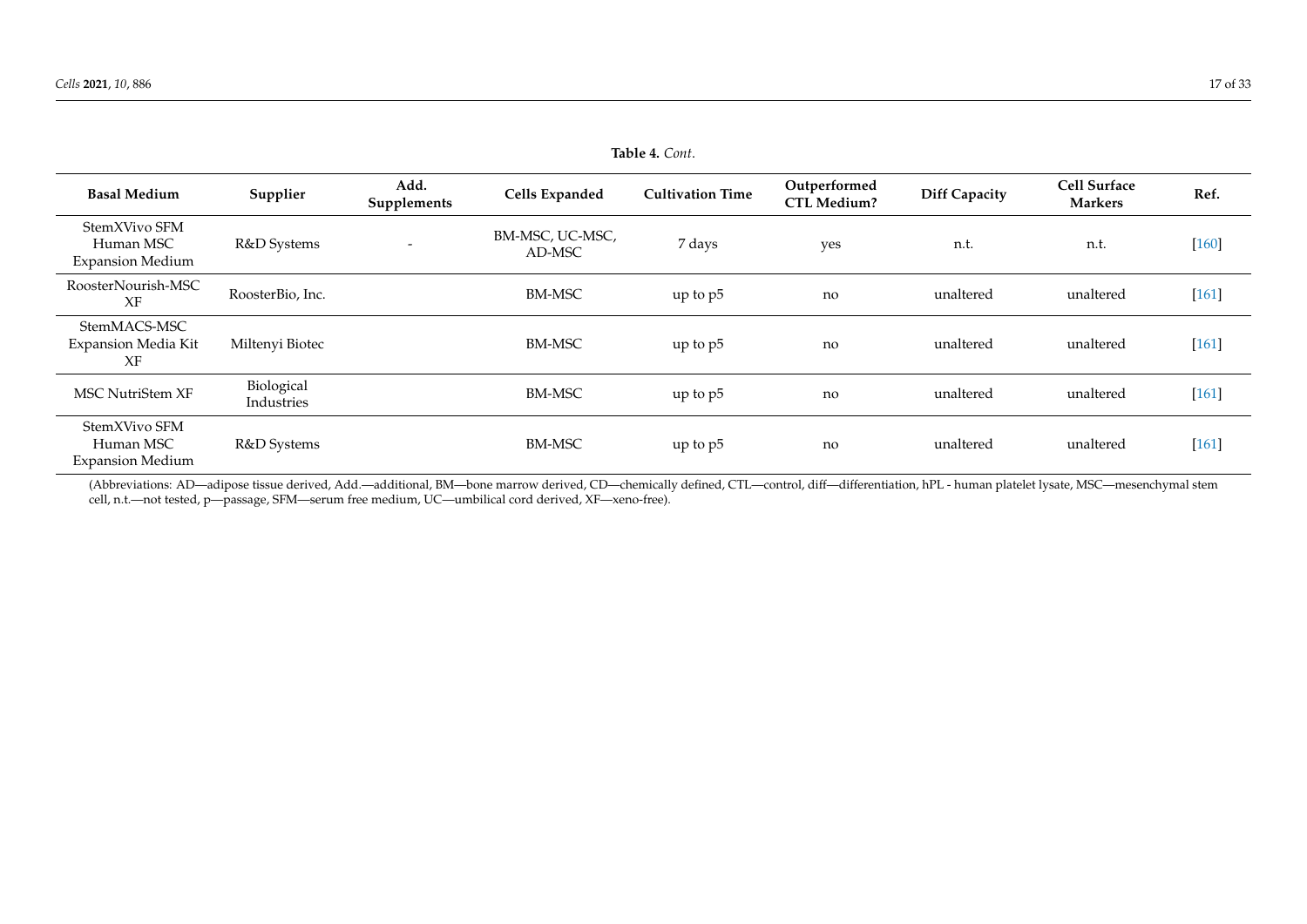# **11. Hypoxia**

Thinking of parameters outside of the culture medium, itself long-overlooked, is the so called "normoxic" environment. When laboratories report culture of cells under normoxic conditions, they mean ambient oxygen concentrations of 21%, yet the question arises if this is really physiologically "normal" for the cultured cells. Some cell types in the human body are adapted to these levels, like cells of the respiratory system, skin, and the oral cavity. However, if we follow the dissolved oxygen within the blood stream to its destination in organs and tissues, a lot of lower concentrations are the norm than what is termed "normoxic". Depending on the source tissue in vivo, oxygen levels between 18% (lungs) and as low as 1% (cartilage, bone marrow) are found [\[162\]](#page-29-26). Therefore, the actual physiological normoxic conditions for MSCs are actually rather low and are regarded as hypoxia. One must also take into account that atmospheric oxygen levels are not the same as the amount of oxygen dissolved in the medium. In case of a standard culture flask in a typical incubator, 20% oxygen in the surroundings means an estimated dissolved oxygen content of 100% in the medium. The amount of diffusion of oxygen into the culture medium is determined by physical laws influenced by a plethora of parameters. Ambient  $O_2$  concentration [\[137\]](#page-29-0),  $O_2$  partial pressure determined by altitude, temperature, culture volume, and surface area have to be taken into account and monitored closely for studies on effect of oxygen levels on cells. With higher levels of dissolved oxygen other problem can emerge, the formation of so-called reactive oxygen species (ROS), for example peroxides, super-oxides, and hydroxyl radicals. Although they are a by-product in normal cell metabolism, dramatic increase of them can harm cellular structures, this is termed oxidative stress. Decrease of environmental  $O<sub>2</sub>$  levels also reduces the formation of these ROS [\[163,](#page-29-27)[164\]](#page-30-0). In the last years more and more studies have indicated, that mimicking the native niche conditions where the cells to be expanded reside in can improve their viability, promote proliferation, and maintain their in vivo properties. An indication of how important hypoxic conditions are in a cellular context is the large group of gene promoter regions that are responsive to hypoxia (hypoxia responsive elements HRE). The key player for activation is hypoxia inducible factor I (HIF1), which is a dimeric transcription factor. Expression of the two subunits is not oxygen dependent, but stability of the  $\alpha$ -subunit is. Under normoxic conditions it is rapidly targeted for degradation, only in low oxygen concentration it is able to accumulate intracellularly and associate with the β-subunit and become functional [\[165\]](#page-30-1). In order to benefit from the positive effects of hypoxia in in vitro settings, such an environment has to be established first. Practical considerations of pros and cons of different methods shall be discussed.

One of the easiest and simplest forms is the acquisition of a hypoxic sub-chamber (for example from BioSpherix [\[166\]](#page-30-2) or Stemcell Technologies [\[167\]](#page-30-3)), which is cost-saving and easy to handle. On the downside is of course the inevitable reoxygenation events every time a media change, microscopic evaluation, etc. is performed. Most models do not allow for tight oxygen control; thus, leakage and consistent low levels cannot be secured. For very low levels repeated re-flushing with nitrogen might be necessary to keep them. A bit more controlled is the use of a standard incubator with nitrogen gas supply, which is able to establish hypoxia by controlling oxygen levels next to humidity and temperature. However, handling with the culture vessels still requires removal from the hypoxic environment and especially for laboratories with multiple persons using the same hypoxia incubator, constant open and closing can lead to unwanted reoxygenation. The increase of size can be regarded as a two-sided coin; on one side, increased space allows for larger experiments and multi-person use, but on the other side, more gas is needed to establish the desired atmosphere as a sub-chamber does. Complete hypoxia workstations, optionally with gloves, circumvent any disruptions in oxygen levels, but are very costly and require a lot of attention for maintenance. They can be large enough to fit microscopes or other imaging systems within and allow for routine maintenance of cells like media exchanges or passaging in the desired environmental conditions [\[168\]](#page-30-4). Downsides to these workstations are that, on the other hand, access to the inside, for example for cleaning, is rather difficult.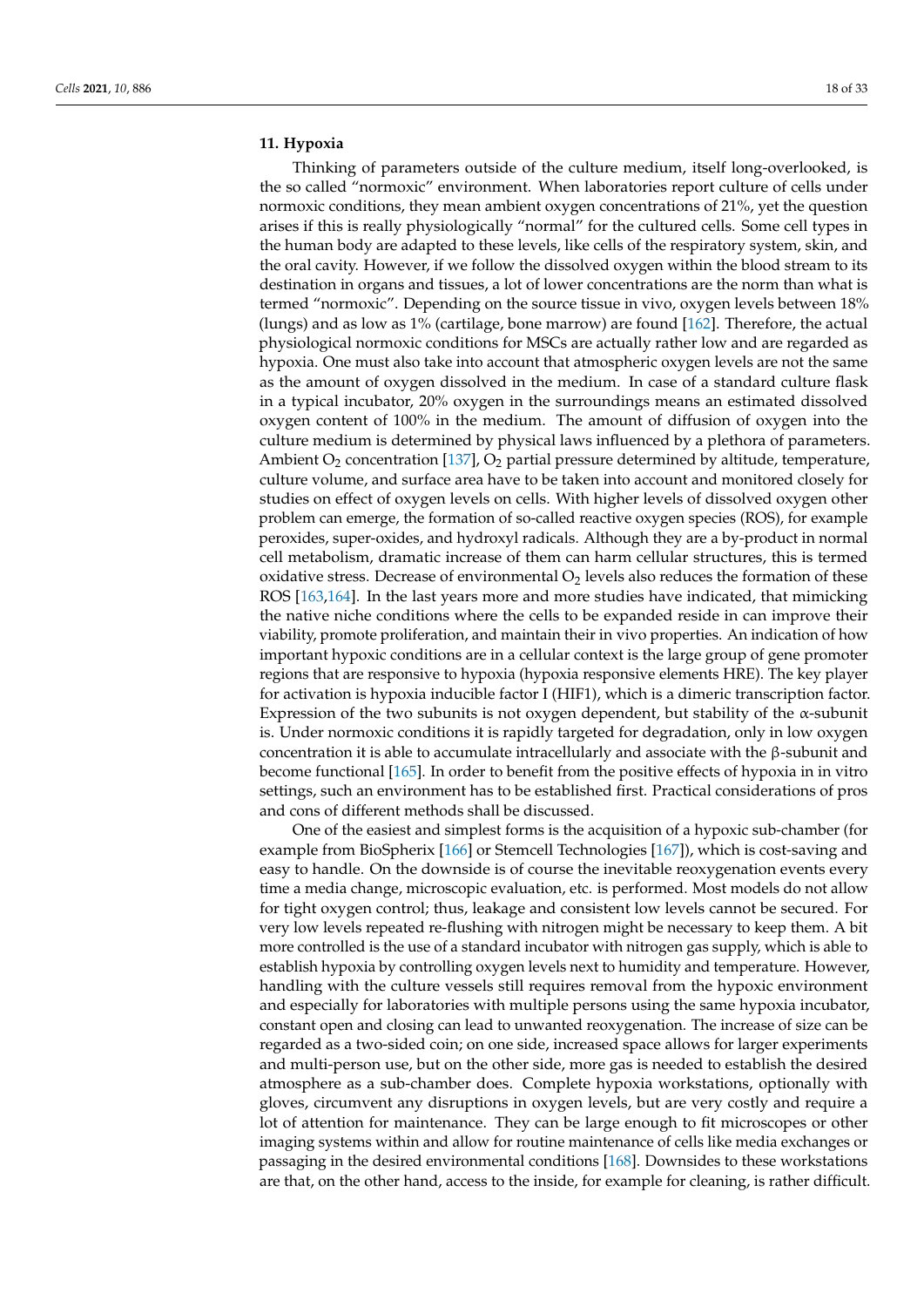A different approach is to only mimic hypoxia by addition of Cobalt Chloride  $(CoCl<sub>2</sub>)$  or Deferoxamine Mesylate (DFO). These chelating agents can, after short hypoxic treatment, stabilize HIF at non-hypoxic conditions. This treatment has many limitations, cannot emulate real hypoxia, and has known and maybe even not yet discovered side effects on

the cells, thus we will not go further into detail on this method. Although a general improvement of cell yield under hypoxic conditions can be concluded (see Table [5\)](#page-19-0) [\[61,](#page-25-25)[113,](#page-28-0)[169–](#page-30-5)[181\]](#page-30-6), some research groups could not confirm the beneficial effects of hypoxic culture conditions [\[182–](#page-30-7)[185\]](#page-30-8). This might also be caused by high variations within the applied parameters. First and foremost is the inconsistent definition of hypoxia, tested  $O<sub>2</sub>$  concentrations range from 1% to 5%, and secondly, fluctuations due to the aforementioned different methods of establishing hypoxic conditions in a laboratory setting are not taken into account. An important step towards harmonizing future results is the employment of non-invasive monitoring of the dissolved oxygen. Another point is the distinction between short term hypoxic treatments, or continuous culture under physiological  $O_2$  levels. Cells destined for transplantation are sometimes pre-conditioned for a few hours before administration, whereas other approaches try to keep cells already starting from the isolation procedure [\[186\]](#page-30-9) until the transplantation at lowered oxygen concentrations.

Nevertheless, a switch from the prevailing atmospheric oxygen levels during culture is an important advance in providing the cells a more physiological environment.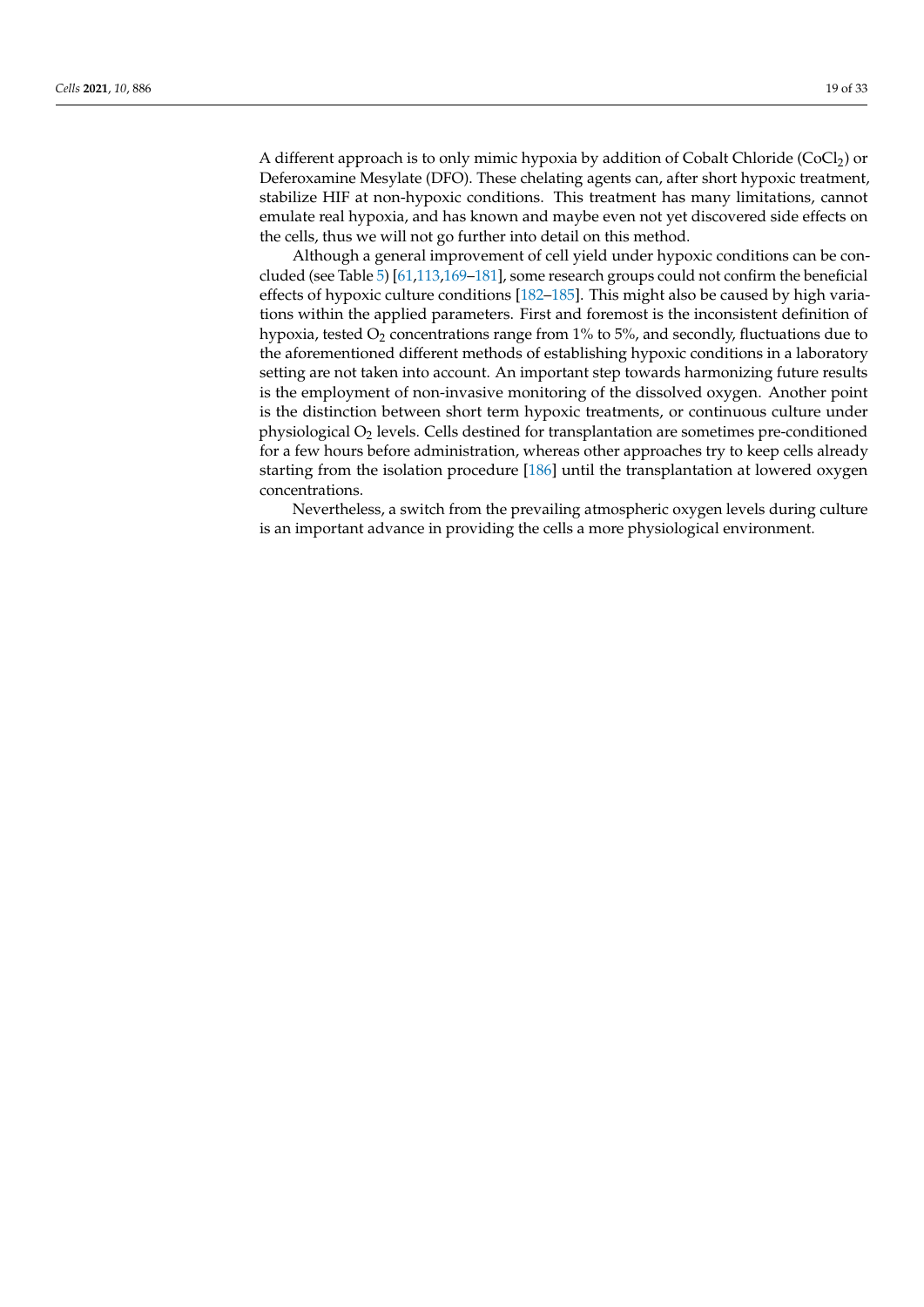| Cells                              | $O_2$ (%)      | <b>Exposure Time</b> | Outperformed 21%<br>$O2$ ?                                  | <b>Diff Capacity</b>                                     | <b>Cell Surface</b><br><b>Markers</b> | <b>Other Cultivation</b><br>Parameters<br>Analyzed | Ref.    |
|------------------------------------|----------------|----------------------|-------------------------------------------------------------|----------------------------------------------------------|---------------------------------------|----------------------------------------------------|---------|
| <b>BM-MSC</b>                      | $\overline{2}$ | 6 weeks              | yes                                                         | unaltered                                                | n.t.                                  |                                                    | $[169]$ |
| <b>BM-MSC</b>                      | $1 - 3$        | 16h                  | no                                                          | n.t.                                                     | n.t.                                  | HGF stimulation                                    | $[184]$ |
| <b>BM-MSC</b>                      | 5              | up to p4             | yes                                                         | unaltered                                                | unaltered                             | hPL                                                | $[113]$ |
| <b>BM-MSC</b>                      | $\overline{2}$ | 14 d                 | yes                                                         | n.t.                                                     | unaltered                             |                                                    | $[113]$ |
| UC-MSC                             | $1.5 - 5$      | 3d                   | yes                                                         | n.t.                                                     | n.t.                                  |                                                    | $[171]$ |
| <b>BM-MSC</b>                      | $1 - 5$        | 14 d                 | no                                                          | decreased                                                | unaltered                             |                                                    | $[182]$ |
| <b>BM-MSC</b>                      | 1              | 84 days              | yes                                                         | improved                                                 | unaltered                             |                                                    | $[172]$ |
| <b>BM-MSC</b>                      | 5              | up to p3             | yes                                                         | improved                                                 | unaltered                             |                                                    | $[173]$ |
| AD-MSC                             | $\overline{2}$ | 7 d                  | yes                                                         | improved                                                 | unaltered                             |                                                    | $[174]$ |
| <b>BM-MSC</b>                      | $\mathbf{1}$   | up to 90 d           | yes                                                         | improved                                                 | upregulated                           |                                                    | $[175]$ |
| BM-MSC, AD-MSC,<br>AF-MSC, UCB-MSC | 1              | 7 d                  | depending on cell<br>source (prenatal yes,<br>postnatal no) | n.t.                                                     | n.t.                                  | prenatal + postnatal<br>material                   | $[185]$ |
| AD-MSC                             | $\overline{2}$ | up to 21 d           | yes                                                         | unaltered                                                | unaltered                             |                                                    | $[176]$ |
| UCB-MSC                            | 5              | 5 d                  | yes                                                         | n.t.                                                     | unaltered                             |                                                    | $[179]$ |
| AD-MSC                             | $\sqrt{5}$     | up to 14 d           | yes                                                         | n.t.                                                     | slightly altered                      | lean + obese donors                                | $[178]$ |
| <b>BM-MSC</b>                      | 5              | up to p15            | yes                                                         | unaltered                                                | n.t.                                  | donor age                                          | $[177]$ |
| <b>BM-MSC</b>                      | $1 - 4$        | up to p2             | no                                                          | unaltered                                                | unaltered                             |                                                    | $[183]$ |
| UCB-MSC                            | $\mathfrak{Z}$ | 5d                   | yes                                                         | unaltered                                                | unaltered                             | $Ca2+$                                             | [61]    |
| AD-MSC                             | 5              | up to p28            | yes (until passage 23)                                      | n.t.                                                     | n.t.                                  |                                                    | $[180]$ |
| AD-MSC                             | 1              | 48 h                 | yes                                                         | decreased<br>(osteogenic)<br>increased<br>(chondrogenic) | unaltered                             |                                                    | $[181]$ |

Table 5. Hypoxic conditions for expansion of hMSC; selected studies from 2007-2020. Information is given on the cell source, exposure to hypoxic conditions and on stem cell characteristics.

<span id="page-19-0"></span>(Abbreviations: AD—adipose tissue derived, AF—amniotic fluid BM—bone marrow derived, diff—differentiation, HGF—human growth factors, hPL—human platelet lysate, MSC -mesenchymal stem cell, n.t.—not tested, p—passage, UC—umbilical cord derived, UCB—umbilical cord blood derived).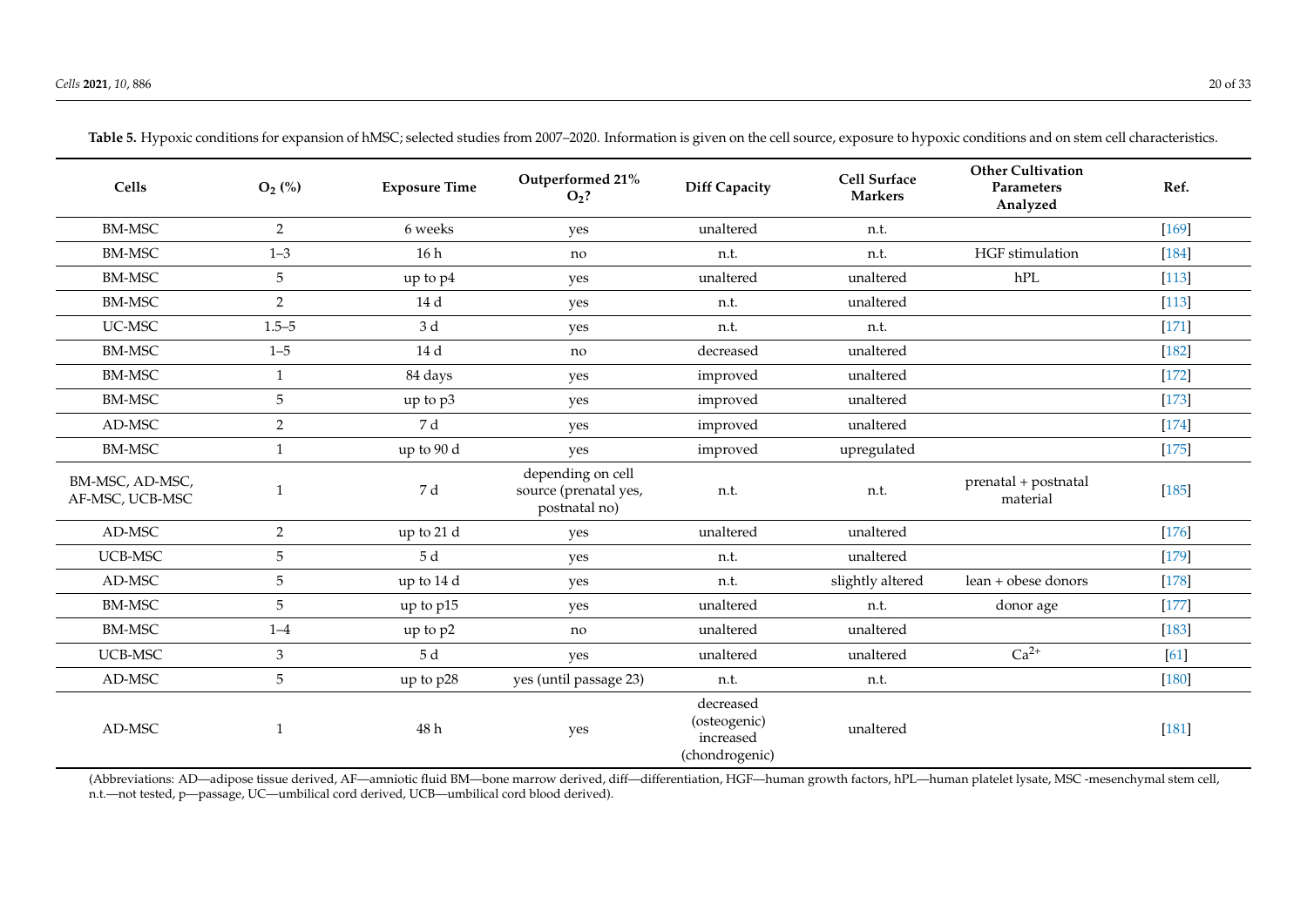#### **12. Isolation and Passage Cell Seeding Densities**

Studies on cell seeding density, although limited, indicate that it does have an effect on the proliferation rate and morphology of the cells. For primary MSCs, Sotiropoulou et al., found that seeding density of  $1000$  cells/cm<sup>2</sup> of primary bone marrow mononuclear cells can result in significantly increased number of adherent MSCs after 1 week of culture compared to higher seeding densities tested, without any alterations on their phenotype, colony-forming, and immunosuppressive capacities [\[40\]](#page-25-4). Regarding passaged cells, studies have shown that seeding BM-MSCs in low densities (50–100 cells/cm<sup>2</sup>) increases their proliferation rates compared to higher densities (500–5000 cells/cm<sup>2</sup>) [\[40](#page-25-4)[,187–](#page-30-26)[189\]](#page-31-0). In addition, studies using extremely low seeding densities (1.5–10 cells/cm<sup>2</sup>) have showed that proliferation rates are inversely proportional to the seeding density of BM-MSCs, and that the cells maintain their immunophenotype, and morphological and self-renewal characteristics during culture [\[187](#page-30-26)[,189–](#page-31-0)[191\]](#page-31-1). Furthermore, differences in the seeding density of MSCs can also alter their gene expression patterns. In particular, studies have shown that human MSCs cultured in low seeding density (200 cells/cm<sup>2</sup>) can maintain their stem and immunomodulatory gene expression profiles better than when seeded in higher density  $(5000 \text{ cells/cm}^2)$  [\[192](#page-31-2)[,193\]](#page-31-3). In general, seeding MSCs in low densities results in higher proliferation rates and better preservation of their physiological characteristics. This is also advantageous with regard to the limited number of primary MSCs that must be expanded after isolation from the tissue.

# **13. Cell Detaching Methods**

During in vitro expansion, MSCs are usually cultured for multiple passages. It has been reported that human BM-MSCs are genetically stable and maintain their immunomodulatory and differentiation capacities up to passage 4 [\[194\]](#page-31-4). Therefore, in clinical applications, MSCs can be successfully used up to 4 passages. During passaging, efficient cell detachment is imperative in cultures of adherent cells like MSCs, without causing any damage. The most common and effective methods involve the use of enzymatic solutions to release the cells from the plastic culture surface by degrading their surface attachment proteins. Trypsin is a serine protease and is the most common enzymatic mean for dissociation of adherent cells. An alternative to Trypsin is Accutase, a proteolytic and collagenolytic enzymatic solution, which in comparison to Trypsin does not contain mammalian or bacterially derived proteins. Trypsin and Accutase have been reported to be the most suitable cell detaching reagents for human primary [\[195\]](#page-31-5) and cultured MSCs [\[196](#page-31-6)[–198\]](#page-31-7) compared to other enzymatic (Collagenase, Prolyl-specific Peptidase) and non-enzymatic cell dissociation solutions (cell dissociation buffers, ethylenediamine tetra-acetic acid (EDTA)) and cell scraping, with significantly lower incubation times, increased viability, and higher yields of detached cells. Although different types of culture surface coatings do not significantly influence the effectiveness of enzymatic dissociation solutions, the results from the study of Salzig et al., suggest that the efficiency of different enzymatic detachment methods and corresponding cell viability following detachment are significantly affected by the culture media used [\[198\]](#page-31-7). However, due to its proteolytic activity, it has been reported that trypsin can significantly reduce the expression of MSC surface markers [\[195,](#page-31-5)[198\]](#page-31-7) and change the expression of several non-coding RNAs, resulting in several transcriptomic changes [\[199\]](#page-31-8). Although some non-enzymatic buffers seem to minimize the adverse effects of other methods on the detached MSCs [\[195](#page-31-5)[,198](#page-31-7)[,200\]](#page-31-9), most studies suggest that due to the long incubation times required for non-enzymatic detachment means, Trypsin is comparatively a more beneficial method for quick preparation of MSC suspensions [\[195](#page-31-5)[,196](#page-31-6)[,200\]](#page-31-9).

Although trypsinization is the most common laboratory method used for detaching MSCs, in order to avoid the negative impact of proteolytic degradation on cell membrane during enzymatic dissociation, new techniques are developed, for example thermoresponsive detachment of adherent cells. Adherent MSCs can be detached from the culture surface by changing the temperature. However, without appropriate culture substrate, MSCs must be exposed to very low/non-physiologic temperatures to facilitate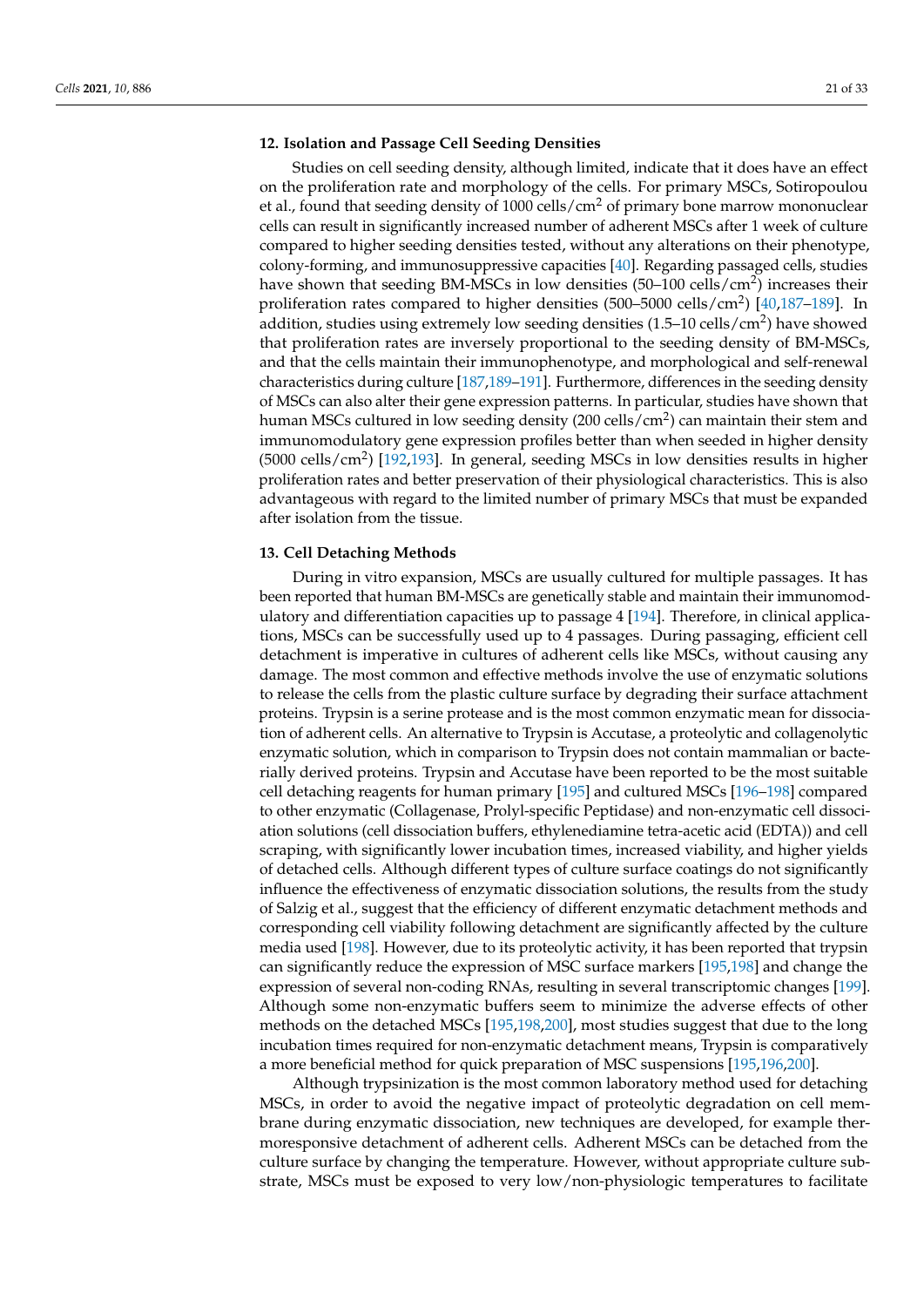detachment [\[201\]](#page-31-10). For this reason, a thermoresponsive polymeric coating, usually poly(Nisopropylacrylamide), is applied on the cell culture surface. These thermoresponsive surfaces have been reported to promote human MSC adhesion, colony formation and proliferation [\[202,](#page-31-11)[203\]](#page-31-12), and enable their detachment with temperature reduction below a critical solution temperature [\[202–](#page-31-11)[204\]](#page-31-13), without any changes on the MSC specific marker profile and morphology [\[205,](#page-31-14)[206\]](#page-31-15). A comparative study by Yang et al., suggests that thermoresponsive detachment of MSC from poly(N-isopropylacrylamide) films is as effective a method as trypsinization [\[206\]](#page-31-15). These cell detachment methods are promising in avoiding the proteolytic adverse effects of trypsin, although they are still not so well optimized as routine methods such as trypsinization.

Other cell dissociation methods have been recently developed, using for example acoustic pressure [\[207\]](#page-31-16), light-induced plasmonic substrates [\[208\]](#page-31-17), and non-enzymatic arginine-based solutions [\[209\]](#page-31-18) to detach adherent cells. These techniques show very promising results, but their application on MSCs has not been investigated yet.

#### **14. Conclusions**

Human MSCs are considered one of the most prominent types of cells for cellular therapies, due to their multipotent and regenerative capacities. However, due to their limited number after isolation, in vitro expansion is required to achieve a sufficient number of cells for clinical and research applications. This expansion step is usually performed in a standard 2D culture setup that requires a lower number of seeded cells due to its robustness and simplicity compared to more recently developed advanced 3D culture methods. Therefore, in order to improve the relevance of in vitro applications, it is imperative to preserve the physiological characteristics of MSCs during this necessary in vitro expansion step.

Many optimization approaches for in vitro expansion of human MSCs focus on wellformulated and chemically defined culture media. An overview of the major components of culture media and additional optimization approaches and their biological effects mentioned in this review are summarized in Figure [1.](#page-22-0) However, apart from the components mentioned there, there are many more included in their formulations that can potentially affect cell behavior and were not given enough attention so far, and therefore require focused research. Furthermore, apart from their chemical properties, alterations in the physical properties of the media like osmolarity are often neglected. Similarly, the influences of exposure to light and temperature on the characteristics and behavior of the cells during culture are widely ignored and present a promising aspect for further investigation [\[210–](#page-31-19)[213\]](#page-32-0).

In order to maximize the benefits of these aspects on MSC culture, it is important that each of these elements is thoroughly investigated, so their exact underlining mechanisms and concomitant effects on the cells are identified. This can also expand the range and validity of analytics for assessing MSC expansion cultures. Many of the studies in this review evaluated the effect of different aspects on expanding MSCs by mainly measuring total number of cells, doubling times or time to reach confluency. Although these methods may give representative indications of the effects on cultured MSCs, due to the different metric approaches, comparison and relevance between the results are not always accurate. In addition, these methods only cover cell attributes like proliferation and growth rates. Thereby, possible differences in a more thorough biological level, like gene expression, or surface marker and proteomic alterations, are often disregarded. Attempts to identify alterations on the cells immunomodulatory profile by prolonged ex vivo cultivation have been made in "standard" cultivation settings [\[214\]](#page-32-1), as understanding the cellular response to expansion can influence the therapeutic potential of a CBT. Optimization approaches can also greatly influence these cell properties, which can be even more relevant for treatment success than solely greater cell numbers. For that reason, the introduction of specific criteria and analytics for the evaluation of the effects of different aspects during in vitro expansion of human MSCs, similar for example to the ones the ISCT established for defining MSCs,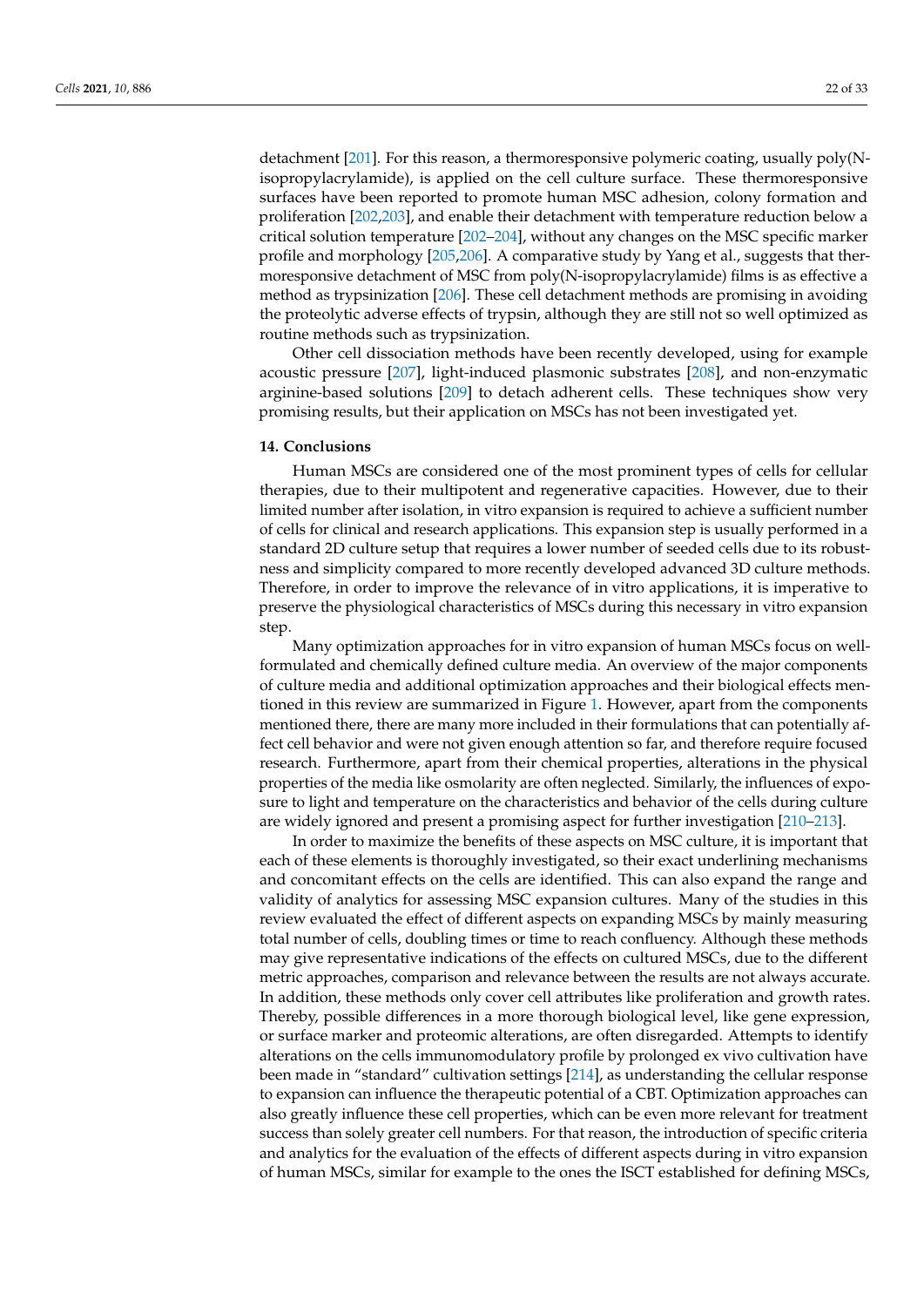would be beneficial for the significance and relevance of future studies in this research topic.

# **ASPECTS IMPROVING STANDARD MSC CULTIVATION**

<span id="page-22-0"></span>**GROWTH FACTORS BASAL MEDIA** aMEM-based media most Pleiotropic effects on MSCs suitable for MSC cultures **GLUCOSE ASCORBIC ACID** Optimal cell growth when provided in adequate amounts and not in surplus or shortage AMINO ACIDS Improved proliferation. maintainance of stemness and immunomodulatory

> LIPIDS Improved proliferation rates. slows down membraneassociated cell aging

capacities



**TRACE ELEMENTS** Can beneficially affect MSC





characteristics

#### proliferation and preservation of MSC physiological

**XENO-FREE/CHEMICALY** 

Improves consistency of results. maintainance of stemness and proliferation as in classical media

**DEFINED MEDIA** 

Improved proliferation.

maintained stemness

**HYPOXIA** 

**CELL DETACHMENT** Enzymatic degradation of attachment proteins still most effective method, but can cause degradation of cell membranes



PHYSIOLOGIC MSC CULTIVATION

**Figure 1.** Schematic overview of the aspects improving the standard MSC cultivation setup discussed in this review. The beneficial biological effects are summarized for each topic.

> While most of the elements mentioned in this review have been proven to be beneficial for human MSC in vitro cultures when examined solely, the impact of the combination of different elements should also be investigated. Most papers studied only one parameter, and only rarely were two investigated. For future media composition optimization, multiparametric analysis with carefully considered design of experiments should reveal more information on the interplay of different components. Furthermore, MSCs inherently present high donor and source variability in their characteristics and properties. For that reason, some of the studies included in this review have reported different effects of the same investigated in vitro culture parameter on different types of MSCs. Therefore, further research should be directed towards formulation of MSC type-specific culture media and protocols to avoid variability in preserving the physiological status of cultured MSCs.

> In conclusion, the approaches discussed in this review constitute the basic principles for MSC culture and seem to be advantageous for the preservation of physiological MSC characteristics during in vitro expansion. To fully recapitulate the in vivo conditions, further strategies such as 3D passage free culture will have to be developed further. The purpose of this review is to provide the readers with a broad variety of up-to-date approaches on standard expansion of human MSCs, that can help them optimize their current culture protocols and improve the efficacy and physiological relevance of their MSC cultures, as well as serve as a baseline for additional investigation and further optimization of standard cultivation of MSCs in vitro.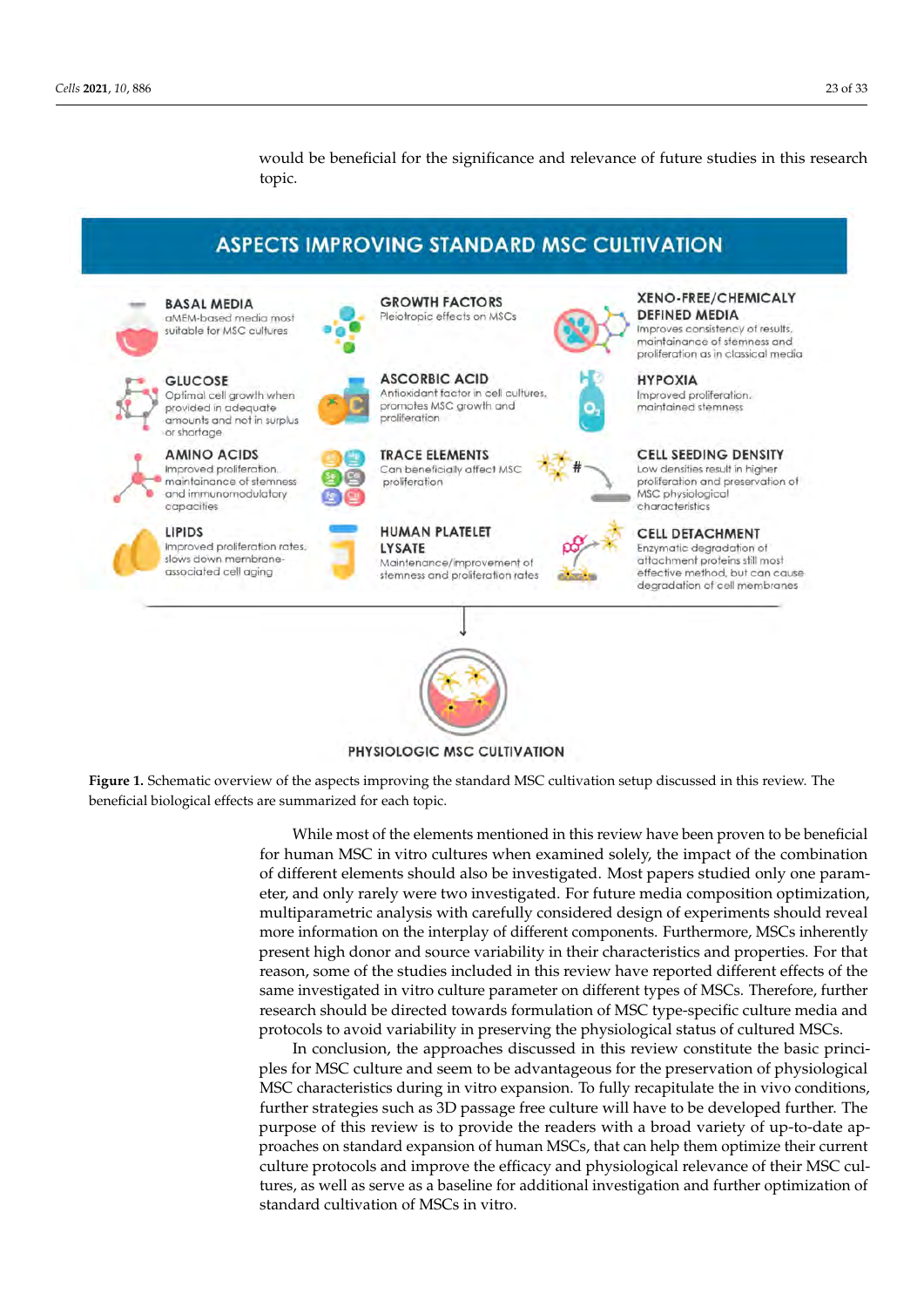**Author Contributions:** D.E., S.K., and C.K. designed the study, I.N. and S.N., contributed to the conception of the study. I.N. and S.N. performed the literature research and writing of the review. D.E., S.K., and C.K. are responsible for the design and structure of the manuscript. All authors contributed to manuscript revision, read and approved the submitted form. All authors have read and agreed to the published version of the manuscript.

**Funding:** Open access funding provided by BOKU Vienna Open Access Publishing Fund.

**Institutional Review Board Statement:** Not applicable.

**Informed Consent Statement:** Not applicable.

**Data Availability Statement:** Not applicable.

**Conflicts of Interest:** The authors declare no conflict of interest. The funders had no role in the design of the study; in the collection, analyses, or interpretation of data; in the writing of the manuscript, or in the decision to publish the results.

#### **Abbreviations**

| 2D             | two-dimensional                            |
|----------------|--------------------------------------------|
| 3D             | three-dimensional                          |
| <b>ADCF</b>    | animal-derived component free              |
| <b>BM-MSCs</b> | bone marrow-mesenchymal stem cells         |
| EAAs           | essential amino acids                      |
| EGF            | epidermal growth factor                    |
| <b>FBS</b>     | fetal bovine serum                         |
| FGF-2 and -4   | fibroblast growth factor-2 and -4          |
| <b>GMP</b>     | good manufacturing practice                |
| $H$ B-EGF      | heparin-Binding Epidermal Growth Factor    |
| hPL            | human platelet lysate                      |
| HIF1           | hypoxia inducible factor I                 |
| IGF            | insulin-like growth factor                 |
| <b>ISCT</b>    | International Society for Cellular Therapy |
| MSC(s)         | mesenchymal stem cell(s)                   |
| <b>NEAAs</b>   | non-essential amino-acids                  |
| PDGF-BB        | platelet derived growth factor-BB          |
| PCs            | platelet concentrates                      |
| <b>ROS</b>     | reactive oxygen species                    |
| PRP            | platelet rich plasma                       |
| SF             | serum-free                                 |
| VEGF           | endothelial growth factor                  |
|                |                                            |

#### **References**

- <span id="page-23-0"></span>1. Hanna, E.; Rmuzat, C.; Auquier, P.; Toumi, M. Advanced therapy medicinal products: Current and future perspectives. *J. Mark. Access Health Policy* **2016**, *4*, 31036. [\[CrossRef\]](http://doi.org/10.3402/jmahp.v4.31036) [\[PubMed\]](http://www.ncbi.nlm.nih.gov/pubmed/27123193)
- <span id="page-23-1"></span>2. Mount, N.M.; Ward, S.J.; Kefalas, P.; Hyllner, J. Cell-based therapy technology classifications and translational challenges. *Philos. Trans. R. Soc. B Biol. Sci.* **2015**, *370*, 20150017. [\[CrossRef\]](http://doi.org/10.1098/rstb.2015.0017)
- <span id="page-23-2"></span>3. Buzhor, E.; Leshansky, L.; Blumenthal, J.; Barash, H.; Warshawsky, D.; Mazor, Y.; Shtrichman, R. Cell-based therapy approaches: The hope for incurable diseases. *Regen. Med.* **2014**, *9*, 649–672. [\[CrossRef\]](http://doi.org/10.2217/rme.14.35) [\[PubMed\]](http://www.ncbi.nlm.nih.gov/pubmed/25372080)
- <span id="page-23-3"></span>4. Chagastelles, P.C.; Nardi, N.B. Biology of stem cells: An overview. *Kidney Int. Suppl.* **2011**, *1*, 63–67. [\[CrossRef\]](http://doi.org/10.1038/kisup.2011.15) [\[PubMed\]](http://www.ncbi.nlm.nih.gov/pubmed/25028627)
- <span id="page-23-4"></span>5. Pittenger, M.F.; Mackay, A.M.; Beck, S.C.; Jaiswal, R.K.; Douglas, R.; Mosca, J.D.; Moorman, M.A.; Simonetti, D.W.; Craig, S.; Marshak, D.R. Multilineage potential of adult human mesenchymal stem cells. *Science* **1999**, *284*, 143–147. [\[CrossRef\]](http://doi.org/10.1126/science.284.5411.143)
- <span id="page-23-5"></span>6. Dominici, M.; Le Blanc, K.; Mueller, I.; Slaper-Cortenbach, I.; Marini, F.; Krause, D.; Deans, R.; Keating, A.; Prockop, D.; Horwitz, E. Minimal criteria for defining multipotent mesenchymal stromal cells. The International Society for Cellular Therapy position statement. *Cytotherapy* **2006**, *8*, 315–317. [\[CrossRef\]](http://doi.org/10.1080/14653240600855905)
- <span id="page-23-6"></span>7. Gardner, O.F.; Alini, M.; Stoddart, M.J. Mesenchymal Stem Cells Derived from Human Bone Marrow. *Methods Mol. Biol.* **2015**, *1340*, 41–52. [\[CrossRef\]](http://doi.org/10.1007/978-1-4939-2938-2_3)
- <span id="page-23-7"></span>8. Mahmoudifar, N.; Doran, P.M. Mesenchymal Stem Cells Derived from Human Adipose Tissue. *Methods Mol. Biol.* **2015**, *1340*, 53–64. [\[CrossRef\]](http://doi.org/10.1007/978-1-4939-2938-2_4)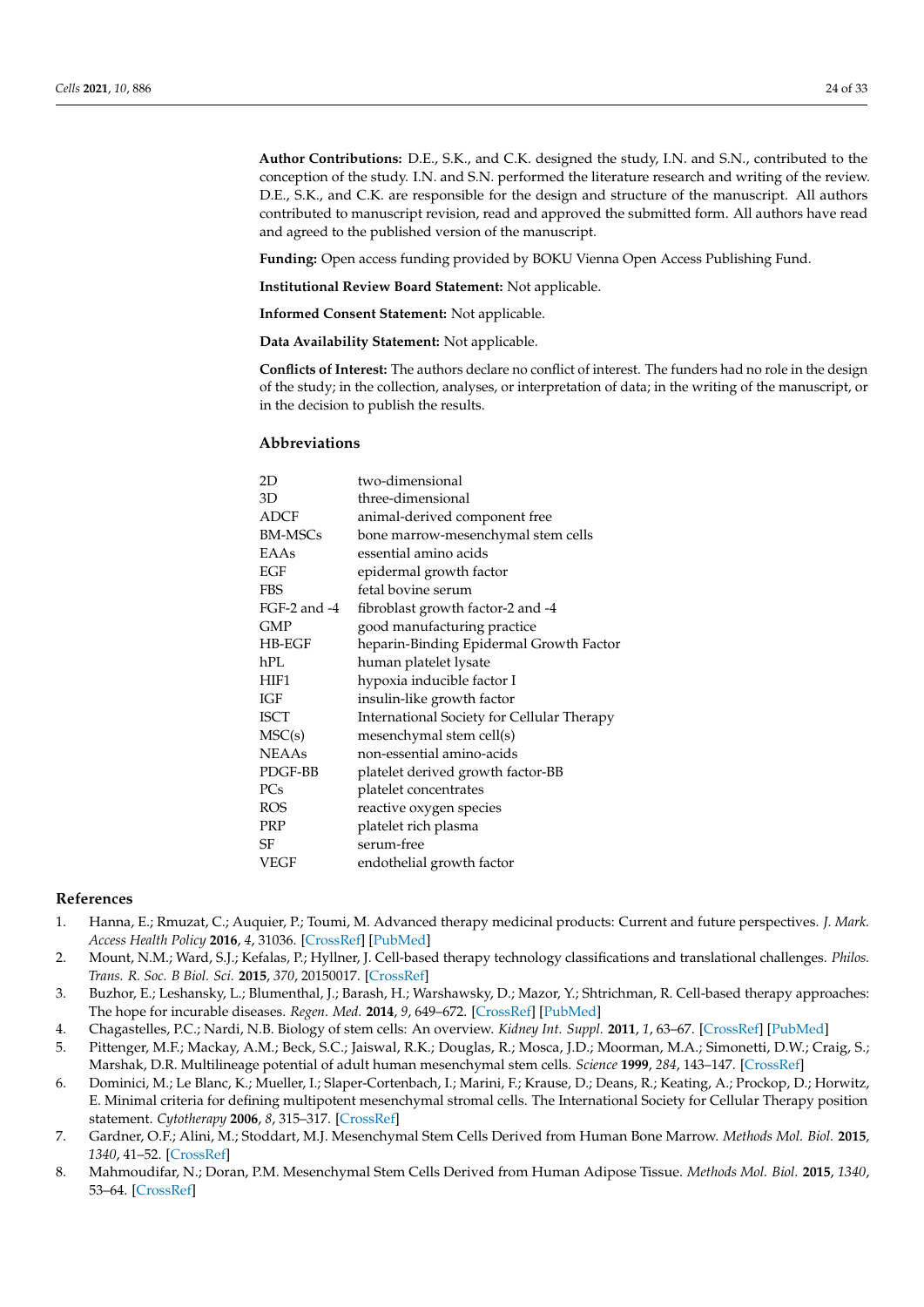- <span id="page-24-0"></span>9. Van Pham, P.; Truong, N.C.; Le, P.T.; Tran, T.D.; Vu, N.B.; Bui, K.H.; Phan, N.K. Isolation and proliferation of umbilical cord tissue derived mesenchymal stem cells for clinical applications. *Cell Tissue Bank.* **2016**, *17*, 289–302. [\[CrossRef\]](http://doi.org/10.1007/s10561-015-9541-6)
- <span id="page-24-1"></span>10. Ouryazdanpanah, N.; Dabiri, S.; Derakhshani, A.; Vahidi, R.; Farsinejad, A. Peripheral Blood-Derived Mesenchymal Stem Cells: Growth Factor-Free Isolation, Molecular Characterization and Differentiation. *Iran. J. Pathol.* **2018**, *13*, 461–466.
- <span id="page-24-2"></span>11. Ledesma-Martínez, E.; Mendoza-Núñez, V.M.; Santiago-Osorio, E. Mesenchymal Stem Cells Derived from Dental Pulp: A Review. *Stem Cells Int.* **2016**, *2016*, 4709572. [\[CrossRef\]](http://doi.org/10.1155/2016/4709572) [\[PubMed\]](http://www.ncbi.nlm.nih.gov/pubmed/26779263)
- <span id="page-24-3"></span>12. Hass, R.; Kasper, C.; Böhm, S.; Jacobs, R. Different populations and sources of human mesenchymal stem cells (MSC): A comparison of adult and neonatal tissue-derived MSC. *Cell Commun. Signal.* **2011**, *9*, 12. [\[CrossRef\]](http://doi.org/10.1186/1478-811X-9-12) [\[PubMed\]](http://www.ncbi.nlm.nih.gov/pubmed/21569606)
- <span id="page-24-4"></span>13. Duval, K.; Grover, H.; Han, L.-H.; Mou, Y.; Pegoraro, A.F.; Fredberg, J.; Chen, Z. Modeling Physiological Events in 2D vs. 3D Cell Culture. *Physiology* **2017**, *32*, 266–277. [\[CrossRef\]](http://doi.org/10.1152/physiol.00036.2016) [\[PubMed\]](http://www.ncbi.nlm.nih.gov/pubmed/28615311)
- <span id="page-24-5"></span>14. Chaicharoenaudomrung, N.; Kunhorm, P.; Noisa, P. Three-dimensional cell culture systems as an in vitro platform for cancer and stem cell modeling. *World J. Stem Cells* **2019**, *11*, 1065–1083. [\[CrossRef\]](http://doi.org/10.4252/wjsc.v11.i12.1065) [\[PubMed\]](http://www.ncbi.nlm.nih.gov/pubmed/31875869)
- <span id="page-24-6"></span>15. Kropp, C.; Massai, D.; Zweigerdt, R. Progress and challenges in large-scale expansion of human pluripotent stem cells. *Process. Biochem.* **2017**, *59*, 244–254. [\[CrossRef\]](http://doi.org/10.1016/j.procbio.2016.09.032)
- <span id="page-24-7"></span>16. Rafiq, Q.A.; Coopman, K.; Hewitt, C.J. Scale-up of human mesenchymal stem cell culture: Current technologies and future challenges. *Curr. Opin. Chem. Eng.* **2013**, *2*, 8–16. [\[CrossRef\]](http://doi.org/10.1016/j.coche.2013.01.005)
- <span id="page-24-8"></span>17. Cesarz, Z.; Tamama, K. Spheroid Culture of Mesenchymal Stem Cells. *Stem Cells Int.* **2016**, *2016*, 9176357. [\[CrossRef\]](http://doi.org/10.1155/2016/9176357)
- <span id="page-24-9"></span>18. Yin, X.; Mead, B.E.; Safaee, H.; Langer, R.; Karp, J.M.; Levy, O. Engineering Stem Cell Organoids. *Cell Stem Cell* **2016**, *18*, 25–38. [\[CrossRef\]](http://doi.org/10.1016/j.stem.2015.12.005)
- <span id="page-24-10"></span>19. Chen, Y.; Shu, Z.; Qian, K.; Wang, J.; Zhu, H. Harnessing the Properties of Biomaterial to Enhance the Immunomodulation of Mesenchymal Stem Cells. *Tissue Eng. Part. B Rev.* **2019**, *25*, 492–499. [\[CrossRef\]](http://doi.org/10.1089/ten.teb.2019.0131)
- 20. Hanson, S.; D'Souza, R.N.; Hematti, P. Biomaterial-mesenchymal stem cell constructs for immunomodulation in composite tissue engineering. *Tissue Eng. Part A* **2014**, *20*, 2162–2168. [\[CrossRef\]](http://doi.org/10.1089/ten.tea.2013.0359)
- 21. Schneider, R.K.; Knüchel, R.; Neuss, S. Mesenchymal stem cells and their interaction with biomaterials: Potential applications in tissue engineering. *Pathologe* **2011**, *32* (Suppl. S2), 296–303. [\[CrossRef\]](http://doi.org/10.1007/s00292-011-1485-4)
- <span id="page-24-11"></span>22. Azandeh, S.; Mohammad Gharravi, A.; Orazizadeh, M.; Khodadi, A.; Hashemi Tabar, M. Improvement of mesenchymal stem cell differentiation into the endoderm lineage by four step sequential method in biocompatible biomaterial. *Bioimpacts* **2016**, *6*, 9–13. [\[CrossRef\]](http://doi.org/10.15171/bi.2016.02)
- <span id="page-24-12"></span>23. Das, R.; Roosloot, R.; van Pel, M.; Schepers, K.; Driessen, M.; Fibbe, W.E.; de Bruijn, J.D.; Roelofs, H. Preparing for cell culture scale-out: Establishing parity of bioreactor- and flask-expanded mesenchymal stromal cell cultures. *J. Transl. Med.* **2019**, *17*, 241. [\[CrossRef\]](http://doi.org/10.1186/s12967-019-1989-x)
- 24. Jossen, V.; van den Bos, C.; Eibl, R.; Eibl, D. Manufacturing human mesenchymal stem cells at clinical scale: Process and regulatory challenges. *Appl. Microbiol. Biotechnol.* **2018**, *102*, 3981–3994. [\[CrossRef\]](http://doi.org/10.1007/s00253-018-8912-x)
- 25. Lawson, T.; Kehoe, D.E.; Schnitzler, A.C.; Rapiejko, P.J.; Der, K.A.; Philbrick, K.; Punreddy, S.; Rigby, S.; Smith, R.; Feng, Q.; et al. Process development for expansion of human mesenchymal stromal cells in a 50L single-use stirred tank bioreactor. *Biochem. Eng. J.* **2017**, *120*, 49–62. [\[CrossRef\]](http://doi.org/10.1016/j.bej.2016.11.020)
- <span id="page-24-13"></span>26. Hoch, A.I.; Duhr, R.; Di Maggio, N.; Mehrkens, A.; Jakob, M.; Wendt, D. Expansion of Bone Marrow Mesenchymal Stromal Cells in Perfused 3D Ceramic Scaffolds Enhances In Vivo Bone Formation. *Biotechnol. J.* **2017**, *12*. [\[CrossRef\]](http://doi.org/10.1002/biot.201700071) [\[PubMed\]](http://www.ncbi.nlm.nih.gov/pubmed/28881093)
- <span id="page-24-14"></span>27. Lee, S.H.; Sung, J.H. Organ-on-a-chip technology for reproducing multiorgan physiology. *Adv. Healthc. Mater.* **2018**, *7*, 1700419. [\[CrossRef\]](http://doi.org/10.1002/adhm.201700419) [\[PubMed\]](http://www.ncbi.nlm.nih.gov/pubmed/28945001)
- 28. Kimura, H.; Sakai, Y.; Fujii, T. Organ/body-on-a-chip based on microfluidic technology for drug discovery. *Drug Metab. Pharmacokinet.* **2018**, *33*, 43–48. [\[CrossRef\]](http://doi.org/10.1016/j.dmpk.2017.11.003)
- <span id="page-24-15"></span>29. Wu, Q.; Liu, J.; Wang, X.; Feng, L.; Wu, J.; Zhu, X.; Wen, W.; Gong, X. Organ-on-a-chip: Recent breakthroughs and future prospects. *Biomed. Eng. Online* **2020**, *19*, 9. [\[CrossRef\]](http://doi.org/10.1186/s12938-020-0752-0)
- <span id="page-24-16"></span>30. Frith, J.E.; Thomson, B.; Genever, P.G. Dynamic three-dimensional culture methods enhance mesenchymal stem cell properties and increase therapeutic potential. *Tissue Eng. Part C Methods* **2010**, *16*, 735–749. [\[CrossRef\]](http://doi.org/10.1089/ten.tec.2009.0432) [\[PubMed\]](http://www.ncbi.nlm.nih.gov/pubmed/19811095)
- 31. Stiehler, M.; Bünger, C.; Baatrup, A.; Lind, M.; Kassem, M.; Mygind, T. Effect of dynamic 3-D culture on proliferation, distribution, and osteogenic differentiation of human mesenchymal stem cells. *J. Biomed. Mater. Res. A* **2009**, *89*, 96–107. [\[CrossRef\]](http://doi.org/10.1002/jbm.a.31967) [\[PubMed\]](http://www.ncbi.nlm.nih.gov/pubmed/18431785)
- <span id="page-24-17"></span>32. Wang, W.; Itaka, K.; Ohba, S.; Nishiyama, N.; Chung, U.I.; Yamasaki, Y.; Kataoka, K. 3D spheroid culture system on micropatterned substrates for improved differentiation efficiency of multipotent mesenchymal stem cells. *Biomaterials* **2009**, *30*, 2705–2715. [\[CrossRef\]](http://doi.org/10.1016/j.biomaterials.2009.01.030)
- <span id="page-24-18"></span>33. Friedenstein, A.J.; Latzinik, N.W.; Grosheva, A.G.; Gorskaya, U.F. Marrow microenvironment transfer by heterotopic transplantation of freshly isolated and cultured cells in porous sponges. *Exp. Hematol.* **1982**, *10*, 217–227.
- <span id="page-24-19"></span>34. Wexler, S.A.; Donaldson, C.; Denning-Kendall, P.; Rice, C.; Bradley, B.; Hows, J.M. Adult bone marrow is a rich source of human mesenchymal 'stem'cells but umbilical cord and mobilized adult blood are not. *Br. J. Haematol.* **2003**, *121*, 368–374. [\[CrossRef\]](http://doi.org/10.1046/j.1365-2141.2003.04284.x) [\[PubMed\]](http://www.ncbi.nlm.nih.gov/pubmed/12694261)
- <span id="page-24-20"></span>35. Bonab, M.M.; Alimoghaddam, K.; Talebian, F.; Ghaffari, S.H.; Ghavamzadeh, A.; Nikbin, B. Aging of mesenchymal stem cell in vitro. *BMC Cell Biol.* **2006**, *7*, 14. [\[CrossRef\]](http://doi.org/10.1186/1471-2121-7-14) [\[PubMed\]](http://www.ncbi.nlm.nih.gov/pubmed/16529651)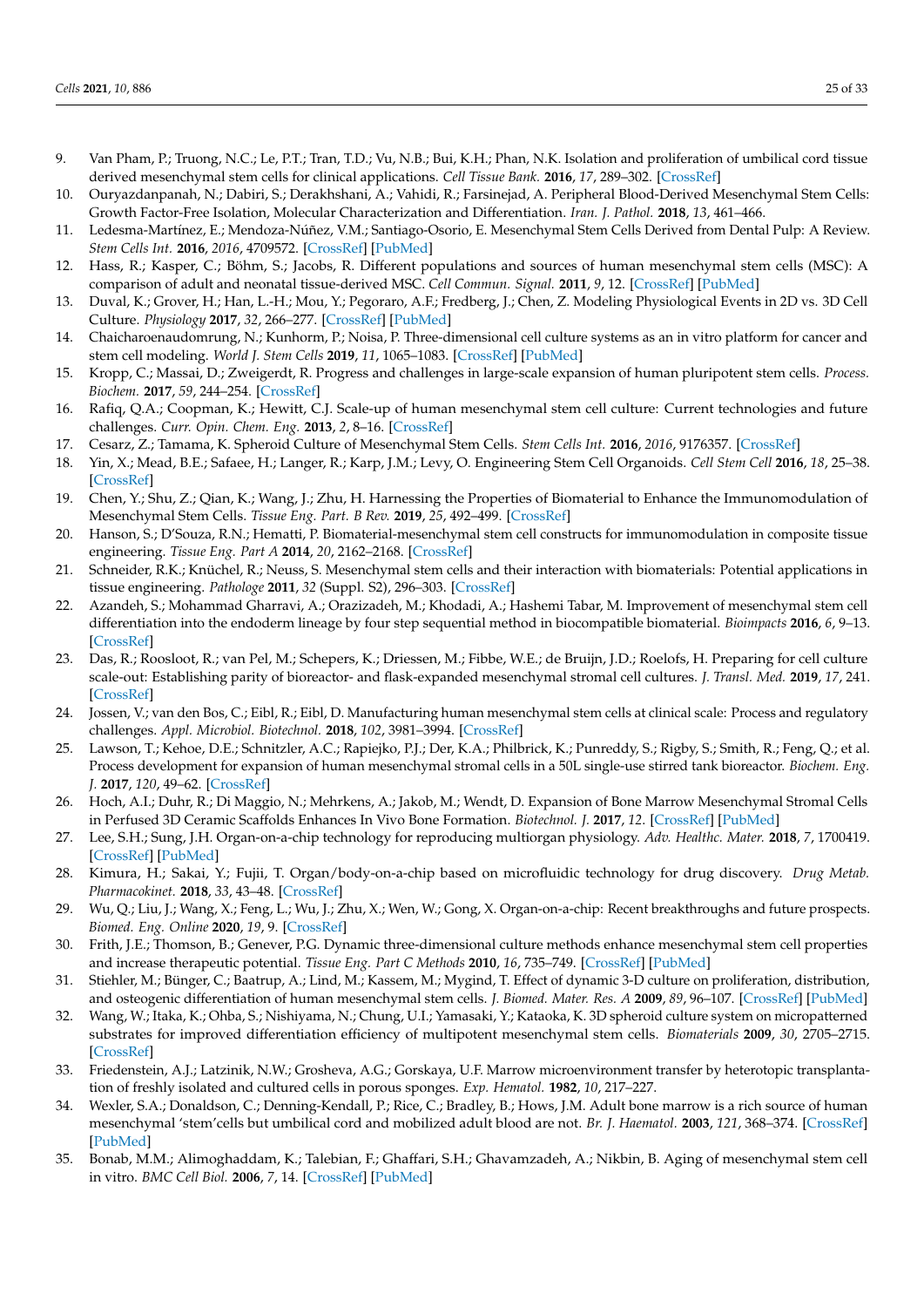- <span id="page-25-26"></span><span id="page-25-0"></span>36. Chen, J.; Sotome, S.; Wang, J.; Orii, H.; Uemura, T.; Shinomiya, K. Correlation of in vivo bone formation capability and in vitro differentiation of human bone marrow stromal cells. *J. Med. Dent. Sci.* **2005**, *52*, 27–34.
- <span id="page-25-1"></span>37. Yang, Y.-H.K.; Ogando, C.R.; Wang See, C.; Chang, T.-Y.; Barabino, G.A. Changes in phenotype and differentiation potential of human mesenchymal stem cells aging in vitro. *Stem Cell Res. Ther.* **2018**, *9*, 131. [\[CrossRef\]](http://doi.org/10.1186/s13287-018-0876-3)
- <span id="page-25-2"></span>38. Wu, M.; Han, Z.B.; Liu, J.F.; Wang, Y.W.; Zhang, J.Z.; Li, C.T.; Xin, P.L.; Han, Z.C.; Zhu, X.P. Serum-free media and the immunoregulatory properties of mesenchymal stem cells in vivo and in vitro. *Cell. Physiol. Biochem.* **2014**, *33*, 569–580. [\[CrossRef\]](http://doi.org/10.1159/000358635)
- <span id="page-25-3"></span>39. Viswanathan, S.; Shi, Y.; Galipeau, J.; Krampera, M.; Leblanc, K.; Martin, I.; Nolta, J.; Phinney, D.G.; Sensebe, L. Mesenchymal stem versus stromal cells: International Society for Cell & Gene Therapy (ISCT (R)) Mesenchymal Stromal Cell committee position statement on nomenclature. *Cytotherapy* **2019**, *21*, 1019–1024. [\[CrossRef\]](http://doi.org/10.1016/j.jcyt.2019.08.002)
- <span id="page-25-4"></span>40. Sotiropoulou, P.A.; Perez, S.A.; Salagianni, M.; Baxevanis, C.N.; Papamichail, M. Characterization of the optimal culture conditions for clinical scale production of human mesenchymal stem cells. *Stem Cells* **2006**, *24*, 462–471. [\[CrossRef\]](http://doi.org/10.1634/stemcells.2004-0331)
- <span id="page-25-5"></span>41. Dhanasekaran, M.; Indumathi, S.; Rashmi, M.; Rajkumar, J.S.; Sudarsanam, D. Unravelling the retention of proliferation and differentiation potency in extensive culture of human subcutaneous fat-derived mesenchymal stem cells in different media. *Cell Prolif.* **2012**, *45*, 516–526. [\[CrossRef\]](http://doi.org/10.1111/j.1365-2184.2012.00843.x)
- <span id="page-25-6"></span>42. Hagmann, S.; Moradi, B.; Frank, S.; Dreher, T.; Kämmerer, P.W.; Richter, W.; Gotterbarm, T. Different culture media affect growth characteristics, surface marker distribution and chondrogenic differentiation of human bone marrow-derived mesenchymal stromal cells. *BMC Musculoskelet. Disord.* **2013**, *14*, 223. [\[CrossRef\]](http://doi.org/10.1186/1471-2474-14-223) [\[PubMed\]](http://www.ncbi.nlm.nih.gov/pubmed/23898974)
- <span id="page-25-7"></span>43. Haack-Sorensen, M.; Friis, T.; Bindslev, L.; Mortensen, S.; Johnsen, H.E.; Kastrup, J. Comparison of different culture conditions for human mesenchymal stromal cells for clinical stem cell therapy. *Scand. J. Clin. Lab. Investig.* **2008**, *68*, 192–203. [\[CrossRef\]](http://doi.org/10.1080/00365510701601681)
- <span id="page-25-8"></span>44. Woerle, H.J.; Gerich, J.E. Glucose Physiology, Normal. In *Encyclopedia of Endocrine Diseases*; Martini, L., Ed.; Elsevier: New York, NY, USA, 2004; pp. 263–270.
- <span id="page-25-9"></span>45. Nuschke, A.; Rodrigues, M.; Wells, A.W.; Sylakowski, K.; Wells, A. Mesenchymal stem cells/multipotent stromal cells (MSCs) are glycolytic and thus glucose is a limiting factor of in vitro models of MSC starvation. *Stem Cell Res. Ther.* **2016**, *7*, 179. [\[CrossRef\]](http://doi.org/10.1186/s13287-016-0436-7)
- <span id="page-25-10"></span>46. Keats, E.; Khan, Z.A. Unique responses of stem cell-derived vascular endothelial and mesenchymal cells to high levels of glucose. *PLoS ONE* **2012**, *7*, e38752. [\[CrossRef\]](http://doi.org/10.1371/journal.pone.0038752) [\[PubMed\]](http://www.ncbi.nlm.nih.gov/pubmed/22701703)
- <span id="page-25-14"></span>47. Lo, T.; Ho, J.H.; Yang, M.-H.; Lee, O.K. Glucose Reduction Prevents Replicative Senescence and Increases Mitochondrial Respiration in Human Mesenchymal Stem Cells. *Cell Transplant.* **2011**, *20*, 813–826. [\[CrossRef\]](http://doi.org/10.3727/096368910X539100) [\[PubMed\]](http://www.ncbi.nlm.nih.gov/pubmed/21054932)
- <span id="page-25-11"></span>48. Weil, B.R.; Abarbanell, A.M.; Herrmann, J.L.; Wang, Y.; Meldrum, D.R. High glucose concentration in cell culture medium does not acutely affect human mesenchymal stem cell growth factor production or proliferation. *Am. J. Physiol. Regul. Integr. Comp. Physiol.* **2009**, *296*, R1735–R1743. [\[CrossRef\]](http://doi.org/10.1152/ajpregu.90876.2008)
- <span id="page-25-12"></span>49. D'Esposito, V.; Lecce, M.; Marenzi, G.; Cabaro, S.; Ambrosio, M.R.; Sammartino, G.; Misso, S.; Migliaccio, T.; Liguoro, P.; Oriente, F.; et al. Platelet-rich plasma counteracts detrimental effect of high-glucose concentrations on mesenchymal stem cells from Bichat fat pad. *J. Tissue Eng. Regen. Med.* **2020**. [\[CrossRef\]](http://doi.org/10.1002/term.3032)
- <span id="page-25-13"></span>50. Liu, Y.; Li, Y.; Nan, L.-P.; Wang, F.; Zhou, S.-F.; Wang, J.-C.; Feng, X.-M.; Zhang, L. The effect of high glucose on the biological characteristics of nucleus pulposus-derived mesenchymal stem cells. *Cell Biochem. Funct.* **2020**. [\[CrossRef\]](http://doi.org/10.1002/cbf.3441)
- <span id="page-25-27"></span><span id="page-25-15"></span>51. Chang, T.-C.; Hsu, M.-F.; Wu, K.K. High Glucose Induces Bone Marrow-Derived Mesenchymal Stem Cell Senescence by Upregulating Autophagy. *PLoS ONE* **2015**, *10*, e0126537. [\[CrossRef\]](http://doi.org/10.1371/journal.pone.0126537)
- <span id="page-25-16"></span>52. Liang, C.; Li, H.; Tao, Y.; Zhou, X.; Li, F.; Chen, G.; Chen, Q. Responses of human adipose-derived mesenchymal stem cells to chemical microenvironment of the intervertebral disc. *J. Transl. Med.* **2012**, *10*, 49. [\[CrossRef\]](http://doi.org/10.1186/1479-5876-10-49)
- <span id="page-25-17"></span>53. Li, Y.-M.; Schilling, T.; Benisch, P.; Zeck, S.; Meissner-Weigl, J.; Schneider, D.; Limbert, C.; Seufert, J.; Kassem, M.; Schütze, N.; et al. Effects of high glucose on mesenchymal stem cell proliferation and differentiation. *Biochem. Biophys. Res. Commun.* **2007**, *363*, 209–215. [\[CrossRef\]](http://doi.org/10.1016/j.bbrc.2007.08.161) [\[PubMed\]](http://www.ncbi.nlm.nih.gov/pubmed/17868648)
- <span id="page-25-18"></span>54. Ejtehadifar, M.; Shamsasenjan, K.; Movassaghpour, A.; Akbarzadehlaleh, P.; Dehdilani, N.; Abbasi, P.; Molaeipour, Z.; Saleh, M. The effect of hypoxia on mesenchymal stem cell biology. *Adv. Pharm. Bull.* **2015**, *5*, 141–149. [\[CrossRef\]](http://doi.org/10.15171/apb.2015.021) [\[PubMed\]](http://www.ncbi.nlm.nih.gov/pubmed/26236651)
- <span id="page-25-19"></span>55. Deschepper, M.; Oudina, K.; David, B.; Myrtil, V.; Collet, C.; Bensidhoum, M.; Logeart-Avramoglou, D.; Petite, H. Survival and function of mesenchymal stem cells (MSCs) depend on glucose to overcome exposure to long-term, severe and continuous hypoxia. *J. Cell. Mol. Med.* **2011**, *15*, 1505–1514. [\[CrossRef\]](http://doi.org/10.1111/j.1582-4934.2010.01138.x)
- <span id="page-25-20"></span>56. Jedrzejczak-Silicka, M. History of Cell Culture. In *New Insights into Cell Culture Technology*; IntechOpen: Rijeka, Croatia, 2017.
- <span id="page-25-21"></span>57. Salazar, A.; Keusgen, M.; von Hagen, J. Amino acids in the cultivation of mammalian cells. *Amino Acids* **2016**, *48*, 1161–1171. [\[CrossRef\]](http://doi.org/10.1007/s00726-016-2181-8) [\[PubMed\]](http://www.ncbi.nlm.nih.gov/pubmed/26832172)
- <span id="page-25-22"></span>58. Doverskog, M.; Ljunggren, J.; Öhman, L.; Häggström, L. Physiology of cultured animal cells. *J. Biotechnol.* **1997**, *59*, 103–115. [\[CrossRef\]](http://doi.org/10.1016/S0168-1656(97)00172-7)
- <span id="page-25-23"></span>59. Kontoravdi, C.; Wong, D.; Lam, C.; Lee, Y.Y.; Yap, M.G.S.; Pistikopoulos, E.N.; Mantalaris, A. Modeling Amino Acid Metabolism in Mammalian Cells-Toward the Development of a Model Library. *Biotechnol. Prog.* **2007**, *23*, 1261–1269. [\[CrossRef\]](http://doi.org/10.1021/bp070106z)
- <span id="page-25-24"></span>60. Alberts, B.; Johnson, A.; Lewis, J.; Raff, M.; Roberts, K.; Walter, P. *Molecular Biology of The Cell*; Norton & Company: New York, NY, USA, 2007; Volume 230.
- <span id="page-25-25"></span>61. Choi, W.; Kwon, S.-J.; Jin, H.J.; Jeong, S.Y.; Choi, S.J.; Oh, W.; Yang, Y.S.; Jeon, H.B.; Jeon, E.S. Optimization of culture conditions for rapid clinical-scale expansion of human umbilical cord blood-derived mesenchymal stem cells. *Clin. Transl. Med.* **2017**, *6*, 38. [\[CrossRef\]](http://doi.org/10.1186/s40169-017-0168-z)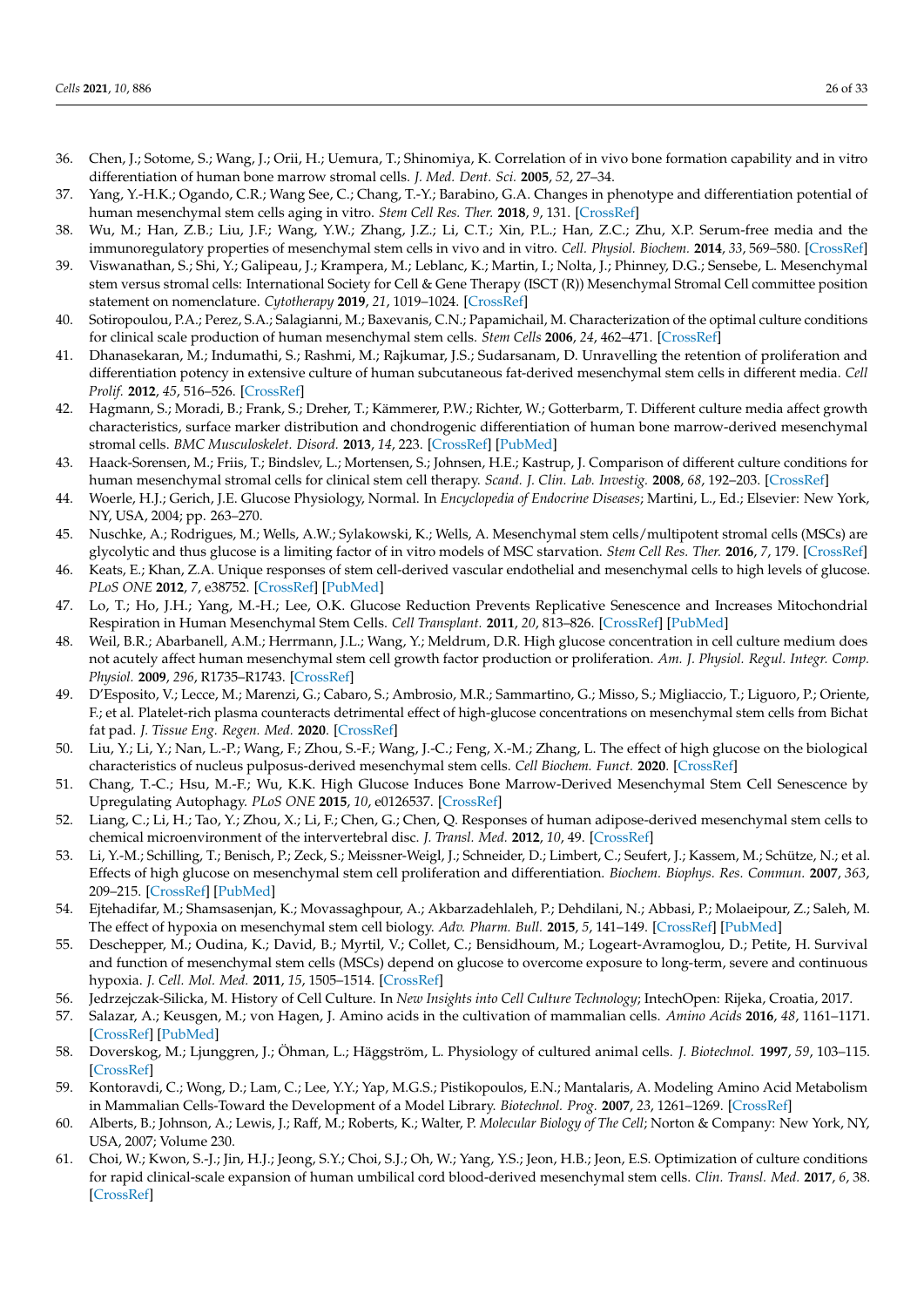- <span id="page-26-0"></span>62. Higuera, G.A.; Schop, D.; Spitters, T.W.G.M.; van Dijkhuizen-Radersma, R.; Bracke, M.; de Bruijn, J.D.; Martens, D.; Karperien, M.; van Boxtel, A.; van Blitterswijk, C.A. Patterns of amino acid metabolism by proliferating human mesenchymal stem cells. *Tissue Eng. Part A* **2012**, *18*, 654–664. [\[CrossRef\]](http://doi.org/10.1089/ten.tea.2011.0223)
- <span id="page-26-1"></span>63. Eagle, H.; Oyama, V.I.; Levy, M.A. The growth response of mammalian cells in tissue culture to L-glutamine and L-glutamic acid. *J. Biol. Chem.* **1956**, *218*, 607–616. [\[CrossRef\]](http://doi.org/10.1016/S0021-9258(18)65826-0)
- <span id="page-26-2"></span>64. Dos Santos, G.G.; Hastreiter, A.A.; Sartori, T.; Borelli, P.; Fock, R.A. L-Glutamine in vitro Modulates some Immunomodulatory Properties of Bone Marrow Mesenchymal Stem Cells. *Stem Cell Rev. Rep.* **2017**, *13*, 482–490. [\[CrossRef\]](http://doi.org/10.1007/s12015-017-9746-0)
- <span id="page-26-3"></span>65. Zhou, T.; Yang, Y.; Chen, Q.; Xie, L.; Li, J. Glutamine Metabolism Is Essential for Stemness of Bone Marrow Mesenchymal Stem Cells and Bone Homeostasis. *Stem Cells Int.* **2019**, *2019*, 8928934. [\[CrossRef\]](http://doi.org/10.1155/2019/8928934) [\[PubMed\]](http://www.ncbi.nlm.nih.gov/pubmed/31611919)
- <span id="page-26-4"></span>66. Sartori, T.; Santos, A.C.A.A. Branched chain amino acids improve mesenchymal stem cell proliferation, reducing nuclear factor kappa B expression and modulating some inflammatory properties. *Nutrition* **2020**, *78*, 110935. [\[CrossRef\]](http://doi.org/10.1016/j.nut.2020.110935) [\[PubMed\]](http://www.ncbi.nlm.nih.gov/pubmed/32799043)
- <span id="page-26-5"></span>67. Wymann, M.P.; Schneiter, R. Lipid signalling in disease. *Nat. Rev. Mol. Cell Biol.* **2008**, *9*, 162–176. [\[CrossRef\]](http://doi.org/10.1038/nrm2335)
- <span id="page-26-6"></span>68. Van Meer, G.; de Kroon, A.I.P.M. Lipid map of the mammalian cell. *J. Cell Sci.* **2011**, *124*, 5. [\[CrossRef\]](http://doi.org/10.1242/jcs.071233) [\[PubMed\]](http://www.ncbi.nlm.nih.gov/pubmed/21172818)
- <span id="page-26-7"></span>69. Clémot, M.; Sênos Demarco, R.; Jones, D.L. Lipid Mediated Regulation of Adult Stem Cell Behavior. *Front. Cell Dev. Biol.* **2020**, *8*, 115. [\[CrossRef\]](http://doi.org/10.3389/fcell.2020.00115)
- <span id="page-26-8"></span>70. Grammatikos, S.I.; Subbaiah, P.V.; Victor, T.A.; Miller, W.M. Diverse effects of essential (n-6 and n-3) fatty acids on cultured cells. In *Cell Culture Engineering I.*; Springer: Berlin/Heidelberg, Germany, 1994; pp. 31–50.
- <span id="page-26-9"></span>71. Whitford, W.; Manwaring, J. Lipids in Cell Culture Media. *Fish. Appl. Notes* **2004**, 152–154.
- <span id="page-26-10"></span>72. Rampler, E.; Egger, D.; Schoeny, H.; Rusz, M.; Pacheco, M.P.; Marino, G.; Kasper, C.; Naegele, T.; Koellensperger, G. The power of LC-MS based multiomics: Exploring adipogenic differentiation of human mesenchymal stem/stromal cells. *Molecules* **2019**, *24*, 3615. [\[CrossRef\]](http://doi.org/10.3390/molecules24193615)
- <span id="page-26-11"></span>73. Chatgilialoglu, A.; Rossi, M.; Alviano, F.; Poggi, P.; Zannini, C.; Marchionni, C.; Ricci, F.; Tazzari, P.L.; Taglioli, V.; Calder, P.C.; et al. Restored in vivo-like membrane lipidomics positively influence in vitro features of cultured mesenchymal stromal/stem cells derived from human placenta. *Stem Cell Res. Ther.* **2017**, *8*, 31. [\[CrossRef\]](http://doi.org/10.1186/s13287-017-0487-4)
- <span id="page-26-12"></span>74. Kilpinen, L.; Tigistu-Sahle, F.; Oja, S.; Greco, D.; Parmar, A.; Saavalainen, P.; Nikkilä, J.; Korhonen, M.; Lehenkari, P.; Käkelä, R.; et al. Aging bone marrow mesenchymal stromal cells have altered membrane glycerophospholipid composition and functionality. *J. Lipid Res.* **2013**, *54*, 622–635. [\[CrossRef\]](http://doi.org/10.1194/jlr.M030650) [\[PubMed\]](http://www.ncbi.nlm.nih.gov/pubmed/23271708)
- <span id="page-26-13"></span>75. Lu, X.; Chen, Y.; Wang, H.; Bai, Y.; Zhao, J.; Zhang, X.; Liang, L.; Chen, Y.; Ye, C.; Li, Y.; et al. Integrated Lipidomics and Transcriptomics Characterization upon Aging-Related Changes of Lipid Species and Pathways in Human Bone Marrow Mesenchymal Stem Cells. *J. Proteome Res.* **2019**, *18*, 2065–2077. [\[CrossRef\]](http://doi.org/10.1021/acs.jproteome.8b00936)
- <span id="page-26-14"></span>76. Fillmore, N.; Huqi, A.; Jaswal, J.S.; Mori, J.; Paulin, R.; Haromy, A.; Onay-Besikci, A.; Ionescu, L.; Thbaud, B.; Michelakis, E.; et al. Effect of fatty acids on human bone marrow mesenchymal stem cell energy metabolism and survival. *PLoS ONE* **2015**, *10*, e0120257. [\[CrossRef\]](http://doi.org/10.1371/journal.pone.0120257) [\[PubMed\]](http://www.ncbi.nlm.nih.gov/pubmed/25768019)
- <span id="page-26-15"></span>77. Hu, C.; Wang, C.; He, L.; Han, X. Novel strategies for enhancing shotgun lipidomics for comprehensive analysis of cellular lipidomes. *TrAC Trends Anal. Chem.* **2019**, *120*, 115330. [\[CrossRef\]](http://doi.org/10.1016/j.trac.2018.11.028) [\[PubMed\]](http://www.ncbi.nlm.nih.gov/pubmed/32647401)
- <span id="page-26-16"></span>78. Goracci, L.; Tortorella, S.; Tiberi, P.; Pellegrino, R.M.A. Lipostar, a Comprehensive Platform-Neutral Cheminformatics Tool for Lipidomics. *Anal. Chem.* **2017**, *89*, 6257–6264. [\[CrossRef\]](http://doi.org/10.1021/acs.analchem.7b01259) [\[PubMed\]](http://www.ncbi.nlm.nih.gov/pubmed/28471643)
- <span id="page-26-17"></span>79. Mohamed, A.; Molendijk, J.; Hill, M.M. Lipidr: A Software Tool for Data Mining and Analysis of Lipidomics Datasets. *J. Proteome Res.* **2020**, *19*, 2890–2897. [\[CrossRef\]](http://doi.org/10.1021/acs.jproteome.0c00082) [\[PubMed\]](http://www.ncbi.nlm.nih.gov/pubmed/32168452)
- <span id="page-26-18"></span>80. MERCK. Lipids and Lipid Carriers—Solubilizing Agents | Sigma-Aldrich. Available online: [https://www.sigmaaldrich.com/life](https://www.sigmaaldrich.com/life-science/cell-culture/cell-culture-products.html?TablePage=22608488)[science/cell-culture/cell-culture-products.html?TablePage=22608488](https://www.sigmaaldrich.com/life-science/cell-culture/cell-culture-products.html?TablePage=22608488) (accessed on 12 January 2021).
- <span id="page-26-19"></span>81. Rodrigues, M.; Griffith, L.G.; Wells, A. Growth factor regulation of proliferation and survival of multipotential stromal cells. *Stem Cell Res. Ther.* **2010**, *1*, 32. [\[CrossRef\]](http://doi.org/10.1186/scrt32)
- <span id="page-26-20"></span>82. Franz, K.C.; Suschek, C.V.; Grotheer, V.; Akbas, M.; Pallua, N. Impact of growth factor content on proliferation of mesenchymal stromal cells derived from adipose tissue. *PLoS ONE* **2020**, *15*, e0230265. [\[CrossRef\]](http://doi.org/10.1371/journal.pone.0230265)
- <span id="page-26-23"></span>83. Gharibi, B.; Hughes, F.J. Effects of medium supplements on proliferation, differentiation potential, and in vitro expansion of mesenchymal stem cells. *Stem Cells Transl. Med.* **2012**, *1*, 771–782. [\[CrossRef\]](http://doi.org/10.5966/sctm.2010-0031)
- <span id="page-26-22"></span>84. Kabiri, A.; Esfandiari, E.; Hashemibeni, B.; Kazemi, M.; Mardani, M.; Esmaeili, A. Effects of FGF-2 on human adipose tissue derived adult stem cells morphology and chondrogenesis enhancement in Transwell culture. *Biochem. Biophys. Res. Commun.* **2012**, *424*, 234–238. [\[CrossRef\]](http://doi.org/10.1016/j.bbrc.2012.06.082)
- 85. Solchaga, L.A.; Penick, K.; Porter, J.D.; Goldberg, V.M.; Caplan, A.I.; Welter, J.F. FGF-2 enhances the mitotic and chondrogenic potentials of human adult bone marrow-derived mesenchymal stem cells. *J. Cell. Physiol.* **2005**, *203*, 398–409. [\[CrossRef\]](http://doi.org/10.1002/jcp.20238) [\[PubMed\]](http://www.ncbi.nlm.nih.gov/pubmed/15521064)
- 86. Tsutsumi, S.; Shimazu, A.; Miyazaki, K.; Pan, H.; Koike, C.; Yoshida, E.; Takagishi, K.; Kato, Y. Retention of Multilineage Differentiation Potential of Mesenchymal Cells during Proliferation in Response to FGF. *Biochem. Biophys. Res. Commun.* **2001**, *288*, 413–419. [\[CrossRef\]](http://doi.org/10.1006/bbrc.2001.5777)
- <span id="page-26-21"></span>87. Eom, Y.W.; Oh, J.-E.; Lee, J.I.; Baik, S.K.; Rhee, K.-J.; Shin, H.C.; Kim, Y.M.; Ahn, C.M.; Kong, J.H.; Kim, H.S.; et al. The role of growth factors in maintenance of stemness in bone marrow-derived mesenchymal stem cells. *Biochem. Biophys. Res. Commun.* **2014**, *445*, 16–22. [\[CrossRef\]](http://doi.org/10.1016/j.bbrc.2014.01.084)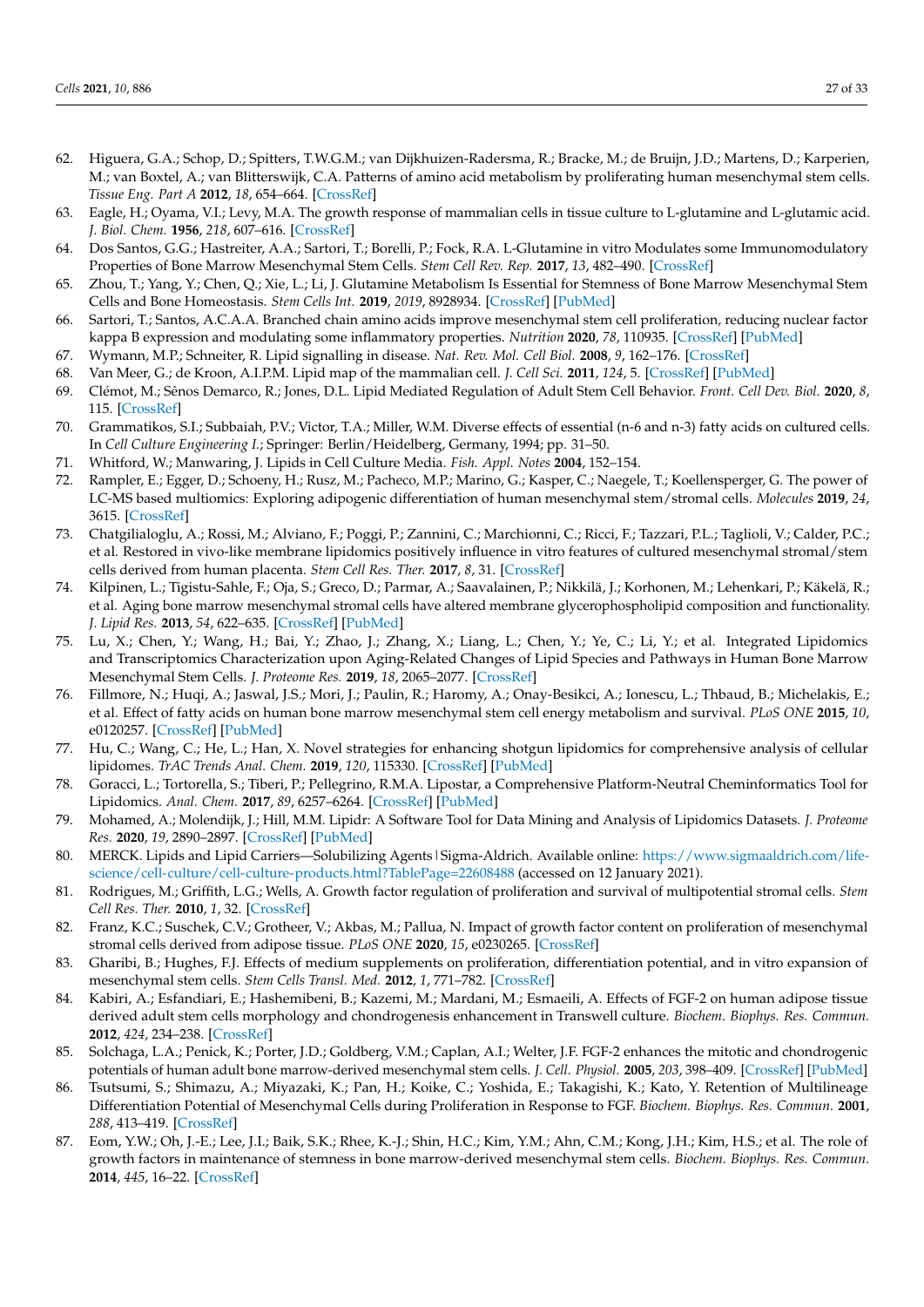- <span id="page-27-0"></span>88. Jung, S.; Sen, A.; Rosenberg, L.; Behie, L.A. Identification of growth and attachment factors for the serum-free isolation and expansion of human mesenchymal stromal cells. *Cytotherapy* **2010**, *12*, 637–657. [\[CrossRef\]](http://doi.org/10.3109/14653249.2010.495113) [\[PubMed\]](http://www.ncbi.nlm.nih.gov/pubmed/20608762)
- <span id="page-27-1"></span>89. Ito, T.; Sawada, R.; Fujiwara, Y.; Seyama, Y.; Tsuchiya, T. FGF-2 suppresses cellular senescence of human mesenchymal stem cells by down-regulation of TGF-β2. *Biochem. Biophys. Res. Commun.* **2007**, *359*, 108–114. [\[CrossRef\]](http://doi.org/10.1016/j.bbrc.2007.05.067) [\[PubMed\]](http://www.ncbi.nlm.nih.gov/pubmed/17532297)
- <span id="page-27-2"></span>90. Ng, F.; Boucher, S.; Koh, S.; Sastry, K.S.R.; Chase, L.; Lakshmipathy, U.; Choong, C.; Yang, Z.; Vemuri, M.C.; Rao, M.S.; et al. PDGF, TGF-β, and FGF signaling is important for differentiation and growth of mesenchymal stem cells (MSCs): Transcriptional profiling can identify markers and signaling pathways important in differentiation of MSCs into adipogenic, chondrogenic, and osteogenic lineages. *Blood* **2008**, *112*, 295–307. [\[CrossRef\]](http://doi.org/10.1182/blood-2007-07-103697)
- <span id="page-27-3"></span>91. Gruber, R.; Karreth, F.; Kandler, B.; Fuerst, G.; Rot, A.; Fischer, M.B.; Watzek, G. Platelet-released supernatants increase migration and proliferation, and decrease osteogenic differentiation of bone marrow-derived mesenchymal progenitor cells under in vitro conditions. *Platelets* **2004**, *15*, 29–35. [\[CrossRef\]](http://doi.org/10.1080/09537100310001643999)
- <span id="page-27-4"></span>92. Fierro, F.; Illmer, T.; Jing, D.; Schleyer, E.; Ehninger, G.; Boxberger, S.; Bornhäuser, M. Inhibition of platelet-derived growth factor receptorbeta by imatinib mesylate suppresses proliferation and alters differentiation of human mesenchymal stem cells in vitro. *Cell Prolif.* **2007**, *40*, 355–366. [\[CrossRef\]](http://doi.org/10.1111/j.1365-2184.2007.00438.x)
- <span id="page-27-5"></span>93. Tamama, K.; Fan, V.H.; Griffith, L.G.; Blair, H.C.; Wells, A. Epidermal Growth Factor as a Candidate for Ex Vivo Expansion of Bone Marrow–Derived Mesenchymal Stem Cells. *Stem Cells* **2006**, *24*, 686–695. [\[CrossRef\]](http://doi.org/10.1634/stemcells.2005-0176)
- <span id="page-27-6"></span>94. Krampera, M.; Pasini, A.; Rigo, A.; Scupoli, M.T.; Tecchio, C.; Malpeli, G.; Scarpa, A.; Dazzi, F.; Pizzolo, G.; Vinante, F. HB-EGF/HER-1 signaling in bone marrow mesenchymal stem cells: Inducing cell expansion and reversibly preventing multilineage differentiation. *Blood* **2005**, *106*, 59–66. [\[CrossRef\]](http://doi.org/10.1182/blood-2004-09-3645) [\[PubMed\]](http://www.ncbi.nlm.nih.gov/pubmed/15755902)
- <span id="page-27-7"></span>95. Moon, M.-Y.; Kim, H.J.; Choi, B.Y.; Sohn, M.; Chung, T.N.; Suh, S.W. Zinc Promotes Adipose-Derived Mesenchymal Stem Cell Proliferation and Differentiation towards a Neuronal Fate. *Stem Cells Int.* **2018**, *2018*, 5736535. [\[CrossRef\]](http://doi.org/10.1155/2018/5736535)
- <span id="page-27-8"></span>96. Jahnen-Dechent, W.; Ketteler, M. Magnesium basics. *Clin. Kidney J.* **2012**, *5*, i3–i14. [\[CrossRef\]](http://doi.org/10.1093/ndtplus/sfr163) [\[PubMed\]](http://www.ncbi.nlm.nih.gov/pubmed/26069819)
- <span id="page-27-9"></span>97. Siti Noor Fazliah, M.N.; Yusuf, M.M.; Abdullah, T.K.; Zuhailawati, H. Human Mesenchymal Stem Cells Response to Magnesiumbased Biomaterials. *Proc. Chem.* **2016**, *19*, 75–82. [\[CrossRef\]](http://doi.org/10.1016/j.proche.2016.03.118)
- <span id="page-27-10"></span>98. Barradas, A.M.; Fernandes, H.A.; Groen, N.; Chai, Y.C.; Schrooten, J.; van de Peppel, J.; van Leeuwen, J.P.; van Blitterswijk, C.A.; de Boer, J. A calcium-induced signaling cascade leading to osteogenic differentiation of human bone marrow-derived mesenchymal stromal cells. *Biomaterials* **2012**, *33*, 3205–3215. [\[CrossRef\]](http://doi.org/10.1016/j.biomaterials.2012.01.020) [\[PubMed\]](http://www.ncbi.nlm.nih.gov/pubmed/22285104)
- <span id="page-27-11"></span>99. Lei, Q.; Chen, J.; Huang, W.; Wu, D.; Lin, H.; Lai, Y. Proteomic analysis of the effect of extracellular calcium ions on human mesenchymal stem cells: Implications for bone tissue engineering. *Chem Biol. Interact.* **2015**, *233*, 139–146. [\[CrossRef\]](http://doi.org/10.1016/j.cbi.2015.03.021) [\[PubMed\]](http://www.ncbi.nlm.nih.gov/pubmed/25824407)
- <span id="page-27-12"></span>100. Borriello, A.; Caldarelli, I.; Speranza, M.C.; Scianguetta, S.; Tramontano, A.; Bencivenga, D.; Stampone, E.; Negri, A.; Nobili, B.; Locatelli, F.; et al. Iron overload enhances human mesenchymal stromal cell growth and hampers matrix calcification. *Biochim. Biophys. Acta* **2016**, *1860*, 1211–1223. [\[CrossRef\]](http://doi.org/10.1016/j.bbagen.2016.01.025) [\[PubMed\]](http://www.ncbi.nlm.nih.gov/pubmed/26850692)
- <span id="page-27-13"></span>101. Ebert, R.; Ulmer, M.; Zeck, S.; Meissner-Weigl, J.; Schneider, D.; Stopper, H.; Schupp, N.; Kassem, M.; Jakob, F. Selenium supplementation restores the antioxidative capacity and prevents cell damage in bone marrow stromal cells in vitro. *Stem Cells* **2006**, *24*, 1226–1235. [\[CrossRef\]](http://doi.org/10.1634/stemcells.2005-0117)
- <span id="page-27-14"></span>102. Park, J.; Lee, J.H.; Yoon, B.S.; Jun, E.K.; Lee, G.; Kim, I.Y.; You, S. Additive effect of bFGF and selenium on expansion and paracrine action of human amniotic fluid-derived mesenchymal stem cells. *Stem Cell Res.* **2018**, *9*, 293. [\[CrossRef\]](http://doi.org/10.1186/s13287-018-1058-z)
- <span id="page-27-15"></span>103. Rodríguez, J.; Ríos, S.; González, M. Modulation of the proliferation and differentiation of human mesenchymal stem cells by copper. *J. Cell. Biochem.* **2002**, *85*, 92–100. [\[CrossRef\]](http://doi.org/10.1002/jcb.10111)
- <span id="page-27-16"></span>104. Choi, K.-M.; Seo, Y.-K.; Yoon, H.-H.; Song, K.-Y.; Kwon, S.-Y.; Lee, H.-S.; Park, J.-K. Effect of ascorbic acid on bone marrow-derived mesenchymal stem cell proliferation and differentiation. *J. Biosci. Bioeng.* **2008**, *105*, 586–594. [\[CrossRef\]](http://doi.org/10.1263/jbb.105.586)
- <span id="page-27-17"></span>105. Potdar, P.D.; D'souza, S.B. Ascorbic acid induces in vitro proliferation of human subcutaneous adipose tissue derived mesenchymal stem cells with upregulation of embryonic stem cell pluripotency markers Oct4 and SOX 2. *Hum. Cell* **2010**, *23*, 152–155. [\[CrossRef\]](http://doi.org/10.1111/j.1749-0774.2010.00095.x) [\[PubMed\]](http://www.ncbi.nlm.nih.gov/pubmed/21166886)
- <span id="page-27-18"></span>106. Fujisawa, K.; Hara, K.; Takami, T.; Okada, S.; Matsumoto, T.; Yamamoto, N.; Sakaida, I. Evaluation of the effects of ascorbic acid on metabolism of human mesenchymal stem cells. *Stem Cell Res.* **2018**, *9*, 93. [\[CrossRef\]](http://doi.org/10.1186/s13287-018-0825-1)
- <span id="page-27-19"></span>107. Brunner, D.; Frank, J.; Appl, H.; Schoffl, H.; Pfaller, W.; Gstraunthaler, G. Serum-free cell culture: The serum-free media interactive online database. *ALTEX* **2010**, *27*, 53–62. [\[CrossRef\]](http://doi.org/10.14573/altex.2010.1.53)
- <span id="page-27-20"></span>108. Van der Valk, J.; Brunner, D.; De Smet, K.; Fex Svenningsen, A.; Honegger, P.; Knudsen, L.E.; Lindl, T.; Noraberg, J.; Price, A.; Scarino, M.L.; et al. Optimization of chemically defined cell culture media–replacing fetal bovine serum in mammalian in vitro methods. *Toxicol. Vitr.* **2010**, *24*, 1053–1063. [\[CrossRef\]](http://doi.org/10.1016/j.tiv.2010.03.016)
- <span id="page-27-21"></span>109. Van der Valk, J.; Mellor, D.; Brands, R.; Fischer, R.; Gruber, F.; Gstraunthaler, G.; Hellebrekers, L.; Hyllner, J.; Jonker, F.H.; Prieto, P.; et al. The humane collection of fetal bovine serum and possibilities for serum-free cell and tissue culture. *Toxicol. Vitr.* **2004**, *18*, 1–12. [\[CrossRef\]](http://doi.org/10.1016/j.tiv.2003.08.009)
- <span id="page-27-22"></span>110. Gstraunthaler, G. Alternatives to the use of fetal bovine serum: Serum-free cell culture. *Altex Altern Tierexp* **2003**, *20*, 275–281.
- <span id="page-27-23"></span>111. Van der Valk, J.; Bieback, K.; Buta, C.; Cochrane, B.; Dirks, W.G.; Fu, J.; Hickman, J.J.; Hohensee, C.; Kolar, R.; Liebsch, M.; et al. Fetal Bovine Serum (FBS): Past—Present—Future. *Altex* **2018**, *35*, 99–118. [\[CrossRef\]](http://doi.org/10.14573/altex.1705101) [\[PubMed\]](http://www.ncbi.nlm.nih.gov/pubmed/28800376)
- <span id="page-27-24"></span>112. Bieback, K.; Hecker, A.; Kocaömer, A.; Lannert, H.; Schallmoser, K.; Strunk, D.; Klüter, H. Human Alternatives to Fetal Bovine Serum for the Expansion of Mesenchymal Stromal Cells from Bone Marrow. *Stem Cells* **2009**, *27*, 2331–2341. [\[CrossRef\]](http://doi.org/10.1002/stem.139)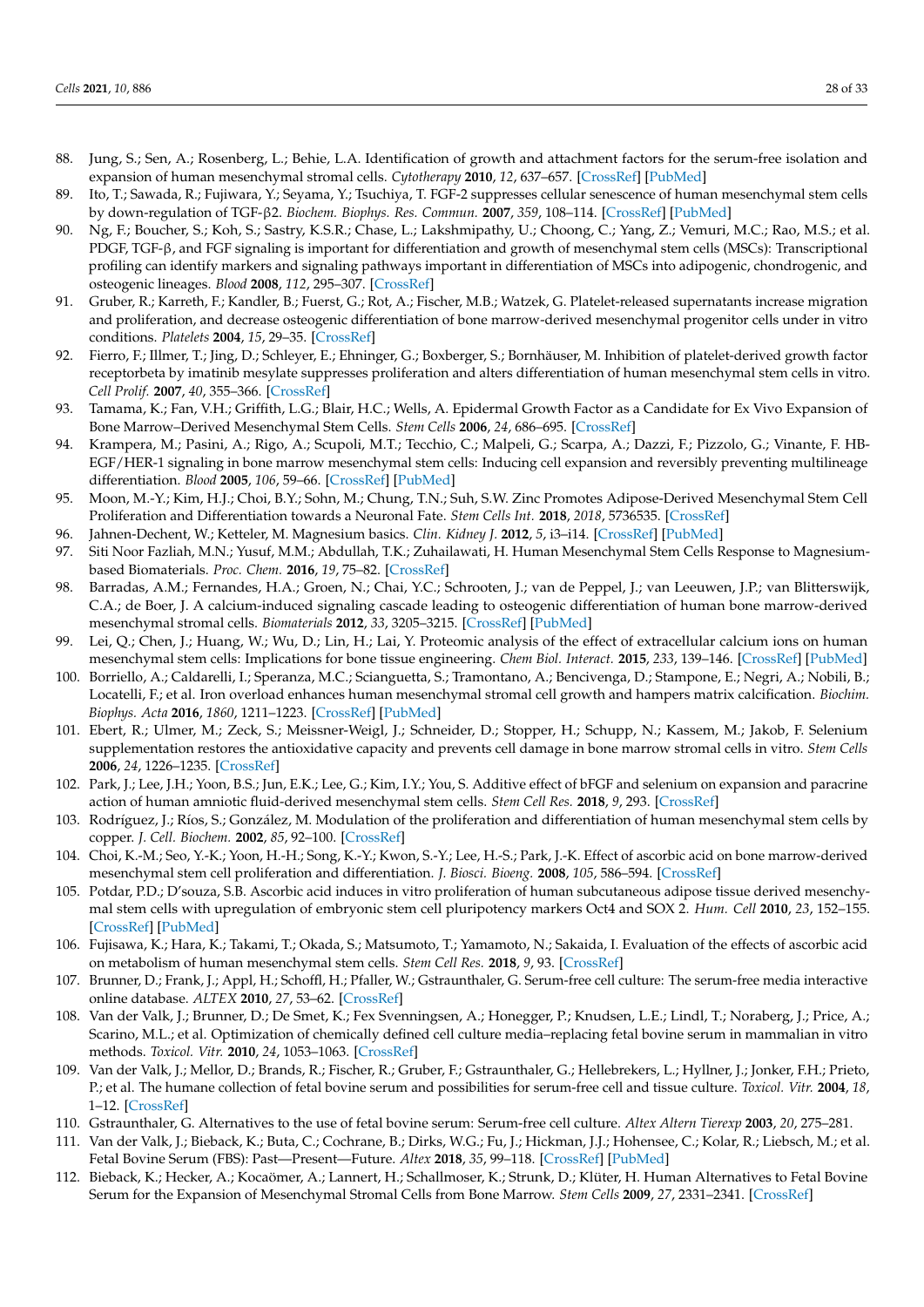- <span id="page-28-31"></span><span id="page-28-30"></span><span id="page-28-28"></span><span id="page-28-26"></span><span id="page-28-25"></span><span id="page-28-23"></span><span id="page-28-22"></span><span id="page-28-17"></span><span id="page-28-16"></span><span id="page-28-14"></span><span id="page-28-0"></span>113. Carrancio, S.; Lopez-Holgado, N.; Sanchez-Guijo, F.M.; Villarn, E.; Barbado, V.; Tabera, S.; Dez-Campelo, M.; Blanco, J.A. Optimization of mesenchymal stem cell expansion procedures by cell separation and culture conditions modification. *Exp. Hematol.* **2008**, *36*, 1014–1021. [\[CrossRef\]](http://doi.org/10.1016/j.exphem.2008.03.012) [\[PubMed\]](http://www.ncbi.nlm.nih.gov/pubmed/18468767)
- <span id="page-28-21"></span>114. Copland, I.B.; Garcia, M.A.; Waller, E.K.; Roback, J.D.; Galipeau, J. The effect of platelet lysate fibrinogen on the functionality of MSCs in immunotherapy. *Biomaterials* **2013**, *34*, 7840–7850. [\[CrossRef\]](http://doi.org/10.1016/j.biomaterials.2013.06.050) [\[PubMed\]](http://www.ncbi.nlm.nih.gov/pubmed/23891515)
- <span id="page-28-15"></span>115. Cowper, M.; Frazier, T.; Wu, X.; Curley, J.; Ma, M.; Mohiuddin, O.; Dietrich, M.; McCarthy, M.; Bukowska, J.; Gimble, J. Human Platelet Lysate as a Functional Substitute for Fetal Bovine Serum in the Culture of Human Adipose Derived Stromal/Stem Cells. *Cells* **2019**, *8*, 724. [\[CrossRef\]](http://doi.org/10.3390/cells8070724) [\[PubMed\]](http://www.ncbi.nlm.nih.gov/pubmed/31311198)
- <span id="page-28-24"></span><span id="page-28-6"></span>116. Dessels, C.; Durandt, C.; Pepper, M.S. Comparison of human platelet lysate alternatives using expired and freshly isolated platelet concentrates for adipose-derived stromal cell expansion. *Platelets* **2019**, *30*, 356–367. [\[CrossRef\]](http://doi.org/10.1080/09537104.2018.1445840) [\[PubMed\]](http://www.ncbi.nlm.nih.gov/pubmed/29553865)
- <span id="page-28-2"></span>117. Jonsdottir-Buch, S.M.; Lieder, R.; Sigurjonsson, O.E. Platelet Lysates Produced from Expired Platelet Concentrates Support Growth and Osteogenic Differentiation of Mesenchymal Stem Cells. *PLoS ONE* **2013**, *8*, e68984. [\[CrossRef\]](http://doi.org/10.1371/journal.pone.0068984) [\[PubMed\]](http://www.ncbi.nlm.nih.gov/pubmed/23874839)
- <span id="page-28-27"></span><span id="page-28-1"></span>118. Pérez-Ilzarbe, M.; Dez-Campelo, M.; Aranda, P.; Tabera, S.; Lopez, T.; del Caizo, C.; Merino, J.; Moreno, C.; Andreu, E.J.; Prsper, F.; et al. Comparison of ex vivo expansion culture conditions of mesenchymal stem cells for human cell therapy. *Transfusion* **2009**, *49*, 1901–1910. [\[CrossRef\]](http://doi.org/10.1111/j.1537-2995.2009.02226.x) [\[PubMed\]](http://www.ncbi.nlm.nih.gov/pubmed/19497059)
- <span id="page-28-20"></span><span id="page-28-3"></span>119. Bernardi, M.; Albiero, E.; Alghisi, A.; Chieregato, K.; Lievore, C.; Madeo, D.; Rodeghiero, F.; Astori, G. Production of human platelet lysate by use of ultrasound for ex vivo expansion of human bone marrow–derived mesenchymal stromal cells. *Cytotherapy* **2013**, *15*. [\[CrossRef\]](http://doi.org/10.1016/j.jcyt.2013.01.219) [\[PubMed\]](http://www.ncbi.nlm.nih.gov/pubmed/23623274)
- <span id="page-28-18"></span><span id="page-28-7"></span>120. Doucet, C.; Ernou, I.; Zhang, Y.; Llense, J.R.; Begot, L.; Holy, X.; Lataillade, J.J. Platelet lysates promote mesenchymal stem cell expansion: A safety substitute for animal serum in cell-based therapy applications. *J. Cell. Physiol.* **2005**, *205*, 228–236. [\[CrossRef\]](http://doi.org/10.1002/jcp.20391)
- <span id="page-28-29"></span>121. Kinzebach, S.; Dietz, L.; Klter, H.; Thierse, H.J.; Bieback, K. Functional and differential proteomic analyses to identify platelet derived factors affecting ex vivo expansion of mesenchymal stromal cells. *BMC Cell Biol.* **2013**, *14*. [\[CrossRef\]](http://doi.org/10.1186/1471-2121-14-48)
- <span id="page-28-33"></span>122. Muraglia, A.; Ottonello, C. Span. Biological activity of a standardized freeze-dried platelet derivative to be used as cell culture medium supplement. *Platelets* **2014**, *25*, 211–220. [\[CrossRef\]](http://doi.org/10.3109/09537104.2013.803529)
- <span id="page-28-34"></span><span id="page-28-8"></span>123. Naaijkens, B.A.; Niessen, H.W.M.; Prins, H.J.; Krijnen, P.A.J.; Kokhuis, T.J.A. Human platelet lysate as a fetal bovine serum substitute improves human adipose-derived stromal cell culture for future cardiac repair applications. *Cell Tissue Res.* **2012**, *348*, 119–130. [\[CrossRef\]](http://doi.org/10.1007/s00441-012-1360-5)
- <span id="page-28-35"></span>124. Reinisch, A.; Bartmann, C.; Rohde, E.; Schallmoser, K.; Bjelic-Radisic, V.; Lanzer, G.; Linkesch, W.; Strunk, D. Humanized system to propagate cord blood-derived multipotent mesenchymal stromal cells for clinical application. *Regen. Med.* **2007**, *2*, 371–382. [\[CrossRef\]](http://doi.org/10.2217/17460751.2.4.371)
- <span id="page-28-32"></span><span id="page-28-4"></span>125. Witzeneder, K.; Lindenmair, A.; Gabriel, C.; Höller, K.; Theiß, D.; Redl, H.; Hennerbichler, S. Human-Derived Alternatives to Fetal Bovine Serum in Cell Culture. *Transfus. Med. Hemother.* **2013**, *40*, 417–423. [\[CrossRef\]](http://doi.org/10.1159/000356236)
- <span id="page-28-19"></span><span id="page-28-5"></span>126. Burnouf, T.; Strunk, D.; Koh, M.B.; Schallmoser, K. Human platelet lysate: Replacing fetal bovine serum as a gold standard for human cell propagation? *Biomaterials* **2016**, *76*, 371–387. [\[CrossRef\]](http://doi.org/10.1016/j.biomaterials.2015.10.065)
- <span id="page-28-9"></span>127. Iudicone, P.; Fioravanti, D.; Bonanno, G.; Miceli, M.; Lavorino, C.; Totta, P.; Frati, L.; Nuti, M.; Pierelli, L. Pathogen-free, plasma-poor platelet lysate and expansion of human mesenchymal stem cells. *J. Transl. Med.* **2014**, *12*. [\[CrossRef\]](http://doi.org/10.1186/1479-5876-12-28) [\[PubMed\]](http://www.ncbi.nlm.nih.gov/pubmed/24467837)
- 128. Jenhani, F.; Durand, V.; Ben Azouna, N.; Thallet, S.; Ben Othmen, T.; Bejaoui, M.; Domenech, J. Human cytokine expression profile in various conditioned media for in vitro expansion bone marrow and umbilical cord blood immunophenotyped mesenchymal stem cells. *Transpl. Proc.* **2011**, *43*, 639–643. [\[CrossRef\]](http://doi.org/10.1016/j.transproceed.2011.01.021)
- <span id="page-28-10"></span>129. Xia, W.; Li, H.; Wang, Z.; Xu, R.; Fu, Y.; Zhang, X.; Ye, X.; Huang, Y.; Xiang, A.P.; Yu, W. Human platelet lysate supports ex vivo expansion and enhances osteogenic differentiation of human bone marrow-derived mesenchymal stem cells. *Cell Biol. Int.* **2011**, *35*, 639–643. [\[CrossRef\]](http://doi.org/10.1042/CBI20100361) [\[PubMed\]](http://www.ncbi.nlm.nih.gov/pubmed/21235529)
- <span id="page-28-11"></span>130. Pierce, J.; Benedetti, E.; Preslar, A.; Jacobson, P.; Jin, P.; Stroncek, D.F.; Reems, J.-A. Comparative analyses of industrial-scale human platelet lysate preparations. *Transfusion* **2017**, *57*, 2858–2869. [\[CrossRef\]](http://doi.org/10.1111/trf.14324) [\[PubMed\]](http://www.ncbi.nlm.nih.gov/pubmed/28990195)
- <span id="page-28-12"></span>131. Bandeiras, C.; Koc, J.R.; Ma, Y.; Samberg, M.; Finkelstein, S.; Ferreira, F. Cost effectiveness analysis of allogeneic, just-in-time expansion of mesenchymal stem cells with PLUS™ human platelet lysate for a clinical trial. *Cytotherapy* **2018**, *20*, S60. [\[CrossRef\]](http://doi.org/10.1016/j.jcyt.2018.02.166)
- 132. Kakudo, N.; Morimoto, N.; Ma, Y.; Kusumoto, K. Differences between the Proliferative Effects of Human Platelet Lysate and Fetal Bovine Serum on Human Adipose-Derived Stem Cells. *Cells* **2019**, *8*, 1218. [\[CrossRef\]](http://doi.org/10.3390/cells8101218) [\[PubMed\]](http://www.ncbi.nlm.nih.gov/pubmed/31597348)
- 133. Karadjian, M.; Senger, A.-S.; Essers, C.; Wilkesmann, S.; Heller, R.; Fellenberg, J.; Simon, R.; Westhauser, F. Human Platelet Lysate Can Replace Fetal Calf Serum as a Protein Source to Promote Expansion and Osteogenic Differentiation of Human Bone-Marrow-Derived Mesenchymal Stromal Cells. *Cells* **2020**, *9*, 918. [\[CrossRef\]](http://doi.org/10.3390/cells9040918)
- <span id="page-28-13"></span>134. Lensch, M.; Muise, A.; White, L.; Badowski, M.; Harris, D. Comparison of Synthetic Media Designed for Expansion of Adipose-Derived Mesenchymal Stromal Cells. *Biomedicines* **2018**, *6*, 54. [\[CrossRef\]](http://doi.org/10.3390/biomedicines6020054)
- 135. Shih, D.T.-B.; Chen, J.-C.; Chen, W.-Y.; Kuo, Y.-P.; Su, C.-Y.; Burnouf, T. Expansion of adipose tissue mesenchymal stromal progenitors in serum-free medium supplemented with virally inactivated allogeneic human platelet lysate. *Transfusion* **2011**, *51*, 770–778. [\[CrossRef\]](http://doi.org/10.1111/j.1537-2995.2010.02915.x)
- <span id="page-28-36"></span>136. Sargent, B. What Does Xeno-Free Really Mean, and Why Does It Matter to Cell Culture Scientists Today? Available online: [https:](https://cellculturedish.com/what-does-xeno-free-really-mean-and-why-does-it-matter-to-cell-culture-scientists-today/) [//cellculturedish.com/what-does-xeno-free-really-mean-and-why-does-it-matter-to-cell-culture-scientists-today/](https://cellculturedish.com/what-does-xeno-free-really-mean-and-why-does-it-matter-to-cell-culture-scientists-today/) (accessed on 27 February 2021).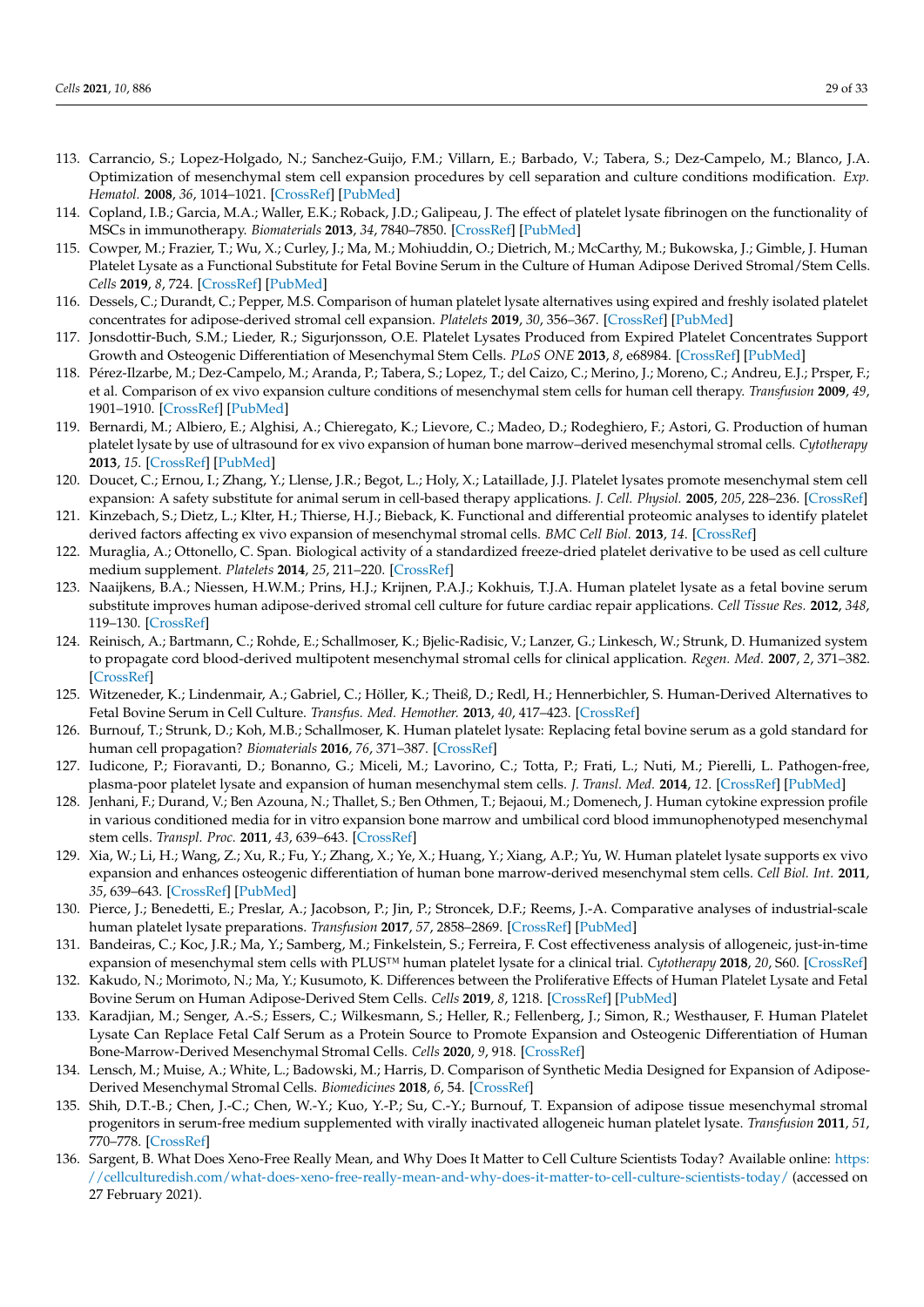- <span id="page-29-20"></span><span id="page-29-0"></span>137. Bahsoun, S.; Coopman, K.; Forsyth, N.R.; Akam, E.C. The Role of Dissolved Oxygen Levels on Human Mesenchymal Stem Cell Culture Success, Regulatory Compliance, and Therapeutic Potential. *Stem Cells Dev.* **2018**, *27*, 1303–1321. [\[CrossRef\]](http://doi.org/10.1089/scd.2017.0291)
- <span id="page-29-1"></span>138. Gottipamula, S.; Muttigi, M.S.; Kolkundkar, U.; Seetharam, R.N. Serum-free media for the production of human mesenchymal stromal cells: A review. *Cell Prolif.* **2013**, *46*, 608–627. [\[CrossRef\]](http://doi.org/10.1111/cpr.12063)
- <span id="page-29-2"></span>139. Gottipamula, S.; Ashwin, K.M.; Muttigi, M.S.; Kannan, S.; Kolkundkar, U.; Seetharam, R.N. Isolation, expansion and characterization of bone marrow-derived mesenchymal stromal cells in serum-free conditions. *Cell Tissue Res.* **2014**, *356*, 123–135. [\[CrossRef\]](http://doi.org/10.1007/s00441-013-1783-7) [\[PubMed\]](http://www.ncbi.nlm.nih.gov/pubmed/24448665)
- <span id="page-29-3"></span>140. Guilbert, L.; Iscove, N. Partial replacement of serum by selenite, transferrin, albumin and lecithin in haemopoitec cell cultures. *Nature* **1976**, *263*, 594–595. [\[CrossRef\]](http://doi.org/10.1038/263594a0) [\[PubMed\]](http://www.ncbi.nlm.nih.gov/pubmed/1086432)
- <span id="page-29-4"></span>141. Murakami, H.; Masui, H.; Sato, G.H.; Sueoka, N.; Chow, T.P.; Kano-Sueoka, T. Growth of hybridoma cells in serum-free medium: Ethanolamine is an essential component. *Proc. Natl. Acad. Sci. USA* **1982**, *79*, 1158–1162. [\[CrossRef\]](http://doi.org/10.1073/pnas.79.4.1158)
- <span id="page-29-5"></span>142. Sargent, B. Albumin in Cell Culture Media—An Examination of Quality and Function. Available online: [https://cellculturedish.](https://cellculturedish.com/albumin-in-cell-culture-media-an-examination-of-quality-and-function/) [com/albumin-in-cell-culture-media-an-examination-of-quality-and-function/](https://cellculturedish.com/albumin-in-cell-culture-media-an-examination-of-quality-and-function/) (accessed on 30 November 2020).
- <span id="page-29-6"></span>143. Jung, S.; Panchalingam, K.M.; Rosenberg, L.; Behie, L.A. Ex vivo expansion of human mesenchymal stem cells in defined serum-free media. *Stem Cells Int.* **2012**, *2012*, 123030. [\[CrossRef\]](http://doi.org/10.1155/2012/123030)
- <span id="page-29-7"></span>144. Liu, C.-H.; Wu, M.-L.; Hwang, S.-M. Optimization of serum free medium for cord blood mesenchymal stem cells. *Biochem. Eng. J.* **2007**, *33*, 1–9. [\[CrossRef\]](http://doi.org/10.1016/j.bej.2006.08.005)
- <span id="page-29-8"></span>145. Marshak, D.R. *US5908782A—Chemically Defined Medium for Human Mesenchymal Stem Cells—Google Patents*; Patent and Trademark Office: Washington, DC, USA, 1999.
- <span id="page-29-19"></span><span id="page-29-18"></span><span id="page-29-9"></span>146. ThermoFisher Scientific. L-Glutamine & GlutaMAX Cell Culture Supplements. Available online: [https://www.thermofisher.](https://www.thermofisher.com/at/en/home/life-science/cell-culture/mammalian-cell-culture/media-supplements/glutamax-media.html?gclid=EAIaIQobChMIuYj0ya7F6wIV05TVCh0CCQFFEAAYASAAEgJXG_D_BwE&s_kwcid=AL!3652!3!345664482627!p!!g!!glutamax&ef_id=EAIaIQobChMIuYj0ya7F6wIV05TVCh0CCQFFEAAYASAAEgJXG_D_BwE:G:s&s_kwcid=AL!3652!3!345664482627!p!!g!!glutamax&cid=bid_clb_cce_r01_co_cp0000_pjt0000_bid00000_0se_gaw_bt_pur_con) [com/at/en/home/life-science/cell-culture/mammalian-cell-culture/media-supplements/glutamax-media.html?gclid=](https://www.thermofisher.com/at/en/home/life-science/cell-culture/mammalian-cell-culture/media-supplements/glutamax-media.html?gclid=EAIaIQobChMIuYj0ya7F6wIV05TVCh0CCQFFEAAYASAAEgJXG_D_BwE&s_kwcid=AL!3652!3!345664482627!p!!g!!glutamax&ef_id=EAIaIQobChMIuYj0ya7F6wIV05TVCh0CCQFFEAAYASAAEgJXG_D_BwE:G:s&s_kwcid=AL!3652!3!345664482627!p!!g!!glutamax&cid=bid_clb_cce_r01_co_cp0000_pjt0000_bid00000_0se_gaw_bt_pur_con) [EAIaIQobChMIuYj0ya7F6wIV05TVCh0CCQFFEAAYASAAEgJXG\\_D\\_BwE&s\\_kwcid=AL!3652!3!345664482627!p!!g!!glutamax&](https://www.thermofisher.com/at/en/home/life-science/cell-culture/mammalian-cell-culture/media-supplements/glutamax-media.html?gclid=EAIaIQobChMIuYj0ya7F6wIV05TVCh0CCQFFEAAYASAAEgJXG_D_BwE&s_kwcid=AL!3652!3!345664482627!p!!g!!glutamax&ef_id=EAIaIQobChMIuYj0ya7F6wIV05TVCh0CCQFFEAAYASAAEgJXG_D_BwE:G:s&s_kwcid=AL!3652!3!345664482627!p!!g!!glutamax&cid=bid_clb_cce_r01_co_cp0000_pjt0000_bid00000_0se_gaw_bt_pur_con) [ef\\_id=EAIaIQobChMIuYj0ya7F6wIV05TVCh0CCQFFEAAYASAAEgJXG\\_D\\_BwE:G:s&s\\_kwcid=AL!3652!3!345664482627!p!!g!](https://www.thermofisher.com/at/en/home/life-science/cell-culture/mammalian-cell-culture/media-supplements/glutamax-media.html?gclid=EAIaIQobChMIuYj0ya7F6wIV05TVCh0CCQFFEAAYASAAEgJXG_D_BwE&s_kwcid=AL!3652!3!345664482627!p!!g!!glutamax&ef_id=EAIaIQobChMIuYj0ya7F6wIV05TVCh0CCQFFEAAYASAAEgJXG_D_BwE:G:s&s_kwcid=AL!3652!3!345664482627!p!!g!!glutamax&cid=bid_clb_cce_r01_co_cp0000_pjt0000_bid00000_0se_gaw_bt_pur_con) [!glutamax&cid=bid\\_clb\\_cce\\_r01\\_co\\_cp0000\\_pjt0000\\_bid00000\\_0se\\_gaw\\_bt\\_pur\\_con](https://www.thermofisher.com/at/en/home/life-science/cell-culture/mammalian-cell-culture/media-supplements/glutamax-media.html?gclid=EAIaIQobChMIuYj0ya7F6wIV05TVCh0CCQFFEAAYASAAEgJXG_D_BwE&s_kwcid=AL!3652!3!345664482627!p!!g!!glutamax&ef_id=EAIaIQobChMIuYj0ya7F6wIV05TVCh0CCQFFEAAYASAAEgJXG_D_BwE:G:s&s_kwcid=AL!3652!3!345664482627!p!!g!!glutamax&cid=bid_clb_cce_r01_co_cp0000_pjt0000_bid00000_0se_gaw_bt_pur_con) (accessed on 27 February 2021).
- <span id="page-29-21"></span><span id="page-29-10"></span>147. Sigma Aldrich. Folic Acid and Tetrahydrofolates in Cell Culture. Available online: [https://www.sigmaaldrich.com/life-science/](https://www.sigmaaldrich.com/life-science/cell-culture/learning-center/media-expert/folic-acid.html) [cell-culture/learning-center/media-expert/folic-acid.html](https://www.sigmaaldrich.com/life-science/cell-culture/learning-center/media-expert/folic-acid.html) (accessed on 27 February 2021).
- <span id="page-29-22"></span><span id="page-29-11"></span>148. Sigma Aldrich. Biotin in Cell Culture. Available online: [https://www.sigmaaldrich.com/life-science/cell-culture/learning](https://www.sigmaaldrich.com/life-science/cell-culture/learning-center/media-expert/biotin.html)[center/media-expert/biotin.html](https://www.sigmaaldrich.com/life-science/cell-culture/learning-center/media-expert/biotin.html) (accessed on 25 February 2021).
- <span id="page-29-23"></span><span id="page-29-12"></span>149. Boucek, R.J.; Alvarez, T.R. 5-Hydroxytryptamine: A cytospecific growth stimulator of cultured fibroblasts. *Science* **1970**, *167*, 898–899. [\[CrossRef\]](http://doi.org/10.1126/science.167.3919.898)
- <span id="page-29-24"></span><span id="page-29-13"></span>150. Wu, X.; Kang, H.; Liu, X.; Gao, J.; Zhao, K.; Ma, Z. Serum and xeno-free, chemically defined, no-plate-coating-based culture system for mesenchymal stromal cells from the umbilical cord. *Cell Prolif.* **2016**, *49*, 579–588. [\[CrossRef\]](http://doi.org/10.1111/cpr.12279) [\[PubMed\]](http://www.ncbi.nlm.nih.gov/pubmed/27492579)
- <span id="page-29-25"></span><span id="page-29-14"></span>151. ThermoFisher Scientific. Gibco™ 2-Mercaptoethanol. Available online: [https://www.thermofisher.com/order/catalog/product/](https://www.thermofisher.com/order/catalog/product/21985023#/21985023) [21985023#/21985023](https://www.thermofisher.com/order/catalog/product/21985023#/21985023) (accessed on 27 February 2021).
- <span id="page-29-15"></span>152. Zhao, X.; Liu, L.; Liu, D.; Fan, H.; Wang, Y.; Hu, Y.; Hou, Y. Progesterone Enhances Immunoregulatory Activity of Human Mesenchymal Stem Cells Via PGE 2 and IL-6. *Am. J. Reprod. Immunol.* **2012**, *68*, 290–300. [\[CrossRef\]](http://doi.org/10.1111/j.1600-0897.2012.01163.x)
- <span id="page-29-16"></span>153. Devireddy, L.R.; Myers, M.; Screven, R.; Liu, Z.; Boxer, L. A serum-free medium formulation efficiently supports isolation and propagation of canine adipose-derived mesenchymal stem/stromal cells. *PLoS ONE* **2019**, *14*, e0210250. [\[CrossRef\]](http://doi.org/10.1371/journal.pone.0210250)
- <span id="page-29-17"></span>154. Cell Culture Technologies LLC. Cell Culture Technologies. Available online: <https://www.cellculture.com/> (accessed on 2 March 2021).
- 155. Li, E.; Zhang, Z.; Jiang, B.; Yan, L.; Park, J.W.; Xu, R.H. Generation of mesenchymal stem cells from human embryonic stem cells in a complete serum-free condition. *Int. J. Biol. Sci.* **2018**, *14*, 1901–1909. [\[CrossRef\]](http://doi.org/10.7150/ijbs.25306) [\[PubMed\]](http://www.ncbi.nlm.nih.gov/pubmed/30443193)
- 156. Al-Saqi, S.H.; Saliem, M.; Quezada, H.C.; Ekblad, A.; Jonasson, A.F.; Hovatta, O.; Gotherstrom, C. Defined serum- and xeno-free cryopreservation of mesenchymal stem cells. *Cell Tissue Bank.* **2015**, *16*, 181–193. [\[CrossRef\]](http://doi.org/10.1007/s10561-014-9463-8) [\[PubMed\]](http://www.ncbi.nlm.nih.gov/pubmed/25117730)
- 157. Oikonomopoulos, A.; Van Deen, W.K.; Manansala, A.R.; Lacey, P.N.; Tomakili, T.A.; Ziman, A.; Hommes, D.W. Optimization of human mesenchymal stem cell manufacturing: The effects of animal/xeno-free media. *Sci. Rep.* **2015**, *5*, 1–11. [\[CrossRef\]](http://doi.org/10.1038/srep16570) [\[PubMed\]](http://www.ncbi.nlm.nih.gov/pubmed/26564250)
- 158. Chase, L.G.; Yang, S.; Zachar, V.; Yang, Z.; Lakshmipathy, U.; Bradford, J.; Boucher, S.E.; Vemuri, M.C. Development and Characterization of a Clinically Compliant Xeno-Free Culture Medium in Good Manufacturing Practice for Human Multipotent Mesenchymal Stem Cells. *Stem Cells Transl. Med.* **2012**, *1*, 750–758. [\[CrossRef\]](http://doi.org/10.5966/sctm.2012-0072) [\[PubMed\]](http://www.ncbi.nlm.nih.gov/pubmed/23197667)
- 159. Chase, L.G.; Lakshmipathy, U.; Solchaga, L.A.; Rao, M.S.; Vemuri, M.C. A novel serum-free medium for the expansion of human mesenchymal stem cells. *Stem Cell Res. Ther.* **2010**, *1*, 1–11. [\[CrossRef\]](http://doi.org/10.1186/scrt8)
- 160. Tan, K.Y.; Teo, K.L.; Lim, J.F.Y.; Chen, A.K.L.; Reuveny, S.; Oh, S.K.W. Serum-free media formulations are cell line-specific and require optimization for microcarrier culture. *Cytotherapy* **2015**, *17*, 1152–1165. [\[CrossRef\]](http://doi.org/10.1016/j.jcyt.2015.05.001)
- 161. Bhat, S.; Viswanathan, P.; Chandanala, S.; Prasanna, S.J.; Seetharam, R.N. Expansion and characterization of bone marrow derived human mesenchymal stromal cells in serum-free conditions. *Sci. Rep.* **2021**, *11*, 3403. [\[CrossRef\]](http://doi.org/10.1038/s41598-021-83088-1)
- <span id="page-29-26"></span>162. McKeown, S.R. Defining normoxia, physoxia and hypoxia in tumours-implications for treatment response. *Br. J. Radiol.* **2014**, *87*, 20130676. [\[CrossRef\]](http://doi.org/10.1259/bjr.20130676)
- <span id="page-29-27"></span>163. Jackson, S.P.; Bartek, J. The DNA-damage response in human biology and disease. *Nature* **2009**, *461*, 1071–1078. [\[CrossRef\]](http://doi.org/10.1038/nature08467)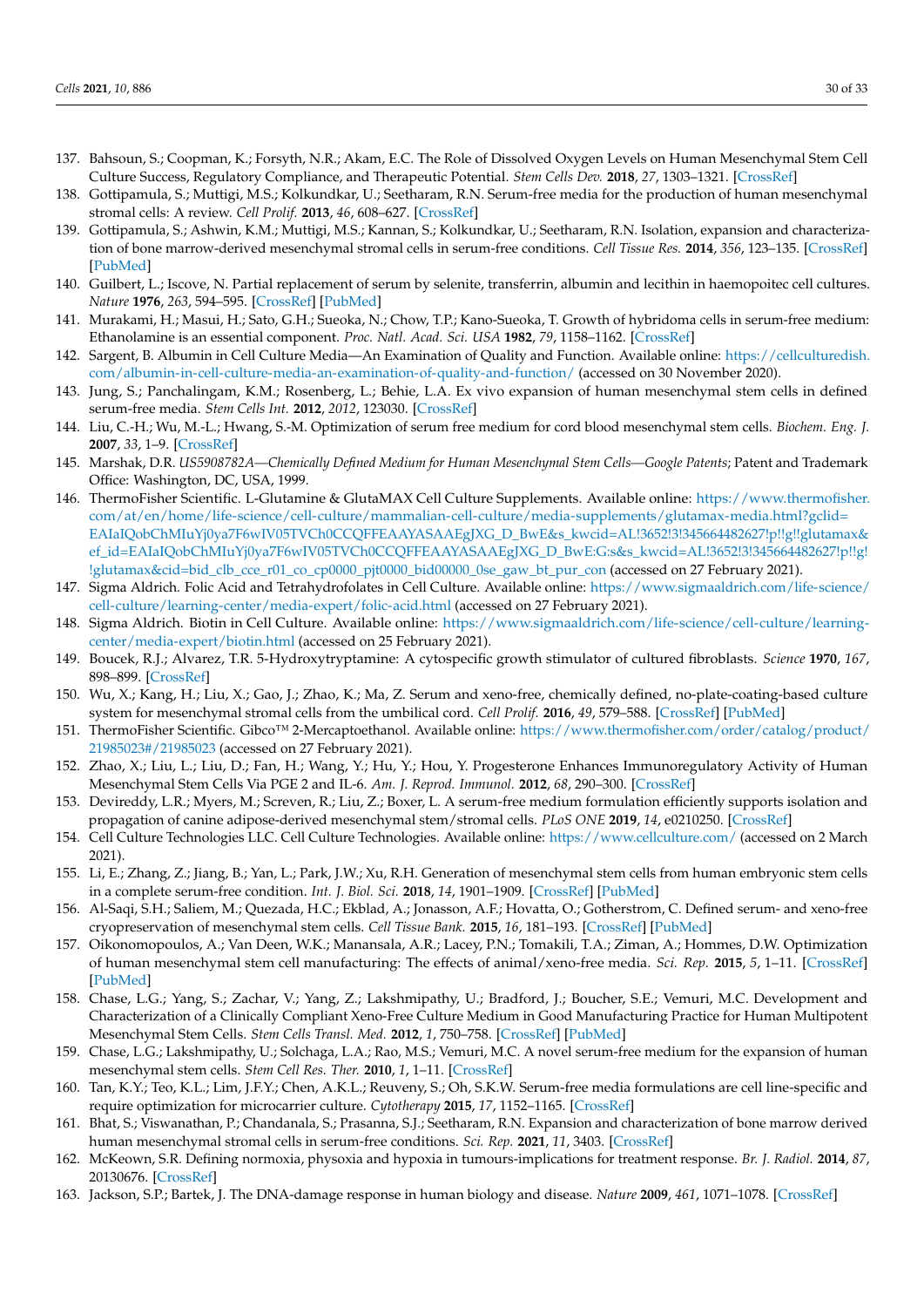- <span id="page-30-15"></span><span id="page-30-14"></span><span id="page-30-12"></span><span id="page-30-10"></span><span id="page-30-0"></span>164. Kim, J.H.; Park, S.-H.; Park, S.G.; Choi, J.-S.; Xia, Y.; Sung, J.-H. The Pivotal Role of Reactive Oxygen Species Generation in the Hypoxia-Induced Stimulation of Adipose-Derived Stem Cells. *Stem Cells Dev.* **2011**, *20*, 1753–1761. [\[CrossRef\]](http://doi.org/10.1089/scd.2010.0469)
- <span id="page-30-16"></span><span id="page-30-1"></span>165. Wenger, R.H. Cellular adaptation to hypoxia: O2-sensing protein hydroxylases, hypoxia-inducible transcription factors, and O2-regulated gene expression. *FASEB J.* **2002**, *16*, 1151–1162. [\[CrossRef\]](http://doi.org/10.1096/fj.01-0944rev)
- <span id="page-30-17"></span><span id="page-30-2"></span>166. BioSpherix. C-Chamber Incubator Subchamber. Available online: <https://www.biospherix.com/products/c-chamber> (accessed on 20 February 2021).
- <span id="page-30-19"></span><span id="page-30-3"></span>167. Stemcell Technologies. Hypoxia Incubator Chamber. Available online: [https://www.stemcell.com/hypoxia-incubator-chamber.](https://www.stemcell.com/hypoxia-incubator-chamber.html) [html](https://www.stemcell.com/hypoxia-incubator-chamber.html) (accessed on 20 February 2021).
- <span id="page-30-22"></span><span id="page-30-4"></span>168. Kay, A.G.; Dale, T.P.; Akram, K.M.; Mohan, P.; Hampson, K.; Maffulli, N.; Spiteri, M.A.; El Haj, A.J.; Forsyth, N.R. BMP2 repression and optimized culture conditions promote human bone marrow-derived mesenchymal stem cell isolation. *Regen. Med.* **2015**, *10*, 109–125. [\[CrossRef\]](http://doi.org/10.2217/rme.14.67) [\[PubMed\]](http://www.ncbi.nlm.nih.gov/pubmed/25835477)
- <span id="page-30-21"></span><span id="page-30-5"></span>169. Grayson, W.L.; Zhao, F.; Bunnell, B.; Ma, T. Hypoxia enhances proliferation and tissue formation of human mesenchymal stem cells. *Biochem. Biophys. Res. Commun.* **2007**, *358*, 948–953. [\[CrossRef\]](http://doi.org/10.1016/j.bbrc.2007.05.054)
- <span id="page-30-20"></span>170. Dos Santos, F.; Andrade, P.Z.; Boura, J.S.; Abecasis, M.M.; da Silva, C.L.; Cabral, J.M. Ex vivo expansion of human mesenchymal stem cells: A more effective cell proliferation kinetics and metabolism under hypoxia. *J. Cell. Physiol.* **2010**, *223*, 27–35. [\[CrossRef\]](http://doi.org/10.1002/jcp.21987) [\[PubMed\]](http://www.ncbi.nlm.nih.gov/pubmed/20020504)
- <span id="page-30-24"></span>171. Lavrentieva, A.; Majore, I.; Kasper, C.; Hass, R. Effects of hypoxic culture conditions on umbilical cord-derived human mesenchymal stem cells. *Cell Commun. Signal.* **2010**, *8*, 1–9. [\[CrossRef\]](http://doi.org/10.1186/1478-811X-8-18)
- <span id="page-30-25"></span>172. Tsai, C.C.; Chen, Y.J.; Yew, T.L.; Chen, L.L.; Wang, J.Y.; Chiu, C.H.; Hung, S.C. Hypoxia inhibits senescence and maintains mesenchymal stem cell properties through down-regulation of E2A-p21 by HIF-TWIST. *Blood* **2011**, *117*, 459–469. [\[CrossRef\]](http://doi.org/10.1182/blood-2010-05-287508)
- <span id="page-30-13"></span>173. Basciano, L.; Nemos, C.; Foliguet, B.; de Isla, N.; de Carvalho, M.; Tran, N.; Dalloul, A. Long term culture of mesenchymal stem cells in hypoxia promotes a genetic program maintaining their undifferentiated and multipotent status. *BMC Cell Biol.* **2011**, *12*, 12. [\[CrossRef\]](http://doi.org/10.1186/1471-2121-12-12) [\[PubMed\]](http://www.ncbi.nlm.nih.gov/pubmed/21450070)
- <span id="page-30-23"></span>174. Valorani, M.G.; Montelatici, E.; Germani, A.; Biddle, A.; D'Alessandro, D.; Strollo, R.; Patrizi, M.P.; Lazzari, L.; Nye, E.; Otto, W.R.; et al. Pre-culturing human adipose tissue mesenchymal stem cells under hypoxia increases their adipogenic and osteogenic differentiation potentials. *Cell Prolif.* **2012**, *45*, 225–238. [\[CrossRef\]](http://doi.org/10.1111/j.1365-2184.2012.00817.x) [\[PubMed\]](http://www.ncbi.nlm.nih.gov/pubmed/22507457)
- <span id="page-30-11"></span>175. Palumbo, S.M.; Tsai, T.L.; Li, W.J. Macrophage migration inhibitory factor regulates AKT signaling in hypoxic culture to modulate senescence of human mesenchymal stem cells. *Stem Cells Dev.* **2014**, *23*, 852–865. [\[CrossRef\]](http://doi.org/10.1089/scd.2013.0294)
- <span id="page-30-18"></span>176. Choi, J.R.; Pingguan-Murphy, B.A. In Situ Normoxia Enhances Survival and Proliferation Rate of Human Adipose Tissue-Derived Stromal Cells without Increasing the Risk of Tumourigenesis. *PLoS ONE* **2015**, *10*, e0115034. [\[CrossRef\]](http://doi.org/10.1371/journal.pone.0115034)
- 177. Ali, N.M.; Boo, L.; Yeap, S.K.; Ky, H.; Satharasinghe, D.A.; Liew, W.C.; Ong, H.K.; Cheong, S.K.; Kamarul, T. Probable impact of age and hypoxia on proliferation and microRNA expression profile of bone marrow-derived human mesenchymal stem cells. *PeerJ* **2016**, *2016*, e1536. [\[CrossRef\]](http://doi.org/10.7717/peerj.1536)
- 178. Pachón-Peña, G.; Serena, C.; Ejarque, M.; Petriz, J.; Duran, X.; Oliva-Olivera, W.; Simó, R.; Tinahones, F.J. Obesity Determines the Immunophenotypic Profile and Functional Characteristics of Human Mesenchymal Stem Cells from Adipose Tissue. *Stem Cells Transl. Med.* **2016**, *5*, 464–475. [\[CrossRef\]](http://doi.org/10.5966/sctm.2015-0161)
- 179. Peng, L.; Shu, X.; Lang, C.; Yu, X. Effects of hypoxia on proliferation of human cord blood-derived mesenchymal stem cells. *Cytotechnology* **2016**, *68*, 1615–1622. [\[CrossRef\]](http://doi.org/10.1007/s10616-014-9818-9) [\[PubMed\]](http://www.ncbi.nlm.nih.gov/pubmed/25742732)
- 180. Ratushnyy, A.Y.; Rudimova, Y.V.; Buravkova, L.B. Alteration of Hypoxia-Associated Gene Expression in Replicatively Senescent Mesenchymal Stromal Cells under Physiological Oxygen Level. *Biochemistry* **2019**, *84*, 263–271. [\[CrossRef\]](http://doi.org/10.1134/S0006297919030088) [\[PubMed\]](http://www.ncbi.nlm.nih.gov/pubmed/31221064)
- <span id="page-30-6"></span>181. Hwang, O.K.; Noh, Y.W.; Hong, J.T.; Lee, J.W. Hypoxia Pretreatment Promotes Chondrocyte Differentiation of Human Adipose-Derived Stem Cells via Vascular Endothelial Growth Factor. *Tissue Eng. Regen. Med.* **2020**, *17*, 335–350. [\[CrossRef\]](http://doi.org/10.1007/s13770-020-00265-5)
- <span id="page-30-7"></span>182. Holzwarth, C.; Vaegler, M.; Gieseke, F.; Pfister, S.M.; Handgretinger, R.; Kerst, G.; Mller, I. Low physiologic oxygen tensions reduce proliferation and differentiation of human multipotent mesenchymal stromal cells. *BMC Cell Biol.* **2010**, *11*, 11. [\[CrossRef\]](http://doi.org/10.1186/1471-2121-11-11) [\[PubMed\]](http://www.ncbi.nlm.nih.gov/pubmed/20109207)
- 183. Pezzi, A.; Amorin, B.; Laureano, A.; Valim, V.; Dahmer, A.; Zambonato, B.; Sehn, F.; Wilke, I.; Bruschi, L.; Silva, M.; et al. Effects Of Hypoxia in Long-Term In Vitro Expansion of Human Bone Marrow Derived Mesenchymal Stem Cells. *J Cell Biochem* **2017**, *118*, 3072–3079. [\[CrossRef\]](http://doi.org/10.1002/jcb.25953)
- 184. Rosová, I.; Dao, M.; Capoccia, B.; Link, D.; Nolta, J.A. Hypoxic Preconditioning Results in Increased Motility and Improved Therapeutic Potential of Human Mesenchymal Stem Cells. *Stem Cells* **2008**, *26*, 2173–2182. [\[CrossRef\]](http://doi.org/10.1634/stemcells.2007-1104)
- <span id="page-30-8"></span>185. Dionigi, B.; Ahmed, A.; Pennington, E.C.; Zurakowski, D.; Fauza, D.O. A comparative analysis of human mesenchymal stem cell response to hypoxia in vitro: Implications to translational strategies. *J. Pediatr. Surg.* **2014**, *49*, 915–918. [\[CrossRef\]](http://doi.org/10.1016/j.jpedsurg.2014.01.023)
- <span id="page-30-9"></span>186. Egger, D.; Oliveira, A.C.; Mallinger, B.; Hemeda, H.; Charwat, V.; Kasper, C. From 3D to 3D: Isolation of mesenchymal stem/stromal cells into a three-dimensional human platelet lysate matrix. *Stem Cell Res. Ther.* **2019**, *10*, 248. [\[CrossRef\]](http://doi.org/10.1186/s13287-019-1346-2)
- <span id="page-30-26"></span>187. Bartmann, C.; Rohde, E.; Schallmoser, K.; Pürstner, P.; Lanzer, G.; Linkesch, W.; Strunk, D. Two steps to functional mesenchymal stromal cells for clinical application. *Transfusion* **2007**, *47*, 1426–1435. [\[CrossRef\]](http://doi.org/10.1111/j.1537-2995.2007.01219.x)
- 188. Both, S.K.; Muijsenberg, A.J.C.V.D.; Blitterswijk, C.A.V.; Boer, J.D.; Bruijn, J.D.D. A Rapid and Efficient Method for Expansion of Human Mesenchymal Stem Cells. *Tissue Eng.* **2007**, *13*, 3–9. [\[CrossRef\]](http://doi.org/10.1089/ten.2005.0513)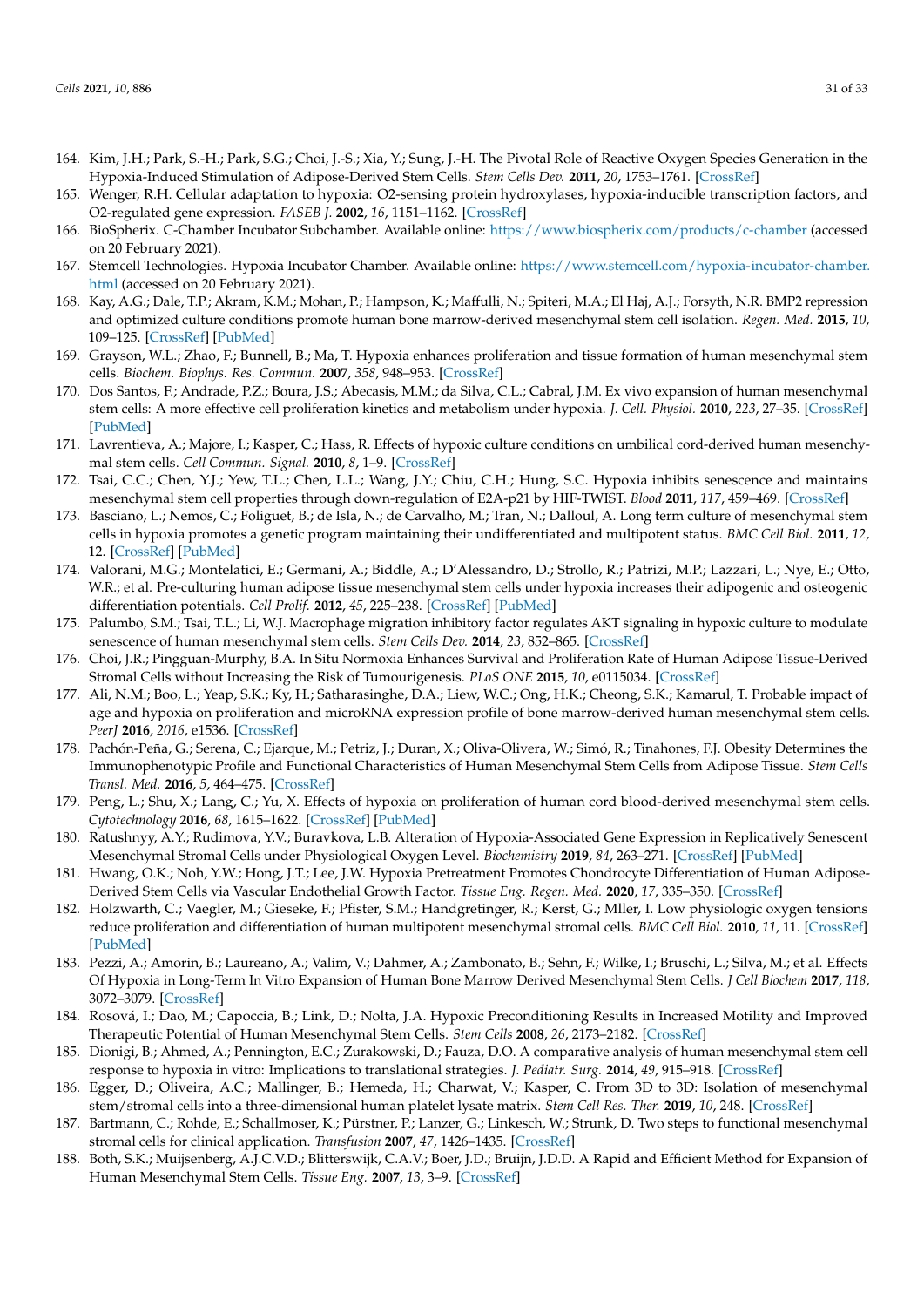- <span id="page-31-0"></span>189. Sekiya, I.; Larson, B.L.; Smith, J.R.; Pochampally, R.; Cui, J.G.; Prockop, D.J. Expansion of human adult stem cells from bone marrow stroma: Conditions that maximize the yields of early progenitors and evaluate their quality. *Stem Cells* **2002**, *20*, 530–541. [\[CrossRef\]](http://doi.org/10.1634/stemcells.20-6-530) [\[PubMed\]](http://www.ncbi.nlm.nih.gov/pubmed/12456961)
- 190. Colter, D.C.; Class, R.; DiGirolamo, C.M.; Prockop, D.J. Rapid expansion of recycling stem cells in cultures of plastic-adherent cells from human bone marrow. *Proc. Natl. Acad. Sci. USA* **2000**, *97*, 3213. [\[CrossRef\]](http://doi.org/10.1073/pnas.97.7.3213)
- <span id="page-31-1"></span>191. Prockop, D.J.; Sekiya, I.; Colter, D.C. Isolation and characterization of rapidly self-renewing stem cells from cultures of human marrow stromal cells. *Cytotherapy* **2001**, *3*, 393–396. [\[CrossRef\]](http://doi.org/10.1080/146532401753277229) [\[PubMed\]](http://www.ncbi.nlm.nih.gov/pubmed/11953019)
- <span id="page-31-2"></span>192. Kim, D.S.; Lee, M.W.; Lee, T.H.; Sung, K.W.; Koo, H.H.; Yoo, K.H. Cell culture density affects the stemness gene expression of adipose tissue-derived mesenchymal stem cells. *Biomed. Rep.* **2017**, *6*, 300–306. [\[CrossRef\]](http://doi.org/10.3892/br.2017.845) [\[PubMed\]](http://www.ncbi.nlm.nih.gov/pubmed/28451390)
- <span id="page-31-3"></span>193. Lee, M.W.; Kim, D.S.; Yoo, K.H.; Kim, H.R.; Jang, I.K.; Lee, J.H.; Kim, S.Y.; Son, M.H.; Lee, S.H.; Jung, H.L.; et al. Human bone marrow-derived mesenchymal stem cell gene expression patterns vary with culture conditions. *Blood Res.* **2013**, *48*, 107–114. [\[CrossRef\]](http://doi.org/10.5045/br.2013.48.2.107) [\[PubMed\]](http://www.ncbi.nlm.nih.gov/pubmed/23826579)
- <span id="page-31-4"></span>194. Binato, R.; de Souza Fernandez, T.; Lazzarotto-Silva, C.; Du Rocher, B.; Mencalha, A.; Pizzatti, L.; Bouzas, L.F.; Abdelhay, E. Stability of human mesenchymal stem cells during in vitro culture: Considerations for cell therapy. *Cell Prolif.* **2013**, *46*, 10–22. [\[CrossRef\]](http://doi.org/10.1111/cpr.12002)
- <span id="page-31-5"></span>195. Tsuji, K.; Ojima, M.; Otabe, K.; Horie, M.; Koga, H.; Sekiya, I.; Muneta, T. Effects of Different Cell-Detaching Methods on the Viability and Cell Surface Antigen Expression of Synovial Mesenchymal Stem Cells. *Cell Transplant.* **2017**, *26*, 1089–1102. [\[CrossRef\]](http://doi.org/10.3727/096368917X694831)
- <span id="page-31-6"></span>196. Heng, B.C.; Cowan, C.M.; Basu, S. Comparison of Enzymatic and Non-Enzymatic Means of Dissociating Adherent Monolayers of Mesenchymal Stem Cells. *Biol. Proc. Online* **2009**, *11*, 161. [\[CrossRef\]](http://doi.org/10.1007/s12575-009-9001-4)
- 197. Salzig, D.; Schmiermund, A.; Grace, P.P.; Elseberg, C.; Weber, C.; Czermak, P. Enzymatic detachment of therapeutic mesenchymal stromal cells grown on glass carriers in a bioreactor. *Open Biomed. Eng. J.* **2013**, *7*, 147–158. [\[CrossRef\]](http://doi.org/10.2174/1874120701307010147)
- <span id="page-31-7"></span>198. Salzig, D.; Leber, J.; Merkewitz, K.; Lange, M.C.; Köster, N.; Czermak, P. Attachment, Growth, and Detachment of Human Mesenchymal Stem Cells in a Chemically Defined Medium. *Stem Cells Int.* **2016**, *2016*, 5246584. [\[CrossRef\]](http://doi.org/10.1155/2016/5246584) [\[PubMed\]](http://www.ncbi.nlm.nih.gov/pubmed/27006663)
- <span id="page-31-8"></span>199. Della Bella, E.; Stoddart, M.J. Cell detachment rapidly induces changes in noncoding RNA expression in human mesenchymal stromal cells. *BioTechniques* **2019**, *67*, 286–293. [\[CrossRef\]](http://doi.org/10.2144/btn-2019-0038) [\[PubMed\]](http://www.ncbi.nlm.nih.gov/pubmed/31621398)
- <span id="page-31-9"></span>200. Ojima, M.; Tsuji, K.; Otabe, K.; Horie, M.; Koga, H.; Sekiya, I.; Muneta, T. Different methods of detaching adherent cells significantly affect the detection of stem cell antigens in synovial mesenchymal stem cells. *Osteoarthr. Cartil.* **2016**, *24*, S509–S510. [\[CrossRef\]](http://doi.org/10.1016/j.joca.2016.01.931)
- <span id="page-31-10"></span>201. Kozanoglu, I.; Boga, C.; Ozdogu, H.; Maytalman, E.; Ovali, E.; Sozer, O. A detachment technique based on the thermophysiologic responses of cultured mesenchymal cells exposed to cold. *Cytotherapy* **2008**, *10*, 686–689. [\[CrossRef\]](http://doi.org/10.1080/14653240802419294)
- <span id="page-31-11"></span>202. Liao, T.; Moussallem, M.D.; Kim, J.; Schlenoff, J.B.; Ma, T. N-isopropylacrylamide-based thermoresponsive polyelectrolyte multilayer films for human mesenchymal stem cell expansion. *Biotechnol. Prog.* **2010**, *26*, 1705–1713. [\[CrossRef\]](http://doi.org/10.1002/btpr.471)
- <span id="page-31-12"></span>203. Patel, N.G.; Cavicchia, J.P.; Zhang, G.; Zhang Newby, B.-M. Rapid cell sheet detachment using spin-coated pNIPAAm films retained on surfaces by an aminopropyltriethoxysilane network. *Acta Biomater.* **2012**, *8*, 2559–2567. [\[CrossRef\]](http://doi.org/10.1016/j.actbio.2012.03.031)
- <span id="page-31-13"></span>204. Nagase, K.; Hatakeyama, Y.; Shimizu, T.; Matsuura, K.; Yamato, M.; Takeda, N.; Okano, T. Thermoresponsive Cationic Copolymer Brushes for Mesenchymal Stem Cell Separation. *Biomacromolecules* **2015**, *16*, 532–540. [\[CrossRef\]](http://doi.org/10.1021/bm501591s)
- <span id="page-31-14"></span>205. Nash, M.E.; Fan, X.; Carroll, W.M.; Gorelov, A.V.; Barry, F.P.; Shaw, G.; Rochev, Y.A. Thermoresponsive substrates used for the expansion of human mesenchymal stem cells and the preservation of immunophenotype. *Stem Cell Rev. Rep.* **2013**, *9*, 148–157. [\[CrossRef\]](http://doi.org/10.1007/s12015-013-9428-5)
- <span id="page-31-15"></span>206. Yang, L.; Cheng, F.; Liu, T.; Lu, J.R.; Song, K.; Jiang, L.; Wu, S.; Guo, W. Comparison of mesenchymal stem cells released from poly(N -isopropylacrylamide) copolymer film and by trypsinization. *Biomed. Mater.* **2012**, *7*, 035003. [\[CrossRef\]](http://doi.org/10.1088/1748-6041/7/3/035003) [\[PubMed\]](http://www.ncbi.nlm.nih.gov/pubmed/22356745)
- <span id="page-31-16"></span>207. Kurashina, Y.; Imashiro, C.; Hirano, M.; Kuribara, T.; Totani, K.; Ohnuma, K.; Friend, J.; Takemura, K. Enzyme-free release of adhered cells from standard culture dishes using intermittent ultrasonic traveling waves. *Commun. Biol.* **2019**, *2*, 393. [\[CrossRef\]](http://doi.org/10.1038/s42003-019-0638-5) [\[PubMed\]](http://www.ncbi.nlm.nih.gov/pubmed/31701022)
- <span id="page-31-17"></span>208. Giner-Casares, J.J.; Henriksen-Lacey, M.; García, I.; Liz-Marzán, L.M. Plasmonic Surfaces for Cell Growth and Retrieval Triggered by Near-Infrared Light. *Angew. Chem. Int. Ed.* **2016**, *55*, 974–978. [\[CrossRef\]](http://doi.org/10.1002/anie.201509025)
- <span id="page-31-18"></span>209. Ikeda, T.; Ichikawa, K.; Shigeto, H.; Ishida, T.; Hirota, R.; Funabashi, H.; Kuroda, A. Arginine-mediated dissociation of single cells and cell sheets from a polystyrene culture dish. *Biosci. Biotechnol. Biochem.* **2019**, *83*, 2272–2275. [\[CrossRef\]](http://doi.org/10.1080/09168451.2019.1659716) [\[PubMed\]](http://www.ncbi.nlm.nih.gov/pubmed/31482750)
- <span id="page-31-19"></span>210. Chaudhry, M.A.; Bowen, B.D.; Piret, J.M. Culture pH and osmolality influence proliferation and embryoid body yields of murine embryonic stem cells. *Biochem. Eng. J.* **2009**, *45*, 126–135. [\[CrossRef\]](http://doi.org/10.1016/j.bej.2009.03.005)
- 211. Fekrazad, R.; Asefi, S.; Allahdadi, M.; Kalhori, K.A.M. Effect of Photobiomodulation on Mesenchymal Stem Cells. *Photomed. Laser Surg.* **2016**, *34*, 533–542. [\[CrossRef\]](http://doi.org/10.1089/pho.2015.4029)
- 212. Stolzing, A.; Scutt, A. Effect of reduced culture temperature on antioxidant defences of mesenchymal stem cells. *Free Radic. Biol. Med.* **2006**, *41*, 326–338. [\[CrossRef\]](http://doi.org/10.1016/j.freeradbiomed.2006.04.018)